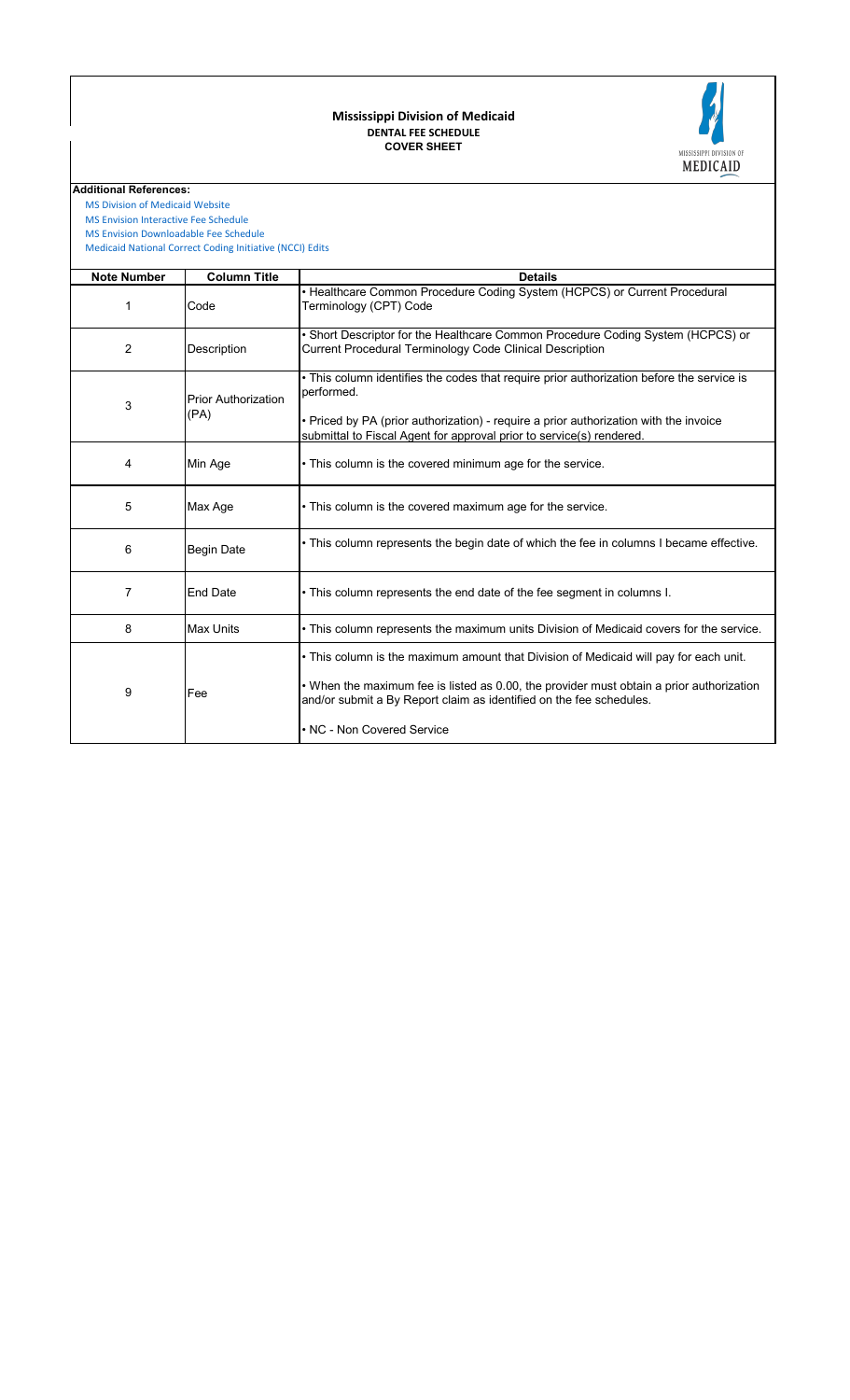

The fee schedules located on the Mississippi Medicaid website are prepared to assist Medicaid providers and are not intended to grant rights or impose obligations. Every effort is made to assure the accuracy of the information within the fee schedules as of the date they are printed. Medicaid makes no guarantee that this compilation of fee schedule information is error-free and will bear no responsibility or liability for the results or consequences of the use of these schedules. Fee schedules are posted for informational purposes only and do not guarantee reimbursement. Fees are subject to the rules and requirements of the Division of Medicaid, Federal and State law.

\*\*All services and maximums allowed quantities are subject to NCCI procedure-to-procedure or medically unlikely editing even if prior authorized.\*\*

| Code           | <b>Description</b>                                                    | PA              | <b>Min Age</b>             | <b>Max Age</b> | <b>Begin Date</b>    | <b>End Date</b>          | <b>Max Units</b>             | Fee                |
|----------------|-----------------------------------------------------------------------|-----------------|----------------------------|----------------|----------------------|--------------------------|------------------------------|--------------------|
| D0120          | PERIODIC ORAL EXAM ESTABLISHED<br>PATIENT                             | NO.             | $\mathbf 0$                | 20             | 7/1/2021             | 12/31/9999               | $\mathbf{1}$                 | 28.50              |
| D0140          | LIMIT ORAL EVAL PROBLM FOCUS                                          | <b>NO</b>       | 0                          | 999            | 7/1/2021             | 12/31/9999               | $\mathbf{1}$                 | 42.77              |
| D0145          | ORAL EVAL <3 YRS                                                      | <b>NO</b>       | 0                          | 2              | 7/1/2021             | 12/31/9999               | $\mathbf{1}$                 | 39.76              |
| D0150          | COMPREHENSVE ORAL EVALUATION                                          | <b>NO</b>       | $\mathbf 0$                | 20             | 7/1/2021             | 12/31/9999               | $\mathbf{1}$                 | 45.01              |
| D0160          | EXTENSV ORAL EVAL PROB FOCUS                                          | NO.             | $\mathbf 0$                | 999            | 1/1/1996             | 12/31/9999               | $\mathbf{1}$                 | <b>NC</b>          |
| D0170          | RE-EVAL, EST PT, PROBLEM FOCUS                                        | <b>NO</b>       | $\mathbf 0$                | 999            | 1/1/2000             | 12/31/9999               | $\mathbf{1}$                 | <b>NC</b>          |
| D0171          | RE-EVAL POST -OP VISIT                                                | NO.             | 0                          | 999            | 1/1/2015             | 12/31/9999               | $\mathbf{1}$                 | <b>NC</b>          |
| D0180          | COMP PERIODONTAL EVALUATION                                           | <b>NO</b>       | 0                          | 999            | 1/1/2003             | 12/31/9999               | $\mathbf{1}$                 | <b>NC</b>          |
| D0190          | <b>SCREENING OF A PATIENT</b>                                         | NO.             | $\mathbf 0$                | 999            | 1/1/2013             | 12/31/9999               | $\mathbf{1}$                 | <b>NC</b>          |
| D0191          | ASSESSMENT OF A PATIENT                                               | NO.             | $\mathbf 0$<br>$\mathbf 0$ | 999            | 1/1/2013<br>7/1/2021 | 12/31/9999               | $\mathbf{1}$                 | <b>NC</b>          |
| D0210<br>D0220 | INTRAORAL COMPLT SERIES IMAGE                                         | NO.<br>NO.      | $\mathbf 0$                | 999<br>999     | 7/1/2021             | 12/31/9999<br>12/31/9999 | $\mathbf{1}$<br>$\mathbf{1}$ | 69.64<br>13.92     |
|                | INTRAORAL/PERIAPICAL 1ST IMAGE                                        |                 |                            |                |                      |                          |                              |                    |
| D0230          | INTRAORAL/PERIAPICAL EA ADDL IMAGE                                    | <b>NO</b>       | 0                          | 999            | 7/1/2021             | 12/31/9999               | 13                           | 12.54              |
| D0240          | INTRAORAL/OCCLUSAL IMAGE                                              | NO.             | $\mathbf 0$                | 999            | 7/1/1983             | 12/31/9999               | $\mathbf{1}$                 | <b>NC</b>          |
| D0250          | EXTRA-ORAL 2D PROJ IMAGE                                              | NO.             | $\mathbf 0$                | 999            | 7/1/1983             | 12/31/9999               | $\mathbf{1}$                 | <b>NC</b>          |
| D0251          | EXTRA-ORAL POSTERIOR IMAGE                                            | NO.             | 0<br>$\mathbf 0$           | 999            | 1/1/2016             | 12/31/9999               | $\mathbf{1}$                 | <b>NC</b>          |
| D0270<br>D0272 | BITEWING-SNGL IMAGE<br><b>BITEWINGS 2 IMAGES</b>                      | <b>NO</b><br>NO | $\mathbf 0$                | 999<br>999     | 7/1/2021<br>7/1/2021 | 12/31/9999<br>12/31/9999 | $\mathbf{1}$<br>$\mathbf{1}$ | 14.03<br>22.44     |
| D0273          | <b>BITEWINGS 3 IMAGES</b>                                             | NO.             | $\mathbf 0$                | 999            | 7/1/2021             | 12/31/9999               | $\mathbf{1}$                 | 27.35              |
| D0274          | <b>BITEWINGS 4 IMAGES</b>                                             | <b>NO</b>       | $\mathbf 0$                | 999            | 7/1/2021             | 12/31/9999               | $\mathbf{1}$                 | 31.56              |
| D0277          | VERTI BITEWINGS 7-8 IMAGES                                            | NO.             | 0                          | 999            | 1/1/2000             | 12/31/9999               | $\mathbf{1}$                 | <b>NC</b>          |
| D0310          | SIALOGRAPHY                                                           | <b>NO</b>       | $\mathbf 0$                | 999            | 7/1/1983             | 12/31/9999               | $\mathbf{1}$                 | <b>NC</b>          |
| D0320          | TEMP/MANDIB JNT ARTHRGRM, INCL INJ                                    | <b>NO</b>       | 0                          | 999            | 12/10/1991           | 12/31/9999               | 99,999                       | <b>NC</b>          |
| D0321          | OTH TEMPOROMANDIB JNT IMAGE                                           | Yes - Priced    | $\mathbf 0$                | 999            | 12/1/2008            | 12/31/9999               | $\overline{2}$               | 0.00               |
| D0322          | <b>TOMOGRAPHIC SURVEY</b>                                             | by PA<br>NO     | $\mathbf 0$                | 999            | 12/1/1992            | 12/31/9999               | 9,999                        | <b>NC</b>          |
| D0330          | PANORAMIC IMAGE                                                       | NO.             | $\mathbf 0$                | 999            | 7/1/2021             | 12/31/9999               | $\mathbf{1}$                 | 57.25              |
| D0340          | 2D CELPHALOMETRIC IMAGE                                               | NO.             | $\mathbf 0$                | 20             | 7/1/2021             | 12/31/9999               | $\mathbf{1}$                 | 64.64              |
| D0350          | 2D ORAL/FACIAL PHOTO                                                  | <b>NO</b>       | 0                          | 20             | 7/1/2021             | 12/31/9999               | $\mathbf{1}$                 | 30.79              |
| D0351          | 3D PHOTO IMAGE                                                        | NO.             | $\mathbf 0$                | 20             | 1/1/2015             | 12/31/9999               | $\mathbf{1}$                 | <b>NC</b>          |
| D0364          | CONE BEAM CT<1WHOLE JAW+INTERP                                        | NO.             | 0                          | 999            | 1/1/2013             | 12/31/9999               | $\mathbf{1}$                 | <b>NC</b>          |
| D0365          | <b>LMTD VIEW</b><br>CONE BEAM CT MANDIBL+INT FULL VIEW                | NO.             | 0                          | 999            | 1/1/2013             | 12/31/9999               | $\mathbf{1}$                 | <b>NC</b>          |
| D0366          | CONE BEAM CT-MAXILLA, W/ OR W/OUT<br>CRANIU                           | NO.             | 0                          | 999            | 1/1/2013             | 12/31/9999               | $\mathbf{1}$                 | <b>NC</b>          |
| D0367          | CONE BEAM CT BOTH JAWS W/ OR<br>W/OUT CRANI                           | NO.             | 0                          | 999            | 1/1/2013             | 12/31/9999               | $\mathbf{1}$                 | <b>NC</b>          |
| D0368          | CONE BEAM CT TMJ 2 OR MORE                                            | NO.             | 0                          | 999            | 1/1/2013             | 12/31/9999               | $\mathbf{1}$                 | <b>NC</b>          |
| D0369          | EXPOSURES+IN<br>MAXILLOFACIAL MRI+INTERP                              | NO.             | 0                          | 999            | 1/1/2013             | 12/31/9999               | $\mathbf{1}$                 | <b>NC</b>          |
| D0370          | MAXILLOFACIAL ULTRASOUND+INTERP                                       | <b>NO</b>       | 0                          | 999            | 1/1/2013             | 12/31/9999               | $\mathbf{1}$                 | <b>NC</b>          |
|                |                                                                       |                 |                            |                |                      |                          |                              |                    |
| D0371          | SIALOENDOSCOPY+INTERP<br>CONE BEAM CT LMTD VIEW <1 WHOLE              | NO.             | 0                          | 999            | 1/1/2013             | 12/31/9999               | $\mathbf{1}$                 | <b>NC</b>          |
| D0380          | JAW IMG                                                               | NO              | 0                          | 999            | 1/1/2013             | 12/31/9999               | $\mathbf{1}$                 | NC                 |
| D0381          | CONE BEAM CT W/ VIEW OF 1 FULL<br>DENTAL MA                           | NO.             | 0                          | 999            | 1/1/2013             | 12/31/9999               | $\mathbf{1}$                 | NC                 |
| D0382          | CONE BEAM CT ONE FULL ARCH-<br>MAXILLA W/ OR                          | NO.             | 0                          | 999            | 1/1/2013             | 12/31/9999               | $\mathbf{1}$                 | NC.                |
| D0383          | CONE BEAM CT BOTH JAWS, W/OR<br>W/OUT CRAMI                           | NO.             | 0                          | 999            | 1/1/2013             | 12/31/9999               | $\mathbf{1}$                 | <b>NC</b>          |
| D0384          | CONE BEAM CT IMAGE ONLY TMJ 2 OR<br>MORE E                            | NO.             | 0                          | 999            | 1/1/2013             | 12/31/9999               | $\mathbf{1}$                 | NC.                |
| D0385          | MAXILLOFACIAL MRI IMAGE ONLY                                          | NO.             | 0                          | 999            | 1/1/2013             | 12/31/9999               | $\mathbf{1}$                 | <b>NC</b>          |
| D0386          | MAXILLOFACIAL ULTRASOUND IMAGE                                        | <b>NO</b>       | 0                          | 999            | 1/1/2013             | 12/31/9999               | $\mathbf{1}$                 | NC                 |
| D0391          | ONLY<br>INTERP OF IMG BY PRAC NOT ASSOC W/                            | NO.             | 0                          | 999            | 1/1/2013             | 12/31/9999               | $\mathbf{1}$                 | NC                 |
| D0393          | CAPT<br>TRTMENT SIMULATION USING 3D IMAGE                             | NO.             | 0                          | 999            | 1/1/2014             | 12/31/9999               | $\mathbf{1}$                 | NC.                |
|                |                                                                       |                 | 0                          |                |                      |                          |                              |                    |
| D0394          | DGTL SUBTRACT OF TEO OR MORE IMGS<br>FUSIN OF2/MRE 3D IMG VLM OF1/MRE | NO.             |                            | 999            | 1/1/2014             | 12/31/9999               | $\mathbf{1}$                 | NC                 |
| D0395<br>D0411 | <b>MDLTIS</b>                                                         | NO.<br>NO.      | 0<br>0                     | 999<br>999     | 1/1/2014<br>7/1/2021 | 12/31/9999<br>12/31/9999 | $\mathbf{1}$                 | <b>NC</b><br>12.59 |
| D0412          | HBA1C IN-OFFICE POS TESTING<br><b>BLOOD GLUCOSE TEST</b>              | <b>NO</b>       | 0                          | 999            | 1/1/2019             | 12/31/9999               | $\mathbf{1}$<br>$\mathbf{1}$ | NC                 |
|                | LAB MICRO INCL CULTURE STUDY PREP                                     |                 |                            |                |                      |                          |                              |                    |
| D0414          | & RPT                                                                 | <b>NO</b>       | 0                          | 999            | 1/1/2017             | 12/31/9999               | $\mathbf{1}$                 | NC                 |
| D0415          | COLLECTION OF MICROORGANISMS                                          | NO.             | 0                          | 999            | 12/1/1992            | 12/31/9999               | 9,999                        | <b>NC</b>          |
| D0416<br>D0417 | <b>VIRAL CULTURE</b>                                                  | NO.<br>NO.      | 0<br>0                     | 999<br>999     | 1/1/2005<br>1/1/2009 | 12/31/9999<br>12/31/9999 | $\mathbf{1}$<br>$\mathbf{1}$ | <b>NC</b><br>NC    |
|                | COLL / PREP SALIVA DIAG TEST                                          |                 |                            |                |                      |                          |                              |                    |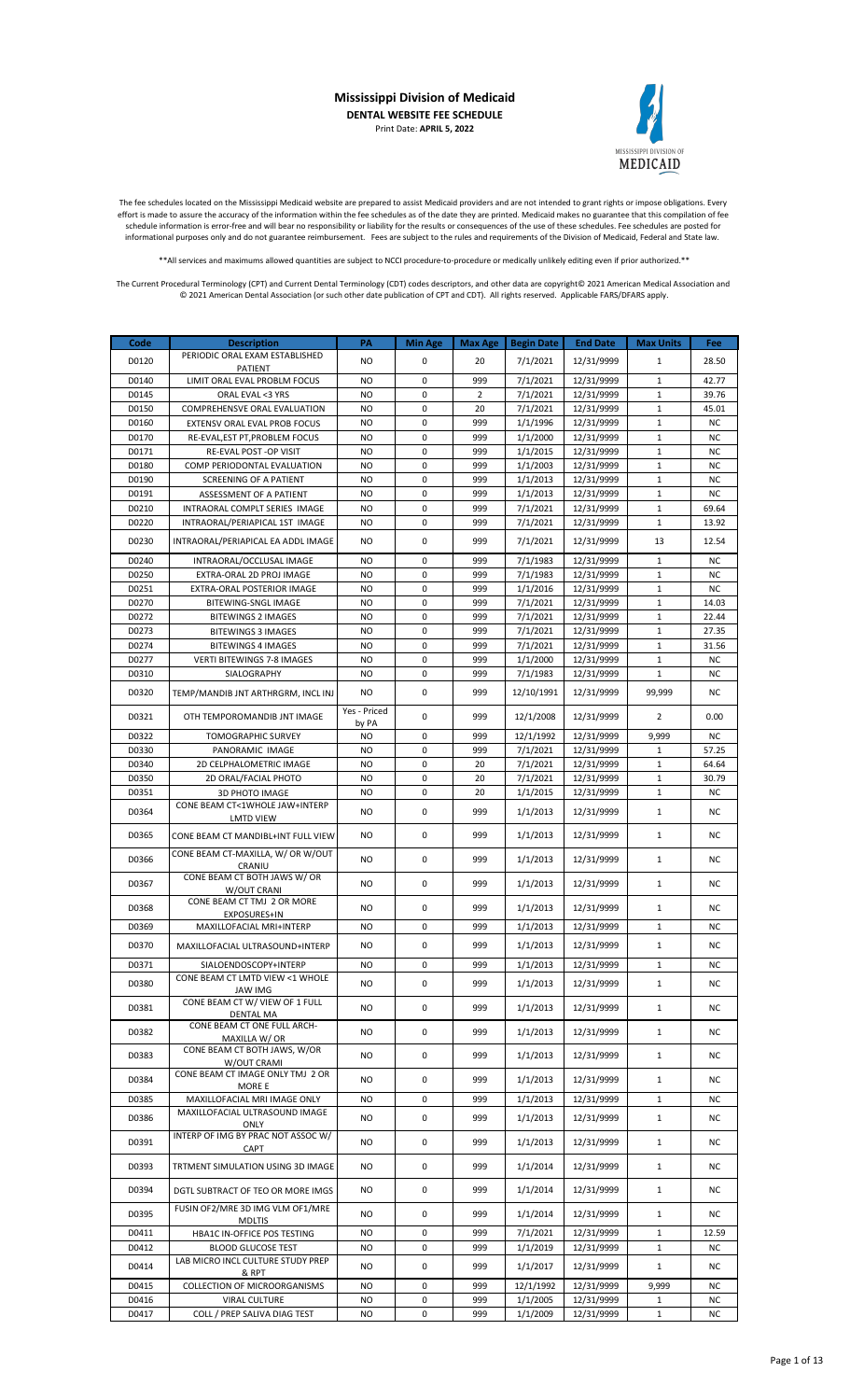

The fee schedules located on the Mississippi Medicaid website are prepared to assist Medicaid providers and are not intended to grant rights or impose obligations. Every effort is made to assure the accuracy of the information within the fee schedules as of the date they are printed. Medicaid makes no guarantee that this compilation of fee schedule information is error-free and will bear no responsibility or liability for the results or consequences of the use of these schedules. Fee schedules are posted for informational purposes only and do not guarantee reimbursement. Fees are subject to the rules and requirements of the Division of Medicaid, Federal and State law.

\*\*All services and maximums allowed quantities are subject to NCCI procedure-to-procedure or medically unlikely editing even if prior authorized.\*\*

| Code           | <b>Description</b>                                              | PA                     | <b>Min Age</b>             | Max Age    | <b>Begin Date</b>    | <b>End Date</b>          | <b>Max Units</b>             | Fee                    |
|----------------|-----------------------------------------------------------------|------------------------|----------------------------|------------|----------------------|--------------------------|------------------------------|------------------------|
| D0418          | ANALYSIS SALIVA SAMPLE                                          | NO                     | 0                          | 999        | 1/1/2009             | 12/31/9999               | 1                            | <b>NC</b>              |
| D0419          | ASSESS OF SALIVARY FLOW                                         | <b>NO</b>              | $\mathbf 0$                | 999        | 1/1/2020             | 12/31/9999               | $\mathbf{1}$                 | <b>NC</b>              |
| D0422          | <b>COLL/PREP GENETIC SAMPLE</b>                                 | <b>NO</b>              | 0                          | 999        | 1/1/2016             | 12/31/9999               | 1                            | <b>NC</b>              |
| D0423          | <b>GENETIC TEST - SPECIMEN ANALYSIS</b>                         | <b>NO</b>              | $\mathbf 0$                | 999        | 1/1/2016             | 12/31/9999               | $\mathbf{1}$                 | <b>NC</b>              |
| D0425          | <b>CARIES SUSCEPTIBILITY TESTS</b>                              | <b>NO</b>              | $\mathbf 0$                | 999        | 12/1/1992            | 12/31/9999               | 9,999                        | <b>NC</b>              |
| D0431          | DIAG TST DETECT MUCOS ABNORM                                    | NO                     | 0                          | 999        | 1/1/2005             | 12/31/9999               | 1                            | <b>NC</b>              |
| D0460          | PULP VITALITY TESTS                                             | <b>NO</b>              | $\mathbf 0$                | 999        | 1/1/1970             | 12/31/9999               | $\mathbf{1}$                 | <b>NC</b>              |
| D0470          | <b>DIAGNOSTIC CASTS</b>                                         | <b>NO</b>              | 0                          | 20         | 7/1/2021             | 12/31/9999               | $\mathbf{1}$                 | 69.04                  |
| D0472<br>D0473 | GROSS EXAM, PREP & REPORT<br>MICRO EXAM, PREP & REPORT          | <b>NO</b><br><b>NO</b> | $\mathbf 0$<br>$\mathbf 0$ | 999<br>999 | 1/1/2000             | 12/31/9999<br>12/31/9999 | $\mathbf{1}$<br>$\mathbf{1}$ | <b>NC</b>              |
| D0474          | MICRO W EXAM OF SURG MARGINS                                    | <b>NO</b>              | $\mathbf 0$                | 999        | 1/1/2000<br>1/1/2000 | 12/31/9999               | $\mathbf{1}$                 | <b>NC</b><br><b>NC</b> |
| D0475          | DECALCIFICATION PROCEDURE                                       | <b>NO</b>              | $\mathbf 0$                | 999        | 1/1/2005             | 12/31/9999               | $\mathbf{1}$                 | <b>NC</b>              |
| D0476          | SPEC STAINS FOR MICROORGANIS                                    | <b>NO</b>              | 0                          | 999        | 1/1/2005             | 12/31/9999               | $\mathbf{1}$                 | <b>NC</b>              |
| D0477          | SPEC STAINS NOT FOR MICROORG                                    | <b>NO</b>              | $\mathbf 0$                | 999        | 1/1/2005             | 12/31/9999               | $\mathbf{1}$                 | <b>NC</b>              |
| D0478          | IMMUNHOHISTOCHEMICAL STAINS                                     | <b>NO</b>              | $\mathbf 0$                | 999        | 1/1/2005             | 12/31/9999               | $\mathbf{1}$                 | <b>NC</b>              |
| D0479          | TISSUE IN-SITUHYBRIDIZATION                                     | <b>NO</b>              | $\mathbf 0$                | 999        | 1/1/2005             | 12/31/9999               | $\mathbf{1}$                 | <b>NC</b>              |
| D0480          | ACC EXFOL CYT SMEARS MICRO EXAM                                 | <b>NO</b>              | $\mathbf 0$                | 999        | 1/1/2000             | 12/31/9999               | $\mathbf{1}$                 | <b>NC</b>              |
| D0481          | ELECTRON MICROSCOPY DIAGNOST                                    | <b>NO</b>              | 0                          | 999        | 1/1/2005             | 12/31/9999               | $\mathbf{1}$                 | <b>NC</b>              |
| D0482          | DIRECT IMMUNOFLUORESCENCE                                       | <b>NO</b>              | $\mathbf 0$                | 999        | 1/1/2005             | 12/31/9999               | $\mathbf{1}$                 | <b>NC</b>              |
| D0483          | INDIRECT IMMUNOFLUORESCENCE                                     | NO                     | $\mathbf 0$                | 999        | 1/1/2005             | 12/31/9999               | $\mathbf{1}$                 | <b>NC</b>              |
| D0484          | CONSULT SLIDES PREP ELSEWHER                                    | <b>NO</b>              | $\mathbf 0$                | 999        | 1/1/2005             | 12/31/9999               | $\mathbf{1}$                 | <b>NC</b>              |
| D0485          | CONSULT INC PRE OF SLIDES                                       | <b>NO</b>              | $\mathbf 0$                | 999        | 1/1/2005             | 12/31/9999               | $\mathbf{1}$                 | <b>NC</b>              |
| D0486          | ACC TRANSEPITHELIAL CYTLGY                                      | <b>NO</b>              | 0                          | 999        | 1/1/2007             | 12/31/9999               | $\mathbf{1}$                 | <b>NC</b>              |
| D0502          | OTHR ORAL PATH PROCED. BY REPORT                                | NO.                    | 0                          | 999        | 12/10/1991           | 12/31/9999               | 99,999                       | <b>NC</b>              |
| D0600          | DIAG REC CHG ENAM DENTIN<br>CEMENTUM                            | NO                     | 0                          | 999        | 1/1/2017             | 12/31/9999               | $\mathbf{1}$                 | NC.                    |
| D0601          | CARIES RSK ASSESS/DOC W/FINDINGS<br><b>LOW RSK</b>              | <b>NO</b>              | $\mathbf 0$                | 999        | 1/1/2014             | 12/31/9999               | $\mathbf{1}$                 | <b>NC</b>              |
| D0602          | CARIES RSK ASSESS/DOC W/FINDINGS<br><b>MOD RSK</b>              | NO                     | 0                          | 999        | 1/1/2014             | 12/31/9999               | $\mathbf{1}$                 | <b>NC</b>              |
| D0603          | CARIES RSK ASSESS/DOC W/FNDGS HIGH<br>RSK                       | <b>NO</b>              | $\mathbf 0$                | 999        | 1/1/2014             | 12/31/9999               | $\mathbf{1}$                 | <b>NC</b>              |
| D0604          | ANTIGEN TEST PUB HLTH PATHOG                                    | NO                     | 0                          | 999        | 1/1/2021             | 12/31/9999               | 1                            | <b>NC</b>              |
| D0605          | ANTIBODY TEST PUB HLTH PATH                                     | <b>NO</b>              | $\mathbf 0$                | 999        | 1/1/2021             | 12/31/9999               | $\mathbf{1}$                 | <b>NC</b>              |
| D0606          | MOLECULAR TEST PUB HLTH PATH                                    | <b>NO</b>              | 0                          | 999        | 3/16/2021            | 12/31/9999               | $\mathbf{1}$                 | <b>NC</b>              |
| D0701          | PANO RADIO IMAGE                                                | <b>NO</b>              | $\mathbf 0$                | 999        | 1/1/2021             | 12/31/9999               | $\mathbf{1}$                 | <b>NC</b>              |
| D0702          | 2D CEPHAL RADIO IMAGE                                           | NO                     | $\mathbf 0$                | 999        | 1/1/2021             | 12/31/9999               | $\mathbf{1}$                 | <b>NC</b>              |
| D0703          | 2D ORAL/FACIAL PHOTO IMAGE                                      | <b>NO</b>              | $\mathbf 0$                | 999        | 1/1/2021             | 12/31/9999               | $\mathbf{1}$                 | <b>NC</b>              |
| D0704<br>D0705 | 3D PHOTO IMAGE CAPTURE ONLY<br>EXTRA ORAL POST RADIO IMAGE      | <b>NO</b>              | $\mathbf 0$                | 999        | 1/1/2021             | 12/31/9999               | $\mathbf{1}$                 | <b>NC</b>              |
| D0706          | INTRAORAL OCCLUS RADIO IMAGE                                    | <b>NO</b><br><b>NO</b> | 0<br>$\mathbf 0$           | 999<br>999 | 1/1/2021             | 12/31/9999               | $\mathbf{1}$<br>$\mathbf 1$  | <b>NC</b><br><b>NC</b> |
| D0707          | <b>INTRAORAL PERIAP RADIO IMAGE</b>                             | <b>NO</b>              | $\mathbf 0$                | 999        | 1/1/2021<br>1/1/2021 | 12/31/9999<br>12/31/9999 | $\mathbf{1}$                 | <b>NC</b>              |
| D0708          | INTRAORAL BITE RADIO IMAGE                                      | <b>NO</b>              | 0                          | 999        | 1/1/2021             | 12/31/9999               | $\mathbf{1}$                 | <b>NC</b>              |
| D0709          | INTRAORAL CMPLT RADIO IMAGES                                    | NO.                    | 0                          | 999        | 1/1/2021             | 12/31/9999               | 1                            | NC                     |
| D0999          | UNSPECIFIED DIAGNOSTIC PROCED                                   | Yes - Priced<br>by PA  | 0                          | 999        | 10/1/2003            | 12/31/9999               | 1                            | 0.00                   |
| D1110          | PROPHYLAXIS, ADULTS                                             | NO                     | 0                          | 999        | 1/1/1970             | 12/31/9999               | $\mathbf{1}$                 | <b>NC</b>              |
| D1120          | PROPHYLAXIS, CHILDREN                                           | NO.                    | 0                          | 20         | 7/1/2021             | 12/31/9999               | $\mathbf{1}$                 | 31.62                  |
| D1206          | TOPICAL APPL/FLUORIDE VARNISH                                   | NO.                    | 0                          | 20         | 7/1/2021             | 12/31/9999               | $\mathbf 1$                  | 26.30                  |
| D1208          | TOPICAL APPL OF FLUORIDE                                        | NO                     | 0                          | 20         | 7/1/2021             | 12/31/9999               | 1                            | 17.54                  |
| D1310          | NUTRITIONAL COUNSELING FOR THE                                  | NO.                    | 0                          | 999        | 1/1/1970             | 12/31/9999               | $\mathbf{1}$                 | ΝC                     |
| D1320          | <b>TOBACCO COUNSELING</b>                                       | NO.                    | 0                          | 999        | 1/1/1996             | 12/31/9999               | $\mathbf{1}$                 | <b>NC</b>              |
| D1321          | COUNS FOR HIGH RISK SUB USE                                     | NO.                    | 0                          | 999        | 1/1/2021             | 12/31/9999               | $\mathbf{1}$                 | NC.                    |
| D1330          | ORAL HYGIENE INSTRUCTION                                        | NO                     | 0                          | 999        | 1/1/1970             | 12/31/9999               | $\mathbf{1}$                 | ΝC                     |
| D1351          | SEALANT PER TOOTH                                               | <b>NO</b>              | 0                          | 20         | 7/1/2021             | 12/31/9999               | $\mathbf{1}$                 | 29.81                  |
| D1352          | RESIN RESTORE PERM TOOTH                                        | <b>NO</b>              | 0                          | 999        | 1/1/2011             | 12/31/9999               | $\mathbf{1}$                 | <b>NC</b>              |
| D1353          | <b>SEALANT REPAIR</b>                                           | NO.                    | 0                          | 20         | 1/1/2015             | 12/31/9999               | $\mathbf{1}$                 | ΝC                     |
| D1354          | INT CARIES MED APP PER TOOTH                                    | NO.                    | 0                          | 999        | 1/1/2016             | 12/31/9999               | $\mathbf{1}$                 | NC.                    |
| D1355          | CARIES MED APP PER TOOTH                                        | NO                     | 0                          | 999        | 1/1/2021             | 12/31/9999               | $\mathbf{1}$                 | <b>NC</b>              |
| D1510          | SPACE MAINTAINER FXD UNILAT                                     | NO                     | 0                          | 20         | 7/1/2021             | 12/31/9999               | 4                            | 188.16                 |
| D1516          | SPACE MAINT FIXED BILAT MAX                                     | NO.                    | 0                          | 20         | 7/1/2021             | 12/31/9999               | 2                            | 263.42                 |
| D1517          | SPACE MAINT FIXED BILAT MAND                                    | NO.                    | 0                          | 20         | 7/1/2021             | 12/31/9999               | $\mathbf{1}$                 | 263.42                 |
| D1520          | REMOVE UNILAT SPACE MAINTAIN                                    | <b>NO</b>              | 0                          | 20         | 7/1/2021             | 12/31/9999               | $\overline{2}$               | 206.98                 |
| D1526          | SPACE MAINT FIXED BILAT MAX                                     | NO.                    | 0<br>0                     | 20<br>20   | 7/1/2021             | 12/31/9999               | $\mathbf{1}$                 | 319.87                 |
| D1527          | SPACE MAINT FIXED BILAT MAND<br>RECEMENT/REBOND BL SPACE MAINT- | NO                     |                            |            | 7/1/2021             | 12/31/9999               | 1                            | 319.87                 |
| D1551          | MAXILLARY<br>RECEMENT/REBOND BL SPACE MAINT-                    | NO.                    | 0                          | 20         | 7/1/2021             | 12/31/9999               | $\overline{2}$               | 40.65                  |
| D1552          | MANDIBULA                                                       | NO                     | 0                          | 20         | 7/1/2021             | 12/31/9999               | 2                            | 40.65                  |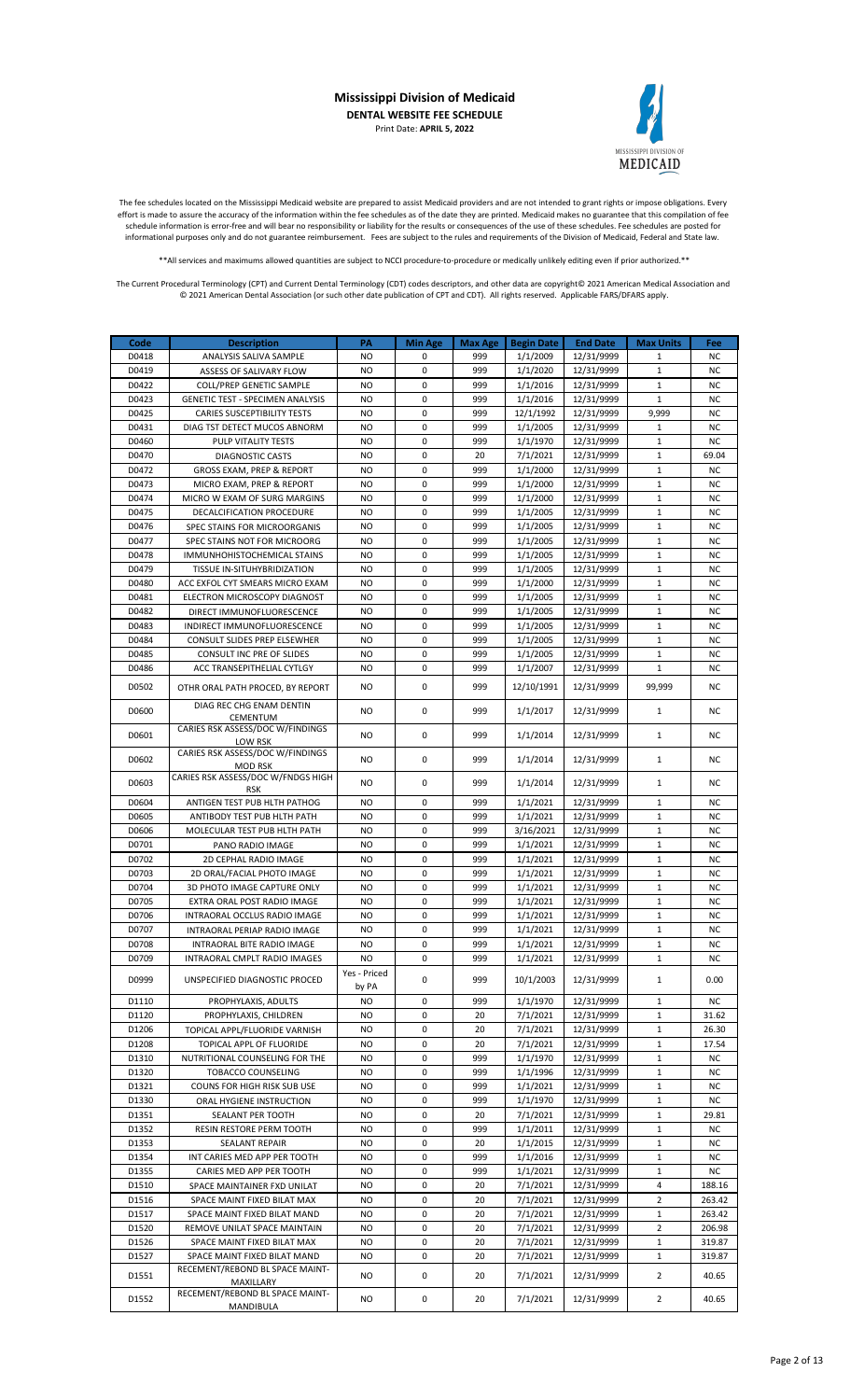

The fee schedules located on the Mississippi Medicaid website are prepared to assist Medicaid providers and are not intended to grant rights or impose obligations. Every effort is made to assure the accuracy of the information within the fee schedules as of the date they are printed. Medicaid makes no guarantee that this compilation of fee schedule information is error-free and will bear no responsibility or liability for the results or consequences of the use of these schedules. Fee schedules are posted for informational purposes only and do not guarantee reimbursement. Fees are subject to the rules and requirements of the Division of Medicaid, Federal and State law.

\*\*All services and maximums allowed quantities are subject to NCCI procedure-to-procedure or medically unlikely editing even if prior authorized.\*\*

| Code  | <b>Description</b>                                 | PA        | <b>Min Age</b> | Max Age | <b>Begin Date</b> | <b>End Date</b> | <b>Max Units</b> | Fee       |
|-------|----------------------------------------------------|-----------|----------------|---------|-------------------|-----------------|------------------|-----------|
|       | RECEMENT/REBOND UL SPACE                           |           |                |         |                   |                 |                  |           |
| D1553 | <b>MAINTAINER-PER</b>                              | NO        | 0              | 20      | 7/1/2021          | 12/31/9999      | 4                | 40.65     |
| D1556 | R/O FIXED UL SPACE MAINTAIN-PER                    | NO        | 0              | 20      | 7/1/2021          | 12/31/9999      | 4                | 39.13     |
|       | QUAD                                               |           |                |         |                   |                 |                  |           |
| D1557 | R/O FIXED BL SPACE MAINT-MAXILLARY                 | NO        | $\mathbf 0$    | 20      | 7/1/2021          | 12/31/9999      | $\mathbf{1}$     | 39.13     |
|       | R/O FIXED BL SPACE MAINT-                          |           |                |         |                   |                 |                  |           |
| D1558 | MANDIBULAR                                         | NO.       | 0              | 20      | 7/1/2021          | 12/31/9999      | $\mathbf{1}$     | 39.13     |
| D1575 | DIST SPACE MAINT, FIXED UNIL                       | <b>NO</b> | $\mathbf 0$    | 999     | 1/1/2017          | 12/31/9999      | $\mathbf 1$      | <b>NC</b> |
| D1701 | PFIZER VACC ADMIN 1ST DOSE                         | <b>NO</b> | 0              | 999     | 3/16/2021         | 12/31/9999      | $\overline{2}$   | <b>NC</b> |
| D1702 | PFIZER VACC ADMIN 2ND DO                           | <b>NO</b> | 0              | 999     | 3/16/2021         | 12/31/9999      | 3                | <b>NC</b> |
| D1703 | MODERNA VACC ADMIN 1ST DOSE                        | <b>NO</b> | $\mathbf 0$    | 999     | 3/16/2021         | 12/31/9999      | $\overline{4}$   | <b>NC</b> |
| D1704 | MODERNA VACC ADMIN 2ND DOSE                        | <b>NO</b> | $\mathbf 0$    | 999     | 3/16/2021         | 12/31/9999      | 5                | <b>NC</b> |
| D1705 | ASTRAZENECA VACC ADM 1ST DOS                       | NO        | $\mathbf 0$    | 999     | 3/16/2021         | 12/31/9999      | 6                | <b>NC</b> |
| D1706 | ASTRAZENECA VACC ADM 2ND DOS                       | <b>NO</b> | 0              | 999     | 3/16/2021         | 12/31/9999      | 7                | <b>NC</b> |
| D1707 | JANSSEN VACCINE ADMI                               | <b>NO</b> | $\mathbf 0$    | 999     | 3/16/2021         | 12/31/9999      | 8                | <b>NC</b> |
| D1999 | UNSPEC PREV PROCEDURE                              | NO        | $\mathbf 0$    | 999     | 1/1/2014          | 12/31/9999      | $\mathbf 1$      | <b>NC</b> |
| D2140 | AMALGAM ONE SURFACE PERMANEN                       | NO.       | $\mathbf 0$    | 20      | 7/1/2014          | 12/31/9999      | $\mathbf{1}$     | 69.58     |
| D2150 | AMALGAM TWO SURFACES PERMANE                       | <b>NO</b> | $\mathbf 0$    | 20      | 7/1/2014          | 12/31/9999      | $\mathbf 1$      | 90.05     |
| D2160 | AMALGAM THREE SURFACES PERMA                       | <b>NO</b> | 0              | 20      | 7/1/2014          | 12/31/9999      | $\mathbf{1}$     | 108.87    |
| D2161 | AMALGAM 4 OR > SURFACES PERM                       | <b>NO</b> | 0              | 20      | 7/1/2014          | 12/31/9999      | $\mathbf{1}$     | 132.61    |
| D2330 | RESIN-ONE SURFACE, ANTERIOR                        | <b>NO</b> | $\mathbf 0$    | 20      | 7/1/2014          | 12/31/9999      | $\mathbf{1}$     | 72.89     |
| D2331 | RESIN-TWO SURFACES, ANTERIOR                       | <b>NO</b> | $\mathbf 0$    | 20      | 7/1/2014          | 12/31/9999      | $\mathbf{1}$     | 93.03     |
| D2332 | RESIN-THREE SURFACES, ANTERIOR                     | <b>NO</b> | $\mathbf 0$    | 20      | 7/1/2014          | 12/31/9999      | $\mathbf{1}$     | 113.85    |
| D2335 | RESIN-FOUR OR MORE SURFACES ON                     | <b>NO</b> | 0              | 20      | 7/1/2014          | 12/31/9999      | $\mathbf{1}$     | 134.68    |
| D2390 | ANT RESIN-BASED CMPST CROWN                        | <b>NO</b> | $\mathbf 0$    | 20      | 7/1/2014          | 12/31/9999      | $\mathbf{1}$     | 149.26    |
| D2391 | POST 1 SRFC RESINBASED CMPST                       | NO        | $\mathbf 0$    | 20      | 7/1/2014          | 12/31/9999      | $\mathbf{1}$     | 85.39     |
| D2392 | POST 2 SRFC RESINBASED CMPST                       | NO.       | $\mathbf 0$    | 20      | 7/1/2014          | 12/31/9999      | $\mathbf 1$      | 111.77    |
| D2393 |                                                    | <b>NO</b> | $\mathbf 0$    | 20      | 7/1/2014          |                 | $\mathbf 1$      | 138.85    |
|       | POST 3 SRFC RESINBASED CMPST                       |           |                |         |                   | 12/31/9999      |                  |           |
| D2394 | POST >=4SRFC RESINBASE CMPST                       | <b>NO</b> | 0              | 20      | 7/1/2014          | 12/31/9999      | $\mathbf{1}$     | 170.09    |
| D2410 | <b>GOLD FOIL - ONE SURFACE</b>                     | <b>NO</b> | 0              | 999     | 1/1/1970          | 12/31/9999      | $\mathbf{1}$     | <b>NC</b> |
| D2420 | <b>GOLD FOIL - TWO SURFACES</b>                    | NO        | $\mathbf 0$    | 999     | 1/1/1970          | 12/31/9999      | $\mathbf 1$      | <b>NC</b> |
| D2430 | <b>GOLD FOIL - THREE SURFACES</b>                  | NO        | $\mathbf 0$    | 999     | 1/1/1970          | 12/31/9999      | $\mathbf{1}$     | <b>NC</b> |
| D2510 | INLAY - GOLD, ONE SURFACE                          | NO        | $\mathbf 0$    | 999     | 1/1/1970          | 12/31/9999      | $\mathbf{1}$     | <b>NC</b> |
| D2520 | INLAY - GOLD, TWO SURFACES                         | <b>NO</b> | 0              | 999     | 1/1/1970          | 12/31/9999      | $\mathbf{1}$     | <b>NC</b> |
| D2530 | INLAY - GOLD, THREE SURFACES                       | <b>NO</b> | $\mathbf 0$    | 999     | 1/1/1970          | 12/31/9999      | $\mathbf{1}$     | <b>NC</b> |
| D2542 | DENTAL ONLAY METALLIC 2 SURF                       | <b>NO</b> | $\mathbf 0$    | 999     | 1/1/2000          | 12/31/9999      | $\mathbf{1}$     | <b>NC</b> |
| D2543 | DENTAL ONLAY METALLIC 3 SURF                       | <b>NO</b> | $\mathbf 0$    | 999     | 1/1/1996          | 12/31/9999      | $\mathbf{1}$     | <b>NC</b> |
| D2544 | DENTAL ONLAY METL 4/MORE SUR                       | <b>NO</b> | $\mathbf 0$    | 999     | 1/1/1996          | 12/31/9999      | $\mathbf 1$      | <b>NC</b> |
| D2610 | <b>INLAY - PORCELAIN</b>                           | <b>NO</b> | 0              | 999     | 1/1/1970          | 12/31/9999      | $\mathbf{1}$     | <b>NC</b> |
| D2620 | INLAY - PORCELAIN/CERAMIC-TWO                      | NO        | 0              | 999     | 12/10/1991        | 12/31/9999      | 99,999           | NC        |
|       | <b>SURFACES</b><br>INLAY - PORCELAIN/CERAMIC-THREE |           |                |         |                   |                 |                  |           |
| D2630 | SURFACES                                           | NO        | 0              | 999     | 12/10/1991        | 12/31/9999      | 99,999           | NC        |
| D2642 | DENTAL ONLAY PORCELIN 2 SURF                       | NO.       | U              | 999     | 1/1/1996          | 12/31/9999      | т.               | NC.       |
| D2643 | DENTAL ONLAY PORCELIN 3 SURF                       | NO.       | 0              | 999     | 1/1/1996          | 12/31/9999      | $\mathbf{1}$     | ΝC        |
| D2644 | DENTAL ONLAY PORC 4/MORE SUR                       | NO        | 0              | 999     | 1/1/1996          | 12/31/9999      | $1\,$            | NC        |
| D2650 | INLAY COMPOSITE/RESIN ONE SU                       | NO.       | 0              | 999     | 12/1/1992         | 12/31/9999      | 9,999            | NC        |
| D2651 | INLAY COMPOSITE/RESIN TWO SU                       | NO.       | 0              | 999     | 12/1/1992         | 12/31/9999      | 9,999            | ΝC        |
| D2652 | DENTAL INLAY RESIN 3/MRE SUR                       | NO        | 0              | 999     | 12/1/1992         | 12/31/9999      | 9,999            | NC        |
| D2662 | DENTAL ONLAY RESIN 2 SURFACE                       | NO        | 0              | 999     | 1/1/1996          | 12/31/9999      | 1                | ΝC        |
| D2663 | DENTAL ONLAY RESIN 3 SURFACE                       | NO.       | 0              | 999     | 1/1/1996          | 12/31/9999      | $\mathbf{1}$     | NC        |
| D2664 | DENTAL ONLAY RESIN 4/MRE SUR                       | NO        | 0              | 999     | 1/1/1996          | 12/31/9999      | 1                | ΝC        |
| D2710 | CROWN RESIN BSD COMP (INDIRECT)                    | NO.       | 0              | 999     | 1/1/1970          | 12/31/9999      | 1                | ΝC        |
| D2712 | CROWN 3/4 RESIN-BASED COMPOS                       | NO.       | 0              | 999     | 1/1/2005          | 12/31/9999      | $\mathbf{1}$     | <b>NC</b> |
| D2720 | PLASTIC WITH GOLD                                  | NO        | 0              | 999     | 1/1/1970          | 12/31/9999      | $\mathbf 1$      | ΝC        |
| D2721 | PLASTIC WITH NONPRECIOUS META                      | NO.       | 0              | 999     | 1/1/1970          | 12/31/9999      | $1\,$            | ΝC        |
| D2722 | PLASTIC WITH SEMIPRECIOUS MET                      | NO        | 0              | 999     | 1/1/1970          | 12/31/9999      | $\mathbf{1}$     | ΝC        |
| D2740 | CROWN-PROC/CER-SUBSTRATE                           | NO.       | 0              | 999     | 1/1/1970          | 12/31/9999      | 1                | NC.       |
| D2750 | PORCELAIN WITH GOLD                                | YES       | 0              | 20      | 7/1/2014          | 12/31/9999      | $\mathbf{1}$     | 549.74    |
| D2751 | CROWN-PROCELAIN FUSED TO PREDO                     | YES       | 0              | 20      | 7/1/2014          | 12/31/9999      | $1\,$            | 511.89    |
| D2752 | PORCELAIN WITH SEMIPRECIOUS M                      | YES       | 0              | 20      | 7/1/2014          | 12/31/9999      | $\mathbf{1}$     | 524.30    |
|       | CROWN-PORC FUSED TO TITANIUM AND                   |           |                |         |                   |                 |                  |           |
| D2753 | TITANIU                                            | NO        | 0              | 999     | 1/1/2020          | 12/31/9999      | $\mathbf{1}$     | NC.       |
| D2780 | CROWN 3/4 CAST HI NOBLE MET                        | NO        | 0              | 999     | 1/1/2000          | 12/31/9999      | 1                | NC        |
| D2781 | CROWN 3/4 CAST BASE METAL                          | NO.       | 0              | 999     | 1/1/2000          | 12/31/9999      | $1\,$            | ΝC        |
| D2782 | CROWN 3/4 CAST NOBLE METAL                         | NO.       | 0              | 999     | 1/1/2000          | 12/31/9999      | $\mathbf{1}$     | NC        |
| D2783 | CROWN 3/4 PORCELAIN/CERAMIC                        | NO.       | 0              | 999     | 1/1/2000          | 12/31/9999      | $\mathbf{1}$     | NC        |
| D2790 | <b>GOLD (FULL CAST)</b>                            | NO        | 0              | 999     | 1/1/1970          | 12/31/9999      | $\mathbf{1}$     | ΝC        |
| D2791 | NONPRECIOUS METAL (FULL CAST)                      | NO        | 0              | 999     | 9/1/1986          | 12/31/9999      | 99,999           | NC        |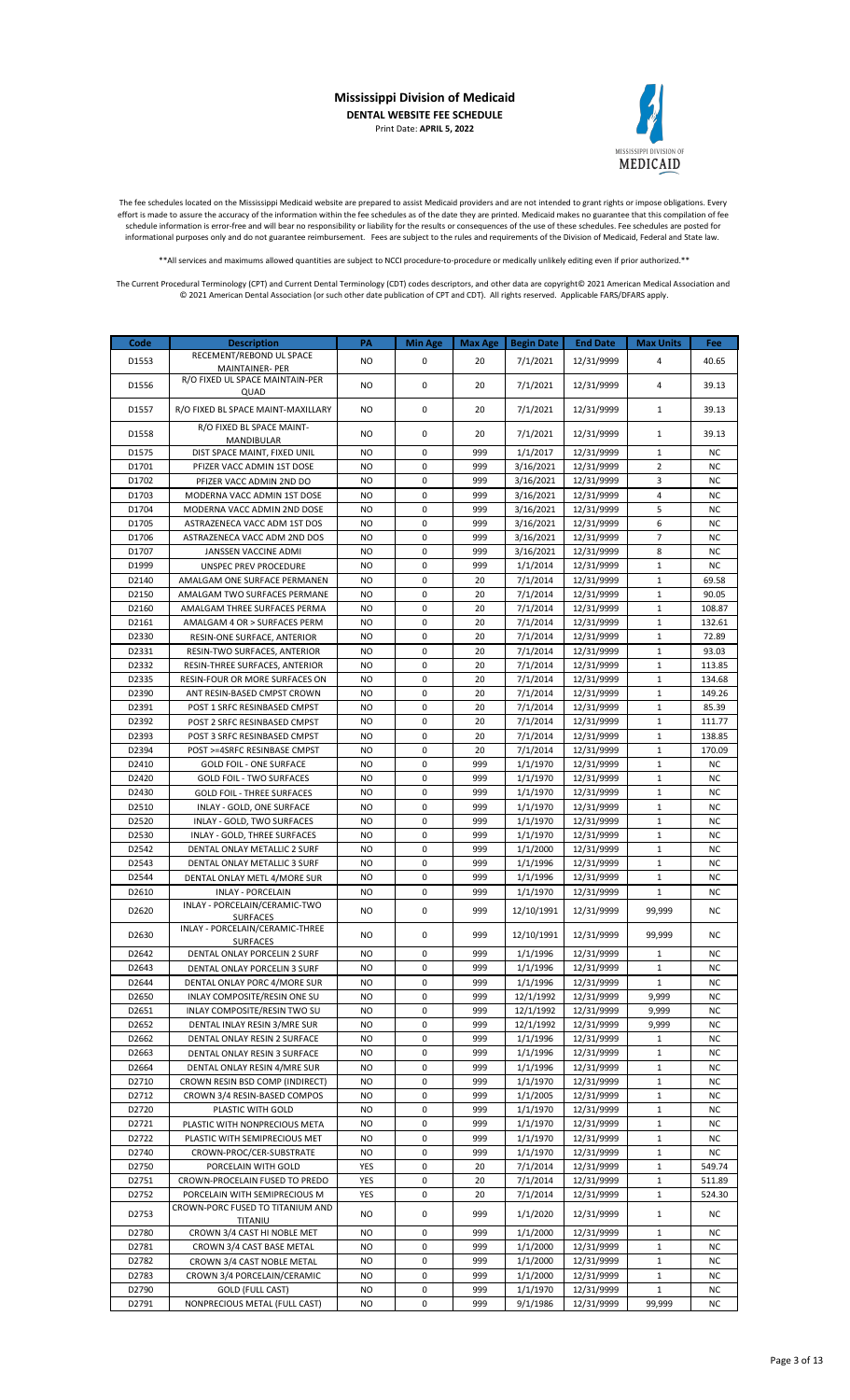

The fee schedules located on the Mississippi Medicaid website are prepared to assist Medicaid providers and are not intended to grant rights or impose obligations. Every effort is made to assure the accuracy of the information within the fee schedules as of the date they are printed. Medicaid makes no guarantee that this compilation of fee schedule information is error-free and will bear no responsibility or liability for the results or consequences of the use of these schedules. Fee schedules are posted for informational purposes only and do not guarantee reimbursement. Fees are subject to the rules and requirements of the Division of Medicaid, Federal and State law.

\*\*All services and maximums allowed quantities are subject to NCCI procedure-to-procedure or medically unlikely editing even if prior authorized.\*\*

| Code           | <b>Description</b>                                               | PA           | Min Age          | Max Age    | <b>Begin Date</b>      | <b>End Date</b>          | <b>Max Units</b>       | Fee                    |
|----------------|------------------------------------------------------------------|--------------|------------------|------------|------------------------|--------------------------|------------------------|------------------------|
| D2792          | SEMIPRECIOUS METAL (FULL CAS                                     | NO           | 0                | 999        | 1/1/1970               | 12/31/9999               | $\mathbf{1}$           | <b>NC</b>              |
| D2794          | CROWN-TITANIUM                                                   | NO           | 0                | 999        | 1/1/2005               | 12/31/9999               | $\mathbf{1}$           | <b>NC</b>              |
| D2799          | <b>INTERIM CROWN</b>                                             | NO           | 0                | 999        | 1/1/2000               | 12/31/9999               | $\mathbf{1}$           | <b>NC</b>              |
| D2910          | RECEMENT INLAY ONLAY OR PART                                     | NO           | $\mathbf 0$      | 999        | 1/1/1970               | 12/31/9999               | $\mathbf 1$            | <b>NC</b>              |
| D2915          | RECEMENT CAST OR PREFAB POST                                     | NO           | $\mathbf 0$      | 999        | 1/1/2005               | 12/31/9999               | $\mathbf{1}$           | <b>NC</b>              |
| D2920          | <b>RECEMENT CROWNS</b><br>REATTACH TOOTH FRAG INCISAL            | <b>NO</b>    | 0                | 999        | 1/1/1970               | 12/31/9999               | $\mathbf{1}$           | <b>NC</b>              |
| D2921          | EDGE/CUSP                                                        | NO           | 0                | 999        | 1/1/2014               | 12/31/9999               | $\mathbf{1}$           | <b>NC</b>              |
| D2928          | PREFAB PORC/CER CROWN PERM                                       | NO           | $\mathbf 0$      | 999        | 1/1/2021               | 12/31/9999               | $\mathbf{1}$           | <b>NC</b>              |
| D2929          | PREFAB PORCELAIN/CERAMIC CROWN-                                  | NO           | $\mathbf 0$      | 999        | 1/1/2013               | 12/31/9999               | $\mathbf{1}$           | <b>NC</b>              |
|                | PRIMARY T                                                        |              |                  |            |                        |                          |                        |                        |
| D2930          | PREFABRICATED STAINLESS STEEL                                    | NO           | 0                | 20         | 7/1/2014               | 12/31/9999               | $\mathbf{1}$           | 134.79                 |
| D2931<br>D2932 | PREFABRICATED STAINLESS STEEL<br>PREFABRICATED RESIN CROWN       | NO<br>NO     | 0<br>$\mathbf 0$ | 20<br>999  | 7/1/2014<br>12/10/1991 | 12/31/9999<br>12/31/9999 | $\mathbf{1}$<br>99,999 | 152.40<br>NC           |
| D2933          | PREFABRICATED STAINLESS STEEL                                    | NO           | 0                | 20         | 7/1/2014               | 12/31/9999               | $\mathbf{1}$           | 186.27                 |
| D2934          | PREFAB STEEL CROWN PRIMARY                                       | <b>NO</b>    | 0                | 20         | 7/1/2014               | 12/31/9999               | $\mathbf{1}$           | 186.27                 |
| D2940          | PROTECTIVE RESTORATION                                           | YES          | $\mathbf 0$      | 20         | 7/1/2014               | 12/31/9999               | $\mathbf{1}$           | 51.48                  |
| D2941          | INTERIM THERAP RESTORA-PRIM                                      | NO.          | 0                | 999        | 1/1/2014               | 12/31/9999               | $\mathbf{1}$           | NC.                    |
|                | DENITITION                                                       |              |                  |            |                        |                          |                        |                        |
| D2949          | <b>RESTOR FOUNDATION/INDIRECT RESTOR</b>                         | NO           | 0                | 999        | 1/1/2014               | 12/31/9999               | $\mathbf{1}$           | ΝC                     |
| D2950          | <b>CORE BUILDUP INCL PINS</b>                                    | NO           | 0                | 999        | 1/1/1970               | 12/31/9999               | $\mathbf{1}$           | NC                     |
| D2951          | PIN RETENTION - PER TOOTH IN A                                   | NO           | 0                | 20         | 12/10/1991             | 12/31/9999               | 99,999                 | NC                     |
| D2952          |                                                                  | <b>YES</b>   | $\mathbf 0$      | 20         |                        | 12/31/9999               | $\mathbf{1}$           | 203.21                 |
|                | POST & CORE IN ADD CROWN INDIR FAB                               |              |                  |            | 7/1/2014               |                          |                        |                        |
| D2953          | CROWN EA ADD FAB POST - SAME<br><b>TOOTH</b>                     | NO.          | 0                | 999        | 1/1/2000               | 12/31/9999               | $\mathbf{1}$           | NC.                    |
|                | PREFAB POST AND CORE IN ADD TO                                   |              |                  |            |                        |                          |                        |                        |
| D2954          | <b>CROWN</b>                                                     | NO           | $\mathbf 0$      | 999        | 12/10/1991             | 12/31/9999               | 99,999                 | NC.                    |
| D2955          | POST REMOVAL                                                     | NO           | 0                | 999        | 1/1/1996               | 12/31/9999               | $\mathbf{1}$           | <b>NC</b>              |
| D2957          | EACH ADDTNL PREFAB POST                                          | NO           | 0                | 999        | 1/1/2000               | 12/31/9999               | $\mathbf{1}$           | <b>NC</b>              |
| D2960          | LABIAL VENEER RESIN DIRECT                                       | NO           | $\mathbf 0$      | 999        | 7/28/1986              | 12/31/9999               | $\mathbf{1}$           | <b>NC</b>              |
| D2961          | LABIAL VENEER RESIN INDIRECT                                     | <b>NO</b>    | $\mathbf 0$      | 999        | 12/1/1992              | 12/31/9999               | 9,999                  | <b>NC</b>              |
| D2962<br>D2971 | LABIAL VENEER PORC INDIRECT<br>ADD PROC CONSTRUCT NEW CROWN      | NO<br>NO     | 0<br>$\mathbf 0$ | 999<br>999 | 12/1/1992<br>1/1/2005  | 12/31/9999<br>12/31/9999 | 9,999<br>$\mathbf{1}$  | <b>NC</b><br><b>NC</b> |
| D2975          | <b>COPING</b>                                                    | NO           | $\mathbf 0$      | 999        | 1/1/2005               | 12/31/9999               | $\mathbf{1}$           | <b>NC</b>              |
| D2980          | CROWN REPAIR MATERIAL FAILURE                                    | NO           | 0                | 999        | 12/10/1991             | 12/31/9999               | 99,999                 | NC                     |
| D2981          | INLAY REPAIR -MATERIAL FAILURE                                   | NO           | 0                | 999        | 1/1/2013               | 12/31/9999               | $\mathbf{1}$           | <b>NC</b>              |
| D2982          | ONLAY REPAIR MATERIAL FAILURE                                    | NO           | 0                | 999        | 1/1/2013               | 12/31/9999               | $\mathbf{1}$           | <b>NC</b>              |
| D2983          | <b>VENEER REPAIR MATERIAL FAILURE</b>                            | NO.          | 0                | 999        | 1/1/2013               | 12/31/9999               | $\mathbf{1}$           | <b>NC</b>              |
| D2990          | RESIN INFILTRATE OF INCIPIENT LOSION                             | NO           | 0                | 999        | 1/1/2013               | 12/31/9999               | $\mathbf{1}$           | <b>NC</b>              |
|                |                                                                  | Yes - Priced |                  |            |                        |                          |                        |                        |
| D2999          | UNSPECIFIED RESTORATIVE PROCED                                   | by PA        | 0                | 20         | 10/1/2003              | 12/31/9999               | $\mathbf{1}$           | 0.00                   |
| D3110          | PULP CAP - DIRECT (EXCLUDING                                     | NO           | 0                | 999        | 1/1/1970               | 12/31/9999               | $\mathbf{1}$           | <b>NC</b>              |
| D3120          | PULP CAP (INDIRECT)                                              | NO.          | $\mathbf 0$      | 999        | 1/1/1970               | 12/31/9999               | $\mathbf{1}$           | NC.                    |
| D3220          | THERAPEUTIC PULPOTOMY                                            | NO           | 0                | 20         | 7/1/2014               | 12/31/9999               | $\mathbf{1}$           | 97.28                  |
| D3221          | <b>GROSS PULPAL DEBRIDEMENT</b>                                  | NO.          | 0                | 999        | 1/1/2000               | 12/31/9999               | $\mathbf{1}$           | NC.                    |
| D3222          | PART PULPOTOMY APEXOGENESIS                                      | NO           | $\pmb{0}$        | 20         | 7/1/2014               | 12/31/9999               | $\mathbf{1}$           | 98.86                  |
| D3230          | PULPAL THERAPY ANTERIOR PRIM                                     | NO           | 0                | 999        | 1/1/1996               | 12/31/9999               | $\mathbf 1$            | ΝC                     |
| D3240          | PULPAL THERAPY POSTERIOR PRI                                     | NO           | 0                | 999        | 1/1/1996               | 12/31/9999               | $\mathbf{1}$           | ΝC                     |
| D3310          | END THXPY, ANTERIOR TOOTH<br>ENDODONTIC THERAPY PREMOLAR         | NO.          | 0                | 20         | 7/1/2014               | 12/31/9999               | $\mathbf{1}$           | 372.43                 |
| D3320          | <b>BICUS</b>                                                     | NO           | 0                | 20         | 7/1/2014               | 12/31/9999               | $\mathbf{1}$           | 456.41                 |
| D3330          | ENDODONTIC THERAPY MOLAR                                         | NO           | 0                | 20         | 7/1/2014               | 12/31/9999               | $\mathbf{1}$           | 565.95                 |
| D3331          | NON-SURG TX ROOT CANAL OBS                                       | NO           | 0                | 999        | 1/1/2000               | 12/31/9999               | $\mathbf{1}$           | ΝC                     |
| D3332          | INCOMPLETE ENDODONTIC TX                                         | NO           | 0                | 999        | 1/1/2000               | 12/31/9999               | $\mathbf{1}$           | ΝC                     |
| D3333          | <b>INTERNAL ROOT REPAIR</b>                                      | NO           | 0                | 999        | 1/1/2000               | 12/31/9999               | $\mathbf{1}$           | NC                     |
| D3346          | RETREATMENT-ANTERIOR, BY REPOR                                   | YES          | 0                | 20         | 7/1/2014               | 12/31/9999               | $\mathbf{1}$           | 496.58                 |
| D3347          | RETREAT PREV ROOT CANAL THERAPY                                  | YES          | 0                | 20         | 7/1/2014               | 12/31/9999               | $\mathbf 1$            | 584.21                 |
| D3348          | RETREATMENT-MOLAR, BY REPORT<br>APEXIFICATION/RECALCIFICATN-INIT | YES          | 0                | 20         | 7/1/2014               | 12/31/9999               | $\mathbf{1}$           | 722.96                 |
| D3351          | VISIT                                                            | NO           | 0                | 999        | 12/1/1992              | 12/31/9999               | 9,999                  | ΝC                     |
| D3352          | APEX/RECALC-INTERIM MED REPLAC                                   | NO           | 0                | 999        | 12/1/1992              | 12/31/9999               | 9,999                  | ΝC                     |
| D3353          | APEXIFICATION/RECALCIFICATION-                                   | NO           | 0                | 999        | 12/1/1992              | 12/31/9999               | 9,999                  | NC                     |
| D3355          | PULPAL REGENERATION- INITIAL VISIT                               | NO           | 0                | 999        | 1/1/2014               | 12/31/9999               | $\mathbf{1}$           | ΝC                     |
| D3356          | PULPAL REGEN-INTERIM MEDICATION                                  | NO           | 0                | 999        | 1/1/2014               | 12/31/9999               | $\mathbf{1}$           | ΝC                     |
|                | RPLCMNT<br>PULPAL REGENERATION-CMPLTION OF                       |              |                  |            |                        |                          |                        |                        |
| D3357          | TRTMNT                                                           | NO           | 0                | 999        | 1/1/2014               | 12/31/9999               | $\mathbf{1}$           | ΝC                     |
| D3410          | APICOECTOMY- ANTERIOR                                            | NO           | 0                | 999        | 7/1/1983               | 12/31/9999               | $\mathbf{1}$           | ΝC                     |
| D3421          | APICOECTOMY-BICUSPID PREMOLAR                                    | NO           | 0                | 999        | 12/1/1992              | 12/31/9999               | 9,999                  | ΝC                     |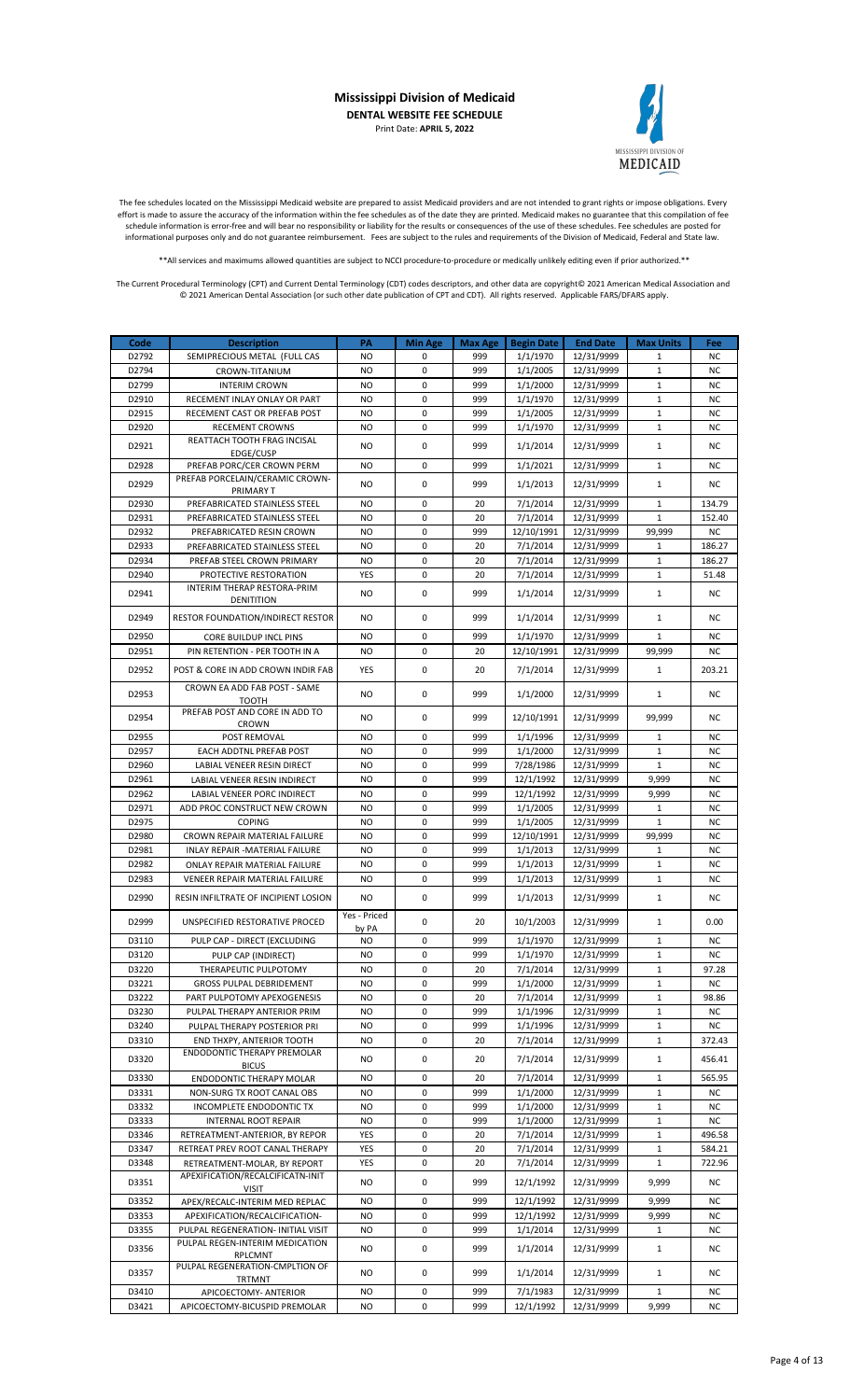

The fee schedules located on the Mississippi Medicaid website are prepared to assist Medicaid providers and are not intended to grant rights or impose obligations. Every effort is made to assure the accuracy of the information within the fee schedules as of the date they are printed. Medicaid makes no guarantee that this compilation of fee schedule information is error-free and will bear no responsibility or liability for the results or consequences of the use of these schedules. Fee schedules are posted for informational purposes only and do not guarantee reimbursement. Fees are subject to the rules and requirements of the Division of Medicaid, Federal and State law.

\*\*All services and maximums allowed quantities are subject to NCCI procedure-to-procedure or medically unlikely editing even if prior authorized.\*\*

| D3425<br>APICOECTOMY MOLAR-FIRST ROOT<br>NO.<br>0<br>999<br>12/1/1992<br>12/31/9999<br>9,999<br><b>NC</b><br>$\mathbf 0$<br>D3426<br><b>NO</b><br>999<br>12/1/1992<br>12/31/9999<br>9,999<br>NC<br>APICOECTOMY EA ADDL ROOT<br>BONE GRAFT W/PERIRDCULAR SURG<br>0<br>999<br>D3428<br>NO.<br>1/1/2014<br>12/31/9999<br>$\mathbf{1}$<br>NC<br>PER TOOTH<br><b>BONE GRAFT W/PERIRDCULAR SURG-</b><br>$\mathbf 0$<br>$\mathbf{1}$<br>NO<br>1/1/2014<br>12/31/9999<br>D3429<br>999<br>ΝC<br><b>EACH ADDL</b><br>0<br>$\mathbf 1$<br><b>RETROGRADE FILLING</b><br><b>NO</b><br>999<br>7/1/1983<br>12/31/9999<br>NC<br>D3430<br><b>BIO MATERIAL AID OSSEOUS TISSUE</b><br>$\mathbf 0$<br>D3431<br>NO.<br>999<br>1/1/2014<br>12/31/9999<br>$\mathbf{1}$<br>NC<br>REGEN<br>0<br>D3432<br><b>NO</b><br>999<br>1/1/2014<br>12/31/9999<br>$\mathbf{1}$<br>TISSUE REGEN/RESORB BARRIER PER STE<br>ΝC<br>D3450<br><b>ROOT RESECTION</b><br>0<br>999<br>7/1/1983<br>12/31/9999<br>$\mathbf{1}$<br><b>NC</b><br>NO<br><b>NO</b><br>$\mathbf 0$<br>999<br><b>NC</b><br>D3460<br>1/1/1970<br>12/31/9999<br>$\mathbf{1}$<br><b>ENDODONTIC IMPLANTS</b><br>0<br>D3470<br><b>NO</b><br>999<br>12/1/1992<br>12/31/9999<br>9,999<br>NC<br>INTENTIONAL REPLANTATION (INCL<br>D3471<br><b>NO</b><br>0<br>999<br>1/1/2021<br>12/31/9999<br>$\mathbf{1}$<br>NC<br>SURG REP ROOT RES ANTERIOR<br>$\mathbf 0$<br>1/1/2021<br>$\mathbf 1$<br>D3472<br>SURG REP ROOT RES PREMOLAR<br><b>NO</b><br>999<br>12/31/9999<br><b>NC</b><br>$\mathbf 0$<br>D3473<br><b>NO</b><br>999<br>1/1/2021<br>12/31/9999<br>$\mathbf{1}$<br>NC<br>SURG REP ROOT RES MOLAR<br>$\mathbf 0$<br>1/1/2021<br>$\mathbf{1}$<br><b>NC</b><br>D3501<br><b>NO</b><br>999<br>12/31/9999<br>SURG EXP ROOT SURF ANTERIOR<br>$\mathbf 0$<br>1/1/2021<br>12/31/9999<br>$\mathbf 1$<br>D3502<br><b>NO</b><br>999<br>NC<br>SURG EXP ROOT SURF PREMOLAR<br>D3503<br>SURG EXP ROOT SURF MOLAR<br><b>NO</b><br>0<br>999<br>1/1/2021<br>12/31/9999<br>$\mathbf{1}$<br>NC<br>$\mathbf 0$<br>$\mathbf 1$<br>D3910<br>SURGICAL PROCEDURE FOR ISOLAT<br>NO.<br>999<br>1/1/1970<br>12/31/9999<br>NC<br>$\mathbf 0$<br>$\mathbf{1}$<br>D3911<br><b>INTRAORIFICE BARRIER</b><br><b>NO</b><br>999<br>1/1/2022<br>12/31/9999<br><b>NC</b><br>D3920<br><b>NO</b><br>0<br>999<br>1/1/1970<br>12/31/9999<br>$\mathbf{1}$<br>NC<br><b>HEMISECTION</b><br>YES<br>0<br>$\mathbf 1$<br>D3921<br>20<br>1/1/2021<br>12/31/9999<br>NC<br><b>DECOR OR SUBMERG ERUPT TOOTH</b><br>D3950<br>CANAL PREPARATION AND FITTING<br><b>NO</b><br>0<br>999<br>1/1/1970<br>12/31/9999<br>$\mathbf{1}$<br>NC<br>Yes - Priced<br>0<br>$\mathbf 1$<br>D3999<br>20<br>10/1/2003<br>12/31/9999<br>0.00<br>UNSPECIFIED ENDODONTIC PROCED<br>by PA<br>D4210<br>GINGIVECTOMY/GINGIVOPLASTY 4+<br><b>NO</b><br>0<br>999<br>7/1/2014<br>12/31/9999<br>$\overline{4}$<br>329.17<br>0<br>7/1/2014<br>$\overline{4}$<br>D4211<br>GINGIVECTOMY/GINGIVOPLASTY 1-3<br>NO.<br>999<br>12/31/9999<br>146.30<br>$\mathbf 0$<br>D4212<br><b>NO</b><br>999<br>1/1/2013<br>12/31/9999<br>$\mathbf{1}$<br><b>NC</b><br>GINGIVTMY/GINGPLATY PER TOOTH<br>$\mathbf 0$<br>1/1/2007<br>$\mathbf{1}$<br>D4230<br>CROWN EXP 4+ CONTIG TEETH/QUAD<br><b>NO</b><br>999<br>12/31/9999<br><b>NC</b><br>0<br>1/1/2007<br>$\mathbf{1}$<br><b>NC</b><br>D4231<br>CROWN EXP 1-3 TEETH/QUAD<br>NO<br>999<br>12/31/9999<br>10<br>D4240<br><b>NO</b><br>7/1/2014<br>$\overline{4}$<br><b>GINGIVAL FLAP 4+ TEETH</b><br>20<br>12/31/9999<br>416.96<br>10<br>7/1/2014<br>$\overline{4}$<br>D4241<br>GINGIVAL FLAP 1-3 TEETH<br><b>NO</b><br>20<br>12/31/9999<br>241.40<br>D4245<br><b>NO</b><br>0<br>999<br>1/1/2000<br>12/31/9999<br>$\mathbf{1}$<br><b>NC</b><br>APICALLY POSITIONED FLAP<br>0<br>12/31/9999<br>D4249<br>CROWN LENGTHENING-HARD AND SOF<br>NO.<br>999<br>12/1/1992<br>9,999<br><b>NC</b><br>$\mathbf 0$<br>999<br>7/1/2014<br>$\overline{4}$<br>D4260<br>OSSEOUS SURGERY 4+<br><b>NO</b><br>12/31/9999<br>694.93<br>0<br>7/1/2014<br>$\overline{4}$<br>D4261<br>OSSEOUS SURGERY 1-3<br><b>NO</b><br>999<br>12/31/9999<br>373.06<br>0<br>D4263<br><b>BONE GRAFT FIRST TOOTH</b><br><b>NO</b><br>999<br>1/1/1996<br>12/31/9999<br>$\mathbf{1}$<br><b>NC</b><br>0<br>1/1/1996<br>$\mathbf{1}$<br><b>NC</b><br>D4264<br>BONE GRAFT ADDITIONAL TOOTH<br>NO<br>999<br>12/31/9999<br>$\mathbf 0$<br>1/1/2003<br>$\mathbf 1$<br>D4265<br>999<br>12/31/9999<br><b>NC</b><br>BIO MTRLS TO AID SOFT/OS REG<br>NO<br>$\mathbf 0$<br>$\mathbf 1$<br>D4266<br><b>NO</b><br>999<br>1/1/1996<br>12/31/9999<br><b>NC</b><br><b>GUIDED TISS REGEN REABSORB PER SITE</b><br><b>GUIDED TISS REGEN- NON RESORB PER</b><br>D4267<br>999<br>1/1/1996<br>12/31/9999<br>NO.<br>0<br>$\mathbf{1}$<br>NC<br>SITE<br>SURGICAL REVISION PROCEDURE<br>1/1/2000<br>12/31/9999<br>D4268<br>NO.<br>0<br>999<br>1<br>ΝC<br>D4270<br>PEDICLE SOFT TISSUE GRAFTS<br>NO.<br>0<br>999<br>7/1/1983<br>12/31/9999<br>$1\,$<br>NC<br>0<br>D4273<br>NO.<br>999<br>1/1/1996<br>12/31/9999<br>$\mathbf{1}$<br>NC<br>AUTOGENOUS TISS GRAFT<br>MESIAL/DISTAL WEDGE PROCEDURE,<br>D4274<br>NO.<br>0<br>999<br>1/1/1996<br>12/31/9999<br>$\mathbf{1}$<br>ΝC<br>SINGLE TO<br>0<br>1/1/2003<br>$\mathbf 1$<br>D4275<br>NO.<br>999<br>12/31/9999<br>NC<br>NON-AUTOGENOUS TISS GRAFT<br>D4276<br>NO.<br>0<br>999<br>1/1/2003<br>12/31/9999<br>$1\,$<br>NC<br>CON TISSUE W PEDICLE GRAFT<br>0<br>1/1/2013<br>$\mathbf 1$<br>D4277<br>FREE SOFT TISS GRAFT 1ST<br>NO.<br>999<br>12/31/9999<br><b>NC</b><br>0<br>D4278<br>FREE SOFT TISS GRAFT EA ADD<br>NO.<br>999<br>1/1/2013<br>12/31/9999<br>1<br>ΝC<br>0<br>D4283<br>NO.<br>999<br>1/1/2016<br>12/31/9999<br>$\mathbf{1}$<br>NC<br>AUTOGENOUS TISS GRAFT EA ADD<br>D4285<br>0<br>1/1/2016<br>$\mathbf 1$<br>NO.<br>999<br>12/31/9999<br>NC<br>NON-AUTOGEN TISS GRAFT EA ADD<br>D4322<br>SPLINT INTRA-CORONAL<br>NO.<br>0<br>999<br>1/1/2022<br>12/31/9999<br>NC<br>1<br>D4323<br>SPLINT EXTRA-CORONAL<br>NO.<br>0<br>999<br>1/1/2022<br>12/31/9999<br>$\mathbf{1}$<br>NC.<br>10<br>7/1/2014<br>4<br>D4341<br>PERIODONTAL SCALING & ROOT<br>NO.<br>20<br>12/31/9999<br>110.54<br>D4342<br>NO.<br>10<br>20<br>7/1/2014<br>12/31/9999<br>4<br>64.00<br>PERIODONTAL SCALING 1-3TEETH<br>0<br>D4346<br>SCALING GINGIVAL INFLAM FULL MOUTH<br>NO.<br>999<br>1/1/2017<br>12/31/9999<br>$\mathbf{1}$<br>NC.<br>D4355<br>FULL MOUTH DEBRIDE FOR SUBSQ VISIT<br>NO.<br>0<br>999<br>1/1/1996<br>12/31/9999<br>$\mathbf{1}$<br>NC<br>D4381<br>0<br>999<br>1/1/1996<br>12/31/9999<br>$\mathbf{1}$<br>LOCAL DELIV OF ANTIMICROBIAL AGENTS<br>NO.<br>ΝC<br>D4910<br>PERIODONTAL MAINT PROCEDURES<br>NO.<br>0<br>999<br>1/1/1970<br>12/31/9999<br>$\mathbf{1}$<br><b>NC</b><br>1/1/1970<br>D4920<br>UNSCHEDULED DRESSING CHANGE (<br>0<br>999<br>12/31/9999<br>NC<br>NO.<br>1<br>D4921<br>0<br>999<br>1/1/2014<br>12/31/9999<br>4<br>GINGIVAL IRRIGATION- PER QUAD<br>NO.<br>ΝC<br>D4999<br>NO.<br>0<br>999<br>7/1/1983<br>12/31/9999<br>$1\,$<br>NC<br>UNSPECIFIED PERIODONTAL SERVI | Code  | <b>Description</b>    | PA  | <b>Min Age</b> | Max Age | <b>Begin Date</b> | <b>End Date</b> | <b>Max Units</b> | Fee    |
|---------------------------------------------------------------------------------------------------------------------------------------------------------------------------------------------------------------------------------------------------------------------------------------------------------------------------------------------------------------------------------------------------------------------------------------------------------------------------------------------------------------------------------------------------------------------------------------------------------------------------------------------------------------------------------------------------------------------------------------------------------------------------------------------------------------------------------------------------------------------------------------------------------------------------------------------------------------------------------------------------------------------------------------------------------------------------------------------------------------------------------------------------------------------------------------------------------------------------------------------------------------------------------------------------------------------------------------------------------------------------------------------------------------------------------------------------------------------------------------------------------------------------------------------------------------------------------------------------------------------------------------------------------------------------------------------------------------------------------------------------------------------------------------------------------------------------------------------------------------------------------------------------------------------------------------------------------------------------------------------------------------------------------------------------------------------------------------------------------------------------------------------------------------------------------------------------------------------------------------------------------------------------------------------------------------------------------------------------------------------------------------------------------------------------------------------------------------------------------------------------------------------------------------------------------------------------------------------------------------------------------------------------------------------------------------------------------------------------------------------------------------------------------------------------------------------------------------------------------------------------------------------------------------------------------------------------------------------------------------------------------------------------------------------------------------------------------------------------------------------------------------------------------------------------------------------------------------------------------------------------------------------------------------------------------------------------------------------------------------------------------------------------------------------------------------------------------------------------------------------------------------------------------------------------------------------------------------------------------------------------------------------------------------------------------------------------------------------------------------------------------------------------------------------------------------------------------------------------------------------------------------------------------------------------------------------------------------------------------------------------------------------------------------------------------------------------------------------------------------------------------------------------------------------------------------------------------------------------------------------------------------------------------------------------------------------------------------------------------------------------------------------------------------------------------------------------------------------------------------------------------------------------------------------------------------------------------------------------------------------------------------------------------------------------------------------------------------------------------------------------------------------------------------------------------------------------------------------------------------------------------------------------------------------------------------------------------------------------------------------------------------------------------------------------------------------------------------------------------------------------------------------------------------------------------------------------------------------------------------------------------------------------------------------------------------------------------------------------------------------------------------------------------------------------------------------------------------------------------------------------------------------------------------------------------------------------------------------------------------------------------------------------------------------------------------------------------------------------------------------------------------------------------------------------------------------------------------------------------------------------------------------------------------------------------------------------------------------------------------------------------------------------------------------------------------------------------------------------------------------------------------------------------------------------------------------------------------------------------------------------------------------------------------------------------------------------------------------------------------------------------------------------------------------------------------------------------------------------------------------------------------------------------------------------------------------------------------------------------------------------------------------------------------------------------------------------------------------------------------------------------------------------------------------------------------------------------------------------------------------------------------------------------------------------------------------------------------------------------------------------------------------------------------|-------|-----------------------|-----|----------------|---------|-------------------|-----------------|------------------|--------|
|                                                                                                                                                                                                                                                                                                                                                                                                                                                                                                                                                                                                                                                                                                                                                                                                                                                                                                                                                                                                                                                                                                                                                                                                                                                                                                                                                                                                                                                                                                                                                                                                                                                                                                                                                                                                                                                                                                                                                                                                                                                                                                                                                                                                                                                                                                                                                                                                                                                                                                                                                                                                                                                                                                                                                                                                                                                                                                                                                                                                                                                                                                                                                                                                                                                                                                                                                                                                                                                                                                                                                                                                                                                                                                                                                                                                                                                                                                                                                                                                                                                                                                                                                                                                                                                                                                                                                                                                                                                                                                                                                                                                                                                                                                                                                                                                                                                                                                                                                                                                                                                                                                                                                                                                                                                                                                                                                                                                                                                                                                                                                                                                                                                                                                                                                                                                                                                                                                                                                                                                                                                                                                                                                                                                                                                                                                                                                                                                                                                                                                                                                                                                                                                                                                                                                                                                                                                                                                                                                                                                                                       |       |                       |     |                |         |                   |                 |                  |        |
|                                                                                                                                                                                                                                                                                                                                                                                                                                                                                                                                                                                                                                                                                                                                                                                                                                                                                                                                                                                                                                                                                                                                                                                                                                                                                                                                                                                                                                                                                                                                                                                                                                                                                                                                                                                                                                                                                                                                                                                                                                                                                                                                                                                                                                                                                                                                                                                                                                                                                                                                                                                                                                                                                                                                                                                                                                                                                                                                                                                                                                                                                                                                                                                                                                                                                                                                                                                                                                                                                                                                                                                                                                                                                                                                                                                                                                                                                                                                                                                                                                                                                                                                                                                                                                                                                                                                                                                                                                                                                                                                                                                                                                                                                                                                                                                                                                                                                                                                                                                                                                                                                                                                                                                                                                                                                                                                                                                                                                                                                                                                                                                                                                                                                                                                                                                                                                                                                                                                                                                                                                                                                                                                                                                                                                                                                                                                                                                                                                                                                                                                                                                                                                                                                                                                                                                                                                                                                                                                                                                                                                       |       |                       |     |                |         |                   |                 |                  |        |
|                                                                                                                                                                                                                                                                                                                                                                                                                                                                                                                                                                                                                                                                                                                                                                                                                                                                                                                                                                                                                                                                                                                                                                                                                                                                                                                                                                                                                                                                                                                                                                                                                                                                                                                                                                                                                                                                                                                                                                                                                                                                                                                                                                                                                                                                                                                                                                                                                                                                                                                                                                                                                                                                                                                                                                                                                                                                                                                                                                                                                                                                                                                                                                                                                                                                                                                                                                                                                                                                                                                                                                                                                                                                                                                                                                                                                                                                                                                                                                                                                                                                                                                                                                                                                                                                                                                                                                                                                                                                                                                                                                                                                                                                                                                                                                                                                                                                                                                                                                                                                                                                                                                                                                                                                                                                                                                                                                                                                                                                                                                                                                                                                                                                                                                                                                                                                                                                                                                                                                                                                                                                                                                                                                                                                                                                                                                                                                                                                                                                                                                                                                                                                                                                                                                                                                                                                                                                                                                                                                                                                                       |       |                       |     |                |         |                   |                 |                  |        |
|                                                                                                                                                                                                                                                                                                                                                                                                                                                                                                                                                                                                                                                                                                                                                                                                                                                                                                                                                                                                                                                                                                                                                                                                                                                                                                                                                                                                                                                                                                                                                                                                                                                                                                                                                                                                                                                                                                                                                                                                                                                                                                                                                                                                                                                                                                                                                                                                                                                                                                                                                                                                                                                                                                                                                                                                                                                                                                                                                                                                                                                                                                                                                                                                                                                                                                                                                                                                                                                                                                                                                                                                                                                                                                                                                                                                                                                                                                                                                                                                                                                                                                                                                                                                                                                                                                                                                                                                                                                                                                                                                                                                                                                                                                                                                                                                                                                                                                                                                                                                                                                                                                                                                                                                                                                                                                                                                                                                                                                                                                                                                                                                                                                                                                                                                                                                                                                                                                                                                                                                                                                                                                                                                                                                                                                                                                                                                                                                                                                                                                                                                                                                                                                                                                                                                                                                                                                                                                                                                                                                                                       |       |                       |     |                |         |                   |                 |                  |        |
|                                                                                                                                                                                                                                                                                                                                                                                                                                                                                                                                                                                                                                                                                                                                                                                                                                                                                                                                                                                                                                                                                                                                                                                                                                                                                                                                                                                                                                                                                                                                                                                                                                                                                                                                                                                                                                                                                                                                                                                                                                                                                                                                                                                                                                                                                                                                                                                                                                                                                                                                                                                                                                                                                                                                                                                                                                                                                                                                                                                                                                                                                                                                                                                                                                                                                                                                                                                                                                                                                                                                                                                                                                                                                                                                                                                                                                                                                                                                                                                                                                                                                                                                                                                                                                                                                                                                                                                                                                                                                                                                                                                                                                                                                                                                                                                                                                                                                                                                                                                                                                                                                                                                                                                                                                                                                                                                                                                                                                                                                                                                                                                                                                                                                                                                                                                                                                                                                                                                                                                                                                                                                                                                                                                                                                                                                                                                                                                                                                                                                                                                                                                                                                                                                                                                                                                                                                                                                                                                                                                                                                       |       |                       |     |                |         |                   |                 |                  |        |
|                                                                                                                                                                                                                                                                                                                                                                                                                                                                                                                                                                                                                                                                                                                                                                                                                                                                                                                                                                                                                                                                                                                                                                                                                                                                                                                                                                                                                                                                                                                                                                                                                                                                                                                                                                                                                                                                                                                                                                                                                                                                                                                                                                                                                                                                                                                                                                                                                                                                                                                                                                                                                                                                                                                                                                                                                                                                                                                                                                                                                                                                                                                                                                                                                                                                                                                                                                                                                                                                                                                                                                                                                                                                                                                                                                                                                                                                                                                                                                                                                                                                                                                                                                                                                                                                                                                                                                                                                                                                                                                                                                                                                                                                                                                                                                                                                                                                                                                                                                                                                                                                                                                                                                                                                                                                                                                                                                                                                                                                                                                                                                                                                                                                                                                                                                                                                                                                                                                                                                                                                                                                                                                                                                                                                                                                                                                                                                                                                                                                                                                                                                                                                                                                                                                                                                                                                                                                                                                                                                                                                                       |       |                       |     |                |         |                   |                 |                  |        |
|                                                                                                                                                                                                                                                                                                                                                                                                                                                                                                                                                                                                                                                                                                                                                                                                                                                                                                                                                                                                                                                                                                                                                                                                                                                                                                                                                                                                                                                                                                                                                                                                                                                                                                                                                                                                                                                                                                                                                                                                                                                                                                                                                                                                                                                                                                                                                                                                                                                                                                                                                                                                                                                                                                                                                                                                                                                                                                                                                                                                                                                                                                                                                                                                                                                                                                                                                                                                                                                                                                                                                                                                                                                                                                                                                                                                                                                                                                                                                                                                                                                                                                                                                                                                                                                                                                                                                                                                                                                                                                                                                                                                                                                                                                                                                                                                                                                                                                                                                                                                                                                                                                                                                                                                                                                                                                                                                                                                                                                                                                                                                                                                                                                                                                                                                                                                                                                                                                                                                                                                                                                                                                                                                                                                                                                                                                                                                                                                                                                                                                                                                                                                                                                                                                                                                                                                                                                                                                                                                                                                                                       |       |                       |     |                |         |                   |                 |                  |        |
|                                                                                                                                                                                                                                                                                                                                                                                                                                                                                                                                                                                                                                                                                                                                                                                                                                                                                                                                                                                                                                                                                                                                                                                                                                                                                                                                                                                                                                                                                                                                                                                                                                                                                                                                                                                                                                                                                                                                                                                                                                                                                                                                                                                                                                                                                                                                                                                                                                                                                                                                                                                                                                                                                                                                                                                                                                                                                                                                                                                                                                                                                                                                                                                                                                                                                                                                                                                                                                                                                                                                                                                                                                                                                                                                                                                                                                                                                                                                                                                                                                                                                                                                                                                                                                                                                                                                                                                                                                                                                                                                                                                                                                                                                                                                                                                                                                                                                                                                                                                                                                                                                                                                                                                                                                                                                                                                                                                                                                                                                                                                                                                                                                                                                                                                                                                                                                                                                                                                                                                                                                                                                                                                                                                                                                                                                                                                                                                                                                                                                                                                                                                                                                                                                                                                                                                                                                                                                                                                                                                                                                       |       |                       |     |                |         |                   |                 |                  |        |
|                                                                                                                                                                                                                                                                                                                                                                                                                                                                                                                                                                                                                                                                                                                                                                                                                                                                                                                                                                                                                                                                                                                                                                                                                                                                                                                                                                                                                                                                                                                                                                                                                                                                                                                                                                                                                                                                                                                                                                                                                                                                                                                                                                                                                                                                                                                                                                                                                                                                                                                                                                                                                                                                                                                                                                                                                                                                                                                                                                                                                                                                                                                                                                                                                                                                                                                                                                                                                                                                                                                                                                                                                                                                                                                                                                                                                                                                                                                                                                                                                                                                                                                                                                                                                                                                                                                                                                                                                                                                                                                                                                                                                                                                                                                                                                                                                                                                                                                                                                                                                                                                                                                                                                                                                                                                                                                                                                                                                                                                                                                                                                                                                                                                                                                                                                                                                                                                                                                                                                                                                                                                                                                                                                                                                                                                                                                                                                                                                                                                                                                                                                                                                                                                                                                                                                                                                                                                                                                                                                                                                                       |       |                       |     |                |         |                   |                 |                  |        |
|                                                                                                                                                                                                                                                                                                                                                                                                                                                                                                                                                                                                                                                                                                                                                                                                                                                                                                                                                                                                                                                                                                                                                                                                                                                                                                                                                                                                                                                                                                                                                                                                                                                                                                                                                                                                                                                                                                                                                                                                                                                                                                                                                                                                                                                                                                                                                                                                                                                                                                                                                                                                                                                                                                                                                                                                                                                                                                                                                                                                                                                                                                                                                                                                                                                                                                                                                                                                                                                                                                                                                                                                                                                                                                                                                                                                                                                                                                                                                                                                                                                                                                                                                                                                                                                                                                                                                                                                                                                                                                                                                                                                                                                                                                                                                                                                                                                                                                                                                                                                                                                                                                                                                                                                                                                                                                                                                                                                                                                                                                                                                                                                                                                                                                                                                                                                                                                                                                                                                                                                                                                                                                                                                                                                                                                                                                                                                                                                                                                                                                                                                                                                                                                                                                                                                                                                                                                                                                                                                                                                                                       |       |                       |     |                |         |                   |                 |                  |        |
|                                                                                                                                                                                                                                                                                                                                                                                                                                                                                                                                                                                                                                                                                                                                                                                                                                                                                                                                                                                                                                                                                                                                                                                                                                                                                                                                                                                                                                                                                                                                                                                                                                                                                                                                                                                                                                                                                                                                                                                                                                                                                                                                                                                                                                                                                                                                                                                                                                                                                                                                                                                                                                                                                                                                                                                                                                                                                                                                                                                                                                                                                                                                                                                                                                                                                                                                                                                                                                                                                                                                                                                                                                                                                                                                                                                                                                                                                                                                                                                                                                                                                                                                                                                                                                                                                                                                                                                                                                                                                                                                                                                                                                                                                                                                                                                                                                                                                                                                                                                                                                                                                                                                                                                                                                                                                                                                                                                                                                                                                                                                                                                                                                                                                                                                                                                                                                                                                                                                                                                                                                                                                                                                                                                                                                                                                                                                                                                                                                                                                                                                                                                                                                                                                                                                                                                                                                                                                                                                                                                                                                       |       |                       |     |                |         |                   |                 |                  |        |
|                                                                                                                                                                                                                                                                                                                                                                                                                                                                                                                                                                                                                                                                                                                                                                                                                                                                                                                                                                                                                                                                                                                                                                                                                                                                                                                                                                                                                                                                                                                                                                                                                                                                                                                                                                                                                                                                                                                                                                                                                                                                                                                                                                                                                                                                                                                                                                                                                                                                                                                                                                                                                                                                                                                                                                                                                                                                                                                                                                                                                                                                                                                                                                                                                                                                                                                                                                                                                                                                                                                                                                                                                                                                                                                                                                                                                                                                                                                                                                                                                                                                                                                                                                                                                                                                                                                                                                                                                                                                                                                                                                                                                                                                                                                                                                                                                                                                                                                                                                                                                                                                                                                                                                                                                                                                                                                                                                                                                                                                                                                                                                                                                                                                                                                                                                                                                                                                                                                                                                                                                                                                                                                                                                                                                                                                                                                                                                                                                                                                                                                                                                                                                                                                                                                                                                                                                                                                                                                                                                                                                                       |       |                       |     |                |         |                   |                 |                  |        |
|                                                                                                                                                                                                                                                                                                                                                                                                                                                                                                                                                                                                                                                                                                                                                                                                                                                                                                                                                                                                                                                                                                                                                                                                                                                                                                                                                                                                                                                                                                                                                                                                                                                                                                                                                                                                                                                                                                                                                                                                                                                                                                                                                                                                                                                                                                                                                                                                                                                                                                                                                                                                                                                                                                                                                                                                                                                                                                                                                                                                                                                                                                                                                                                                                                                                                                                                                                                                                                                                                                                                                                                                                                                                                                                                                                                                                                                                                                                                                                                                                                                                                                                                                                                                                                                                                                                                                                                                                                                                                                                                                                                                                                                                                                                                                                                                                                                                                                                                                                                                                                                                                                                                                                                                                                                                                                                                                                                                                                                                                                                                                                                                                                                                                                                                                                                                                                                                                                                                                                                                                                                                                                                                                                                                                                                                                                                                                                                                                                                                                                                                                                                                                                                                                                                                                                                                                                                                                                                                                                                                                                       |       |                       |     |                |         |                   |                 |                  |        |
|                                                                                                                                                                                                                                                                                                                                                                                                                                                                                                                                                                                                                                                                                                                                                                                                                                                                                                                                                                                                                                                                                                                                                                                                                                                                                                                                                                                                                                                                                                                                                                                                                                                                                                                                                                                                                                                                                                                                                                                                                                                                                                                                                                                                                                                                                                                                                                                                                                                                                                                                                                                                                                                                                                                                                                                                                                                                                                                                                                                                                                                                                                                                                                                                                                                                                                                                                                                                                                                                                                                                                                                                                                                                                                                                                                                                                                                                                                                                                                                                                                                                                                                                                                                                                                                                                                                                                                                                                                                                                                                                                                                                                                                                                                                                                                                                                                                                                                                                                                                                                                                                                                                                                                                                                                                                                                                                                                                                                                                                                                                                                                                                                                                                                                                                                                                                                                                                                                                                                                                                                                                                                                                                                                                                                                                                                                                                                                                                                                                                                                                                                                                                                                                                                                                                                                                                                                                                                                                                                                                                                                       |       |                       |     |                |         |                   |                 |                  |        |
|                                                                                                                                                                                                                                                                                                                                                                                                                                                                                                                                                                                                                                                                                                                                                                                                                                                                                                                                                                                                                                                                                                                                                                                                                                                                                                                                                                                                                                                                                                                                                                                                                                                                                                                                                                                                                                                                                                                                                                                                                                                                                                                                                                                                                                                                                                                                                                                                                                                                                                                                                                                                                                                                                                                                                                                                                                                                                                                                                                                                                                                                                                                                                                                                                                                                                                                                                                                                                                                                                                                                                                                                                                                                                                                                                                                                                                                                                                                                                                                                                                                                                                                                                                                                                                                                                                                                                                                                                                                                                                                                                                                                                                                                                                                                                                                                                                                                                                                                                                                                                                                                                                                                                                                                                                                                                                                                                                                                                                                                                                                                                                                                                                                                                                                                                                                                                                                                                                                                                                                                                                                                                                                                                                                                                                                                                                                                                                                                                                                                                                                                                                                                                                                                                                                                                                                                                                                                                                                                                                                                                                       |       |                       |     |                |         |                   |                 |                  |        |
|                                                                                                                                                                                                                                                                                                                                                                                                                                                                                                                                                                                                                                                                                                                                                                                                                                                                                                                                                                                                                                                                                                                                                                                                                                                                                                                                                                                                                                                                                                                                                                                                                                                                                                                                                                                                                                                                                                                                                                                                                                                                                                                                                                                                                                                                                                                                                                                                                                                                                                                                                                                                                                                                                                                                                                                                                                                                                                                                                                                                                                                                                                                                                                                                                                                                                                                                                                                                                                                                                                                                                                                                                                                                                                                                                                                                                                                                                                                                                                                                                                                                                                                                                                                                                                                                                                                                                                                                                                                                                                                                                                                                                                                                                                                                                                                                                                                                                                                                                                                                                                                                                                                                                                                                                                                                                                                                                                                                                                                                                                                                                                                                                                                                                                                                                                                                                                                                                                                                                                                                                                                                                                                                                                                                                                                                                                                                                                                                                                                                                                                                                                                                                                                                                                                                                                                                                                                                                                                                                                                                                                       |       |                       |     |                |         |                   |                 |                  |        |
|                                                                                                                                                                                                                                                                                                                                                                                                                                                                                                                                                                                                                                                                                                                                                                                                                                                                                                                                                                                                                                                                                                                                                                                                                                                                                                                                                                                                                                                                                                                                                                                                                                                                                                                                                                                                                                                                                                                                                                                                                                                                                                                                                                                                                                                                                                                                                                                                                                                                                                                                                                                                                                                                                                                                                                                                                                                                                                                                                                                                                                                                                                                                                                                                                                                                                                                                                                                                                                                                                                                                                                                                                                                                                                                                                                                                                                                                                                                                                                                                                                                                                                                                                                                                                                                                                                                                                                                                                                                                                                                                                                                                                                                                                                                                                                                                                                                                                                                                                                                                                                                                                                                                                                                                                                                                                                                                                                                                                                                                                                                                                                                                                                                                                                                                                                                                                                                                                                                                                                                                                                                                                                                                                                                                                                                                                                                                                                                                                                                                                                                                                                                                                                                                                                                                                                                                                                                                                                                                                                                                                                       |       |                       |     |                |         |                   |                 |                  |        |
|                                                                                                                                                                                                                                                                                                                                                                                                                                                                                                                                                                                                                                                                                                                                                                                                                                                                                                                                                                                                                                                                                                                                                                                                                                                                                                                                                                                                                                                                                                                                                                                                                                                                                                                                                                                                                                                                                                                                                                                                                                                                                                                                                                                                                                                                                                                                                                                                                                                                                                                                                                                                                                                                                                                                                                                                                                                                                                                                                                                                                                                                                                                                                                                                                                                                                                                                                                                                                                                                                                                                                                                                                                                                                                                                                                                                                                                                                                                                                                                                                                                                                                                                                                                                                                                                                                                                                                                                                                                                                                                                                                                                                                                                                                                                                                                                                                                                                                                                                                                                                                                                                                                                                                                                                                                                                                                                                                                                                                                                                                                                                                                                                                                                                                                                                                                                                                                                                                                                                                                                                                                                                                                                                                                                                                                                                                                                                                                                                                                                                                                                                                                                                                                                                                                                                                                                                                                                                                                                                                                                                                       |       |                       |     |                |         |                   |                 |                  |        |
|                                                                                                                                                                                                                                                                                                                                                                                                                                                                                                                                                                                                                                                                                                                                                                                                                                                                                                                                                                                                                                                                                                                                                                                                                                                                                                                                                                                                                                                                                                                                                                                                                                                                                                                                                                                                                                                                                                                                                                                                                                                                                                                                                                                                                                                                                                                                                                                                                                                                                                                                                                                                                                                                                                                                                                                                                                                                                                                                                                                                                                                                                                                                                                                                                                                                                                                                                                                                                                                                                                                                                                                                                                                                                                                                                                                                                                                                                                                                                                                                                                                                                                                                                                                                                                                                                                                                                                                                                                                                                                                                                                                                                                                                                                                                                                                                                                                                                                                                                                                                                                                                                                                                                                                                                                                                                                                                                                                                                                                                                                                                                                                                                                                                                                                                                                                                                                                                                                                                                                                                                                                                                                                                                                                                                                                                                                                                                                                                                                                                                                                                                                                                                                                                                                                                                                                                                                                                                                                                                                                                                                       |       |                       |     |                |         |                   |                 |                  |        |
|                                                                                                                                                                                                                                                                                                                                                                                                                                                                                                                                                                                                                                                                                                                                                                                                                                                                                                                                                                                                                                                                                                                                                                                                                                                                                                                                                                                                                                                                                                                                                                                                                                                                                                                                                                                                                                                                                                                                                                                                                                                                                                                                                                                                                                                                                                                                                                                                                                                                                                                                                                                                                                                                                                                                                                                                                                                                                                                                                                                                                                                                                                                                                                                                                                                                                                                                                                                                                                                                                                                                                                                                                                                                                                                                                                                                                                                                                                                                                                                                                                                                                                                                                                                                                                                                                                                                                                                                                                                                                                                                                                                                                                                                                                                                                                                                                                                                                                                                                                                                                                                                                                                                                                                                                                                                                                                                                                                                                                                                                                                                                                                                                                                                                                                                                                                                                                                                                                                                                                                                                                                                                                                                                                                                                                                                                                                                                                                                                                                                                                                                                                                                                                                                                                                                                                                                                                                                                                                                                                                                                                       |       |                       |     |                |         |                   |                 |                  |        |
|                                                                                                                                                                                                                                                                                                                                                                                                                                                                                                                                                                                                                                                                                                                                                                                                                                                                                                                                                                                                                                                                                                                                                                                                                                                                                                                                                                                                                                                                                                                                                                                                                                                                                                                                                                                                                                                                                                                                                                                                                                                                                                                                                                                                                                                                                                                                                                                                                                                                                                                                                                                                                                                                                                                                                                                                                                                                                                                                                                                                                                                                                                                                                                                                                                                                                                                                                                                                                                                                                                                                                                                                                                                                                                                                                                                                                                                                                                                                                                                                                                                                                                                                                                                                                                                                                                                                                                                                                                                                                                                                                                                                                                                                                                                                                                                                                                                                                                                                                                                                                                                                                                                                                                                                                                                                                                                                                                                                                                                                                                                                                                                                                                                                                                                                                                                                                                                                                                                                                                                                                                                                                                                                                                                                                                                                                                                                                                                                                                                                                                                                                                                                                                                                                                                                                                                                                                                                                                                                                                                                                                       |       |                       |     |                |         |                   |                 |                  |        |
|                                                                                                                                                                                                                                                                                                                                                                                                                                                                                                                                                                                                                                                                                                                                                                                                                                                                                                                                                                                                                                                                                                                                                                                                                                                                                                                                                                                                                                                                                                                                                                                                                                                                                                                                                                                                                                                                                                                                                                                                                                                                                                                                                                                                                                                                                                                                                                                                                                                                                                                                                                                                                                                                                                                                                                                                                                                                                                                                                                                                                                                                                                                                                                                                                                                                                                                                                                                                                                                                                                                                                                                                                                                                                                                                                                                                                                                                                                                                                                                                                                                                                                                                                                                                                                                                                                                                                                                                                                                                                                                                                                                                                                                                                                                                                                                                                                                                                                                                                                                                                                                                                                                                                                                                                                                                                                                                                                                                                                                                                                                                                                                                                                                                                                                                                                                                                                                                                                                                                                                                                                                                                                                                                                                                                                                                                                                                                                                                                                                                                                                                                                                                                                                                                                                                                                                                                                                                                                                                                                                                                                       |       |                       |     |                |         |                   |                 |                  |        |
|                                                                                                                                                                                                                                                                                                                                                                                                                                                                                                                                                                                                                                                                                                                                                                                                                                                                                                                                                                                                                                                                                                                                                                                                                                                                                                                                                                                                                                                                                                                                                                                                                                                                                                                                                                                                                                                                                                                                                                                                                                                                                                                                                                                                                                                                                                                                                                                                                                                                                                                                                                                                                                                                                                                                                                                                                                                                                                                                                                                                                                                                                                                                                                                                                                                                                                                                                                                                                                                                                                                                                                                                                                                                                                                                                                                                                                                                                                                                                                                                                                                                                                                                                                                                                                                                                                                                                                                                                                                                                                                                                                                                                                                                                                                                                                                                                                                                                                                                                                                                                                                                                                                                                                                                                                                                                                                                                                                                                                                                                                                                                                                                                                                                                                                                                                                                                                                                                                                                                                                                                                                                                                                                                                                                                                                                                                                                                                                                                                                                                                                                                                                                                                                                                                                                                                                                                                                                                                                                                                                                                                       |       |                       |     |                |         |                   |                 |                  |        |
|                                                                                                                                                                                                                                                                                                                                                                                                                                                                                                                                                                                                                                                                                                                                                                                                                                                                                                                                                                                                                                                                                                                                                                                                                                                                                                                                                                                                                                                                                                                                                                                                                                                                                                                                                                                                                                                                                                                                                                                                                                                                                                                                                                                                                                                                                                                                                                                                                                                                                                                                                                                                                                                                                                                                                                                                                                                                                                                                                                                                                                                                                                                                                                                                                                                                                                                                                                                                                                                                                                                                                                                                                                                                                                                                                                                                                                                                                                                                                                                                                                                                                                                                                                                                                                                                                                                                                                                                                                                                                                                                                                                                                                                                                                                                                                                                                                                                                                                                                                                                                                                                                                                                                                                                                                                                                                                                                                                                                                                                                                                                                                                                                                                                                                                                                                                                                                                                                                                                                                                                                                                                                                                                                                                                                                                                                                                                                                                                                                                                                                                                                                                                                                                                                                                                                                                                                                                                                                                                                                                                                                       |       |                       |     |                |         |                   |                 |                  |        |
|                                                                                                                                                                                                                                                                                                                                                                                                                                                                                                                                                                                                                                                                                                                                                                                                                                                                                                                                                                                                                                                                                                                                                                                                                                                                                                                                                                                                                                                                                                                                                                                                                                                                                                                                                                                                                                                                                                                                                                                                                                                                                                                                                                                                                                                                                                                                                                                                                                                                                                                                                                                                                                                                                                                                                                                                                                                                                                                                                                                                                                                                                                                                                                                                                                                                                                                                                                                                                                                                                                                                                                                                                                                                                                                                                                                                                                                                                                                                                                                                                                                                                                                                                                                                                                                                                                                                                                                                                                                                                                                                                                                                                                                                                                                                                                                                                                                                                                                                                                                                                                                                                                                                                                                                                                                                                                                                                                                                                                                                                                                                                                                                                                                                                                                                                                                                                                                                                                                                                                                                                                                                                                                                                                                                                                                                                                                                                                                                                                                                                                                                                                                                                                                                                                                                                                                                                                                                                                                                                                                                                                       |       |                       |     |                |         |                   |                 |                  |        |
|                                                                                                                                                                                                                                                                                                                                                                                                                                                                                                                                                                                                                                                                                                                                                                                                                                                                                                                                                                                                                                                                                                                                                                                                                                                                                                                                                                                                                                                                                                                                                                                                                                                                                                                                                                                                                                                                                                                                                                                                                                                                                                                                                                                                                                                                                                                                                                                                                                                                                                                                                                                                                                                                                                                                                                                                                                                                                                                                                                                                                                                                                                                                                                                                                                                                                                                                                                                                                                                                                                                                                                                                                                                                                                                                                                                                                                                                                                                                                                                                                                                                                                                                                                                                                                                                                                                                                                                                                                                                                                                                                                                                                                                                                                                                                                                                                                                                                                                                                                                                                                                                                                                                                                                                                                                                                                                                                                                                                                                                                                                                                                                                                                                                                                                                                                                                                                                                                                                                                                                                                                                                                                                                                                                                                                                                                                                                                                                                                                                                                                                                                                                                                                                                                                                                                                                                                                                                                                                                                                                                                                       |       |                       |     |                |         |                   |                 |                  |        |
|                                                                                                                                                                                                                                                                                                                                                                                                                                                                                                                                                                                                                                                                                                                                                                                                                                                                                                                                                                                                                                                                                                                                                                                                                                                                                                                                                                                                                                                                                                                                                                                                                                                                                                                                                                                                                                                                                                                                                                                                                                                                                                                                                                                                                                                                                                                                                                                                                                                                                                                                                                                                                                                                                                                                                                                                                                                                                                                                                                                                                                                                                                                                                                                                                                                                                                                                                                                                                                                                                                                                                                                                                                                                                                                                                                                                                                                                                                                                                                                                                                                                                                                                                                                                                                                                                                                                                                                                                                                                                                                                                                                                                                                                                                                                                                                                                                                                                                                                                                                                                                                                                                                                                                                                                                                                                                                                                                                                                                                                                                                                                                                                                                                                                                                                                                                                                                                                                                                                                                                                                                                                                                                                                                                                                                                                                                                                                                                                                                                                                                                                                                                                                                                                                                                                                                                                                                                                                                                                                                                                                                       |       |                       |     |                |         |                   |                 |                  |        |
|                                                                                                                                                                                                                                                                                                                                                                                                                                                                                                                                                                                                                                                                                                                                                                                                                                                                                                                                                                                                                                                                                                                                                                                                                                                                                                                                                                                                                                                                                                                                                                                                                                                                                                                                                                                                                                                                                                                                                                                                                                                                                                                                                                                                                                                                                                                                                                                                                                                                                                                                                                                                                                                                                                                                                                                                                                                                                                                                                                                                                                                                                                                                                                                                                                                                                                                                                                                                                                                                                                                                                                                                                                                                                                                                                                                                                                                                                                                                                                                                                                                                                                                                                                                                                                                                                                                                                                                                                                                                                                                                                                                                                                                                                                                                                                                                                                                                                                                                                                                                                                                                                                                                                                                                                                                                                                                                                                                                                                                                                                                                                                                                                                                                                                                                                                                                                                                                                                                                                                                                                                                                                                                                                                                                                                                                                                                                                                                                                                                                                                                                                                                                                                                                                                                                                                                                                                                                                                                                                                                                                                       |       |                       |     |                |         |                   |                 |                  |        |
|                                                                                                                                                                                                                                                                                                                                                                                                                                                                                                                                                                                                                                                                                                                                                                                                                                                                                                                                                                                                                                                                                                                                                                                                                                                                                                                                                                                                                                                                                                                                                                                                                                                                                                                                                                                                                                                                                                                                                                                                                                                                                                                                                                                                                                                                                                                                                                                                                                                                                                                                                                                                                                                                                                                                                                                                                                                                                                                                                                                                                                                                                                                                                                                                                                                                                                                                                                                                                                                                                                                                                                                                                                                                                                                                                                                                                                                                                                                                                                                                                                                                                                                                                                                                                                                                                                                                                                                                                                                                                                                                                                                                                                                                                                                                                                                                                                                                                                                                                                                                                                                                                                                                                                                                                                                                                                                                                                                                                                                                                                                                                                                                                                                                                                                                                                                                                                                                                                                                                                                                                                                                                                                                                                                                                                                                                                                                                                                                                                                                                                                                                                                                                                                                                                                                                                                                                                                                                                                                                                                                                                       |       |                       |     |                |         |                   |                 |                  |        |
|                                                                                                                                                                                                                                                                                                                                                                                                                                                                                                                                                                                                                                                                                                                                                                                                                                                                                                                                                                                                                                                                                                                                                                                                                                                                                                                                                                                                                                                                                                                                                                                                                                                                                                                                                                                                                                                                                                                                                                                                                                                                                                                                                                                                                                                                                                                                                                                                                                                                                                                                                                                                                                                                                                                                                                                                                                                                                                                                                                                                                                                                                                                                                                                                                                                                                                                                                                                                                                                                                                                                                                                                                                                                                                                                                                                                                                                                                                                                                                                                                                                                                                                                                                                                                                                                                                                                                                                                                                                                                                                                                                                                                                                                                                                                                                                                                                                                                                                                                                                                                                                                                                                                                                                                                                                                                                                                                                                                                                                                                                                                                                                                                                                                                                                                                                                                                                                                                                                                                                                                                                                                                                                                                                                                                                                                                                                                                                                                                                                                                                                                                                                                                                                                                                                                                                                                                                                                                                                                                                                                                                       |       |                       |     |                |         |                   |                 |                  |        |
|                                                                                                                                                                                                                                                                                                                                                                                                                                                                                                                                                                                                                                                                                                                                                                                                                                                                                                                                                                                                                                                                                                                                                                                                                                                                                                                                                                                                                                                                                                                                                                                                                                                                                                                                                                                                                                                                                                                                                                                                                                                                                                                                                                                                                                                                                                                                                                                                                                                                                                                                                                                                                                                                                                                                                                                                                                                                                                                                                                                                                                                                                                                                                                                                                                                                                                                                                                                                                                                                                                                                                                                                                                                                                                                                                                                                                                                                                                                                                                                                                                                                                                                                                                                                                                                                                                                                                                                                                                                                                                                                                                                                                                                                                                                                                                                                                                                                                                                                                                                                                                                                                                                                                                                                                                                                                                                                                                                                                                                                                                                                                                                                                                                                                                                                                                                                                                                                                                                                                                                                                                                                                                                                                                                                                                                                                                                                                                                                                                                                                                                                                                                                                                                                                                                                                                                                                                                                                                                                                                                                                                       |       |                       |     |                |         |                   |                 |                  |        |
|                                                                                                                                                                                                                                                                                                                                                                                                                                                                                                                                                                                                                                                                                                                                                                                                                                                                                                                                                                                                                                                                                                                                                                                                                                                                                                                                                                                                                                                                                                                                                                                                                                                                                                                                                                                                                                                                                                                                                                                                                                                                                                                                                                                                                                                                                                                                                                                                                                                                                                                                                                                                                                                                                                                                                                                                                                                                                                                                                                                                                                                                                                                                                                                                                                                                                                                                                                                                                                                                                                                                                                                                                                                                                                                                                                                                                                                                                                                                                                                                                                                                                                                                                                                                                                                                                                                                                                                                                                                                                                                                                                                                                                                                                                                                                                                                                                                                                                                                                                                                                                                                                                                                                                                                                                                                                                                                                                                                                                                                                                                                                                                                                                                                                                                                                                                                                                                                                                                                                                                                                                                                                                                                                                                                                                                                                                                                                                                                                                                                                                                                                                                                                                                                                                                                                                                                                                                                                                                                                                                                                                       |       |                       |     |                |         |                   |                 |                  |        |
|                                                                                                                                                                                                                                                                                                                                                                                                                                                                                                                                                                                                                                                                                                                                                                                                                                                                                                                                                                                                                                                                                                                                                                                                                                                                                                                                                                                                                                                                                                                                                                                                                                                                                                                                                                                                                                                                                                                                                                                                                                                                                                                                                                                                                                                                                                                                                                                                                                                                                                                                                                                                                                                                                                                                                                                                                                                                                                                                                                                                                                                                                                                                                                                                                                                                                                                                                                                                                                                                                                                                                                                                                                                                                                                                                                                                                                                                                                                                                                                                                                                                                                                                                                                                                                                                                                                                                                                                                                                                                                                                                                                                                                                                                                                                                                                                                                                                                                                                                                                                                                                                                                                                                                                                                                                                                                                                                                                                                                                                                                                                                                                                                                                                                                                                                                                                                                                                                                                                                                                                                                                                                                                                                                                                                                                                                                                                                                                                                                                                                                                                                                                                                                                                                                                                                                                                                                                                                                                                                                                                                                       |       |                       |     |                |         |                   |                 |                  |        |
|                                                                                                                                                                                                                                                                                                                                                                                                                                                                                                                                                                                                                                                                                                                                                                                                                                                                                                                                                                                                                                                                                                                                                                                                                                                                                                                                                                                                                                                                                                                                                                                                                                                                                                                                                                                                                                                                                                                                                                                                                                                                                                                                                                                                                                                                                                                                                                                                                                                                                                                                                                                                                                                                                                                                                                                                                                                                                                                                                                                                                                                                                                                                                                                                                                                                                                                                                                                                                                                                                                                                                                                                                                                                                                                                                                                                                                                                                                                                                                                                                                                                                                                                                                                                                                                                                                                                                                                                                                                                                                                                                                                                                                                                                                                                                                                                                                                                                                                                                                                                                                                                                                                                                                                                                                                                                                                                                                                                                                                                                                                                                                                                                                                                                                                                                                                                                                                                                                                                                                                                                                                                                                                                                                                                                                                                                                                                                                                                                                                                                                                                                                                                                                                                                                                                                                                                                                                                                                                                                                                                                                       |       |                       |     |                |         |                   |                 |                  |        |
|                                                                                                                                                                                                                                                                                                                                                                                                                                                                                                                                                                                                                                                                                                                                                                                                                                                                                                                                                                                                                                                                                                                                                                                                                                                                                                                                                                                                                                                                                                                                                                                                                                                                                                                                                                                                                                                                                                                                                                                                                                                                                                                                                                                                                                                                                                                                                                                                                                                                                                                                                                                                                                                                                                                                                                                                                                                                                                                                                                                                                                                                                                                                                                                                                                                                                                                                                                                                                                                                                                                                                                                                                                                                                                                                                                                                                                                                                                                                                                                                                                                                                                                                                                                                                                                                                                                                                                                                                                                                                                                                                                                                                                                                                                                                                                                                                                                                                                                                                                                                                                                                                                                                                                                                                                                                                                                                                                                                                                                                                                                                                                                                                                                                                                                                                                                                                                                                                                                                                                                                                                                                                                                                                                                                                                                                                                                                                                                                                                                                                                                                                                                                                                                                                                                                                                                                                                                                                                                                                                                                                                       |       |                       |     |                |         |                   |                 |                  |        |
|                                                                                                                                                                                                                                                                                                                                                                                                                                                                                                                                                                                                                                                                                                                                                                                                                                                                                                                                                                                                                                                                                                                                                                                                                                                                                                                                                                                                                                                                                                                                                                                                                                                                                                                                                                                                                                                                                                                                                                                                                                                                                                                                                                                                                                                                                                                                                                                                                                                                                                                                                                                                                                                                                                                                                                                                                                                                                                                                                                                                                                                                                                                                                                                                                                                                                                                                                                                                                                                                                                                                                                                                                                                                                                                                                                                                                                                                                                                                                                                                                                                                                                                                                                                                                                                                                                                                                                                                                                                                                                                                                                                                                                                                                                                                                                                                                                                                                                                                                                                                                                                                                                                                                                                                                                                                                                                                                                                                                                                                                                                                                                                                                                                                                                                                                                                                                                                                                                                                                                                                                                                                                                                                                                                                                                                                                                                                                                                                                                                                                                                                                                                                                                                                                                                                                                                                                                                                                                                                                                                                                                       |       |                       |     |                |         |                   |                 |                  |        |
|                                                                                                                                                                                                                                                                                                                                                                                                                                                                                                                                                                                                                                                                                                                                                                                                                                                                                                                                                                                                                                                                                                                                                                                                                                                                                                                                                                                                                                                                                                                                                                                                                                                                                                                                                                                                                                                                                                                                                                                                                                                                                                                                                                                                                                                                                                                                                                                                                                                                                                                                                                                                                                                                                                                                                                                                                                                                                                                                                                                                                                                                                                                                                                                                                                                                                                                                                                                                                                                                                                                                                                                                                                                                                                                                                                                                                                                                                                                                                                                                                                                                                                                                                                                                                                                                                                                                                                                                                                                                                                                                                                                                                                                                                                                                                                                                                                                                                                                                                                                                                                                                                                                                                                                                                                                                                                                                                                                                                                                                                                                                                                                                                                                                                                                                                                                                                                                                                                                                                                                                                                                                                                                                                                                                                                                                                                                                                                                                                                                                                                                                                                                                                                                                                                                                                                                                                                                                                                                                                                                                                                       |       |                       |     |                |         |                   |                 |                  |        |
|                                                                                                                                                                                                                                                                                                                                                                                                                                                                                                                                                                                                                                                                                                                                                                                                                                                                                                                                                                                                                                                                                                                                                                                                                                                                                                                                                                                                                                                                                                                                                                                                                                                                                                                                                                                                                                                                                                                                                                                                                                                                                                                                                                                                                                                                                                                                                                                                                                                                                                                                                                                                                                                                                                                                                                                                                                                                                                                                                                                                                                                                                                                                                                                                                                                                                                                                                                                                                                                                                                                                                                                                                                                                                                                                                                                                                                                                                                                                                                                                                                                                                                                                                                                                                                                                                                                                                                                                                                                                                                                                                                                                                                                                                                                                                                                                                                                                                                                                                                                                                                                                                                                                                                                                                                                                                                                                                                                                                                                                                                                                                                                                                                                                                                                                                                                                                                                                                                                                                                                                                                                                                                                                                                                                                                                                                                                                                                                                                                                                                                                                                                                                                                                                                                                                                                                                                                                                                                                                                                                                                                       |       |                       |     |                |         |                   |                 |                  |        |
|                                                                                                                                                                                                                                                                                                                                                                                                                                                                                                                                                                                                                                                                                                                                                                                                                                                                                                                                                                                                                                                                                                                                                                                                                                                                                                                                                                                                                                                                                                                                                                                                                                                                                                                                                                                                                                                                                                                                                                                                                                                                                                                                                                                                                                                                                                                                                                                                                                                                                                                                                                                                                                                                                                                                                                                                                                                                                                                                                                                                                                                                                                                                                                                                                                                                                                                                                                                                                                                                                                                                                                                                                                                                                                                                                                                                                                                                                                                                                                                                                                                                                                                                                                                                                                                                                                                                                                                                                                                                                                                                                                                                                                                                                                                                                                                                                                                                                                                                                                                                                                                                                                                                                                                                                                                                                                                                                                                                                                                                                                                                                                                                                                                                                                                                                                                                                                                                                                                                                                                                                                                                                                                                                                                                                                                                                                                                                                                                                                                                                                                                                                                                                                                                                                                                                                                                                                                                                                                                                                                                                                       |       |                       |     |                |         |                   |                 |                  |        |
|                                                                                                                                                                                                                                                                                                                                                                                                                                                                                                                                                                                                                                                                                                                                                                                                                                                                                                                                                                                                                                                                                                                                                                                                                                                                                                                                                                                                                                                                                                                                                                                                                                                                                                                                                                                                                                                                                                                                                                                                                                                                                                                                                                                                                                                                                                                                                                                                                                                                                                                                                                                                                                                                                                                                                                                                                                                                                                                                                                                                                                                                                                                                                                                                                                                                                                                                                                                                                                                                                                                                                                                                                                                                                                                                                                                                                                                                                                                                                                                                                                                                                                                                                                                                                                                                                                                                                                                                                                                                                                                                                                                                                                                                                                                                                                                                                                                                                                                                                                                                                                                                                                                                                                                                                                                                                                                                                                                                                                                                                                                                                                                                                                                                                                                                                                                                                                                                                                                                                                                                                                                                                                                                                                                                                                                                                                                                                                                                                                                                                                                                                                                                                                                                                                                                                                                                                                                                                                                                                                                                                                       |       |                       |     |                |         |                   |                 |                  |        |
|                                                                                                                                                                                                                                                                                                                                                                                                                                                                                                                                                                                                                                                                                                                                                                                                                                                                                                                                                                                                                                                                                                                                                                                                                                                                                                                                                                                                                                                                                                                                                                                                                                                                                                                                                                                                                                                                                                                                                                                                                                                                                                                                                                                                                                                                                                                                                                                                                                                                                                                                                                                                                                                                                                                                                                                                                                                                                                                                                                                                                                                                                                                                                                                                                                                                                                                                                                                                                                                                                                                                                                                                                                                                                                                                                                                                                                                                                                                                                                                                                                                                                                                                                                                                                                                                                                                                                                                                                                                                                                                                                                                                                                                                                                                                                                                                                                                                                                                                                                                                                                                                                                                                                                                                                                                                                                                                                                                                                                                                                                                                                                                                                                                                                                                                                                                                                                                                                                                                                                                                                                                                                                                                                                                                                                                                                                                                                                                                                                                                                                                                                                                                                                                                                                                                                                                                                                                                                                                                                                                                                                       |       |                       |     |                |         |                   |                 |                  |        |
|                                                                                                                                                                                                                                                                                                                                                                                                                                                                                                                                                                                                                                                                                                                                                                                                                                                                                                                                                                                                                                                                                                                                                                                                                                                                                                                                                                                                                                                                                                                                                                                                                                                                                                                                                                                                                                                                                                                                                                                                                                                                                                                                                                                                                                                                                                                                                                                                                                                                                                                                                                                                                                                                                                                                                                                                                                                                                                                                                                                                                                                                                                                                                                                                                                                                                                                                                                                                                                                                                                                                                                                                                                                                                                                                                                                                                                                                                                                                                                                                                                                                                                                                                                                                                                                                                                                                                                                                                                                                                                                                                                                                                                                                                                                                                                                                                                                                                                                                                                                                                                                                                                                                                                                                                                                                                                                                                                                                                                                                                                                                                                                                                                                                                                                                                                                                                                                                                                                                                                                                                                                                                                                                                                                                                                                                                                                                                                                                                                                                                                                                                                                                                                                                                                                                                                                                                                                                                                                                                                                                                                       |       |                       |     |                |         |                   |                 |                  |        |
|                                                                                                                                                                                                                                                                                                                                                                                                                                                                                                                                                                                                                                                                                                                                                                                                                                                                                                                                                                                                                                                                                                                                                                                                                                                                                                                                                                                                                                                                                                                                                                                                                                                                                                                                                                                                                                                                                                                                                                                                                                                                                                                                                                                                                                                                                                                                                                                                                                                                                                                                                                                                                                                                                                                                                                                                                                                                                                                                                                                                                                                                                                                                                                                                                                                                                                                                                                                                                                                                                                                                                                                                                                                                                                                                                                                                                                                                                                                                                                                                                                                                                                                                                                                                                                                                                                                                                                                                                                                                                                                                                                                                                                                                                                                                                                                                                                                                                                                                                                                                                                                                                                                                                                                                                                                                                                                                                                                                                                                                                                                                                                                                                                                                                                                                                                                                                                                                                                                                                                                                                                                                                                                                                                                                                                                                                                                                                                                                                                                                                                                                                                                                                                                                                                                                                                                                                                                                                                                                                                                                                                       |       |                       |     |                |         |                   |                 |                  |        |
|                                                                                                                                                                                                                                                                                                                                                                                                                                                                                                                                                                                                                                                                                                                                                                                                                                                                                                                                                                                                                                                                                                                                                                                                                                                                                                                                                                                                                                                                                                                                                                                                                                                                                                                                                                                                                                                                                                                                                                                                                                                                                                                                                                                                                                                                                                                                                                                                                                                                                                                                                                                                                                                                                                                                                                                                                                                                                                                                                                                                                                                                                                                                                                                                                                                                                                                                                                                                                                                                                                                                                                                                                                                                                                                                                                                                                                                                                                                                                                                                                                                                                                                                                                                                                                                                                                                                                                                                                                                                                                                                                                                                                                                                                                                                                                                                                                                                                                                                                                                                                                                                                                                                                                                                                                                                                                                                                                                                                                                                                                                                                                                                                                                                                                                                                                                                                                                                                                                                                                                                                                                                                                                                                                                                                                                                                                                                                                                                                                                                                                                                                                                                                                                                                                                                                                                                                                                                                                                                                                                                                                       |       |                       |     |                |         |                   |                 |                  |        |
|                                                                                                                                                                                                                                                                                                                                                                                                                                                                                                                                                                                                                                                                                                                                                                                                                                                                                                                                                                                                                                                                                                                                                                                                                                                                                                                                                                                                                                                                                                                                                                                                                                                                                                                                                                                                                                                                                                                                                                                                                                                                                                                                                                                                                                                                                                                                                                                                                                                                                                                                                                                                                                                                                                                                                                                                                                                                                                                                                                                                                                                                                                                                                                                                                                                                                                                                                                                                                                                                                                                                                                                                                                                                                                                                                                                                                                                                                                                                                                                                                                                                                                                                                                                                                                                                                                                                                                                                                                                                                                                                                                                                                                                                                                                                                                                                                                                                                                                                                                                                                                                                                                                                                                                                                                                                                                                                                                                                                                                                                                                                                                                                                                                                                                                                                                                                                                                                                                                                                                                                                                                                                                                                                                                                                                                                                                                                                                                                                                                                                                                                                                                                                                                                                                                                                                                                                                                                                                                                                                                                                                       |       |                       |     |                |         |                   |                 |                  |        |
|                                                                                                                                                                                                                                                                                                                                                                                                                                                                                                                                                                                                                                                                                                                                                                                                                                                                                                                                                                                                                                                                                                                                                                                                                                                                                                                                                                                                                                                                                                                                                                                                                                                                                                                                                                                                                                                                                                                                                                                                                                                                                                                                                                                                                                                                                                                                                                                                                                                                                                                                                                                                                                                                                                                                                                                                                                                                                                                                                                                                                                                                                                                                                                                                                                                                                                                                                                                                                                                                                                                                                                                                                                                                                                                                                                                                                                                                                                                                                                                                                                                                                                                                                                                                                                                                                                                                                                                                                                                                                                                                                                                                                                                                                                                                                                                                                                                                                                                                                                                                                                                                                                                                                                                                                                                                                                                                                                                                                                                                                                                                                                                                                                                                                                                                                                                                                                                                                                                                                                                                                                                                                                                                                                                                                                                                                                                                                                                                                                                                                                                                                                                                                                                                                                                                                                                                                                                                                                                                                                                                                                       |       |                       |     |                |         |                   |                 |                  |        |
|                                                                                                                                                                                                                                                                                                                                                                                                                                                                                                                                                                                                                                                                                                                                                                                                                                                                                                                                                                                                                                                                                                                                                                                                                                                                                                                                                                                                                                                                                                                                                                                                                                                                                                                                                                                                                                                                                                                                                                                                                                                                                                                                                                                                                                                                                                                                                                                                                                                                                                                                                                                                                                                                                                                                                                                                                                                                                                                                                                                                                                                                                                                                                                                                                                                                                                                                                                                                                                                                                                                                                                                                                                                                                                                                                                                                                                                                                                                                                                                                                                                                                                                                                                                                                                                                                                                                                                                                                                                                                                                                                                                                                                                                                                                                                                                                                                                                                                                                                                                                                                                                                                                                                                                                                                                                                                                                                                                                                                                                                                                                                                                                                                                                                                                                                                                                                                                                                                                                                                                                                                                                                                                                                                                                                                                                                                                                                                                                                                                                                                                                                                                                                                                                                                                                                                                                                                                                                                                                                                                                                                       |       |                       |     |                |         |                   |                 |                  |        |
|                                                                                                                                                                                                                                                                                                                                                                                                                                                                                                                                                                                                                                                                                                                                                                                                                                                                                                                                                                                                                                                                                                                                                                                                                                                                                                                                                                                                                                                                                                                                                                                                                                                                                                                                                                                                                                                                                                                                                                                                                                                                                                                                                                                                                                                                                                                                                                                                                                                                                                                                                                                                                                                                                                                                                                                                                                                                                                                                                                                                                                                                                                                                                                                                                                                                                                                                                                                                                                                                                                                                                                                                                                                                                                                                                                                                                                                                                                                                                                                                                                                                                                                                                                                                                                                                                                                                                                                                                                                                                                                                                                                                                                                                                                                                                                                                                                                                                                                                                                                                                                                                                                                                                                                                                                                                                                                                                                                                                                                                                                                                                                                                                                                                                                                                                                                                                                                                                                                                                                                                                                                                                                                                                                                                                                                                                                                                                                                                                                                                                                                                                                                                                                                                                                                                                                                                                                                                                                                                                                                                                                       |       |                       |     |                |         |                   |                 |                  |        |
|                                                                                                                                                                                                                                                                                                                                                                                                                                                                                                                                                                                                                                                                                                                                                                                                                                                                                                                                                                                                                                                                                                                                                                                                                                                                                                                                                                                                                                                                                                                                                                                                                                                                                                                                                                                                                                                                                                                                                                                                                                                                                                                                                                                                                                                                                                                                                                                                                                                                                                                                                                                                                                                                                                                                                                                                                                                                                                                                                                                                                                                                                                                                                                                                                                                                                                                                                                                                                                                                                                                                                                                                                                                                                                                                                                                                                                                                                                                                                                                                                                                                                                                                                                                                                                                                                                                                                                                                                                                                                                                                                                                                                                                                                                                                                                                                                                                                                                                                                                                                                                                                                                                                                                                                                                                                                                                                                                                                                                                                                                                                                                                                                                                                                                                                                                                                                                                                                                                                                                                                                                                                                                                                                                                                                                                                                                                                                                                                                                                                                                                                                                                                                                                                                                                                                                                                                                                                                                                                                                                                                                       |       |                       |     |                |         |                   |                 |                  |        |
|                                                                                                                                                                                                                                                                                                                                                                                                                                                                                                                                                                                                                                                                                                                                                                                                                                                                                                                                                                                                                                                                                                                                                                                                                                                                                                                                                                                                                                                                                                                                                                                                                                                                                                                                                                                                                                                                                                                                                                                                                                                                                                                                                                                                                                                                                                                                                                                                                                                                                                                                                                                                                                                                                                                                                                                                                                                                                                                                                                                                                                                                                                                                                                                                                                                                                                                                                                                                                                                                                                                                                                                                                                                                                                                                                                                                                                                                                                                                                                                                                                                                                                                                                                                                                                                                                                                                                                                                                                                                                                                                                                                                                                                                                                                                                                                                                                                                                                                                                                                                                                                                                                                                                                                                                                                                                                                                                                                                                                                                                                                                                                                                                                                                                                                                                                                                                                                                                                                                                                                                                                                                                                                                                                                                                                                                                                                                                                                                                                                                                                                                                                                                                                                                                                                                                                                                                                                                                                                                                                                                                                       |       |                       |     |                |         |                   |                 |                  |        |
|                                                                                                                                                                                                                                                                                                                                                                                                                                                                                                                                                                                                                                                                                                                                                                                                                                                                                                                                                                                                                                                                                                                                                                                                                                                                                                                                                                                                                                                                                                                                                                                                                                                                                                                                                                                                                                                                                                                                                                                                                                                                                                                                                                                                                                                                                                                                                                                                                                                                                                                                                                                                                                                                                                                                                                                                                                                                                                                                                                                                                                                                                                                                                                                                                                                                                                                                                                                                                                                                                                                                                                                                                                                                                                                                                                                                                                                                                                                                                                                                                                                                                                                                                                                                                                                                                                                                                                                                                                                                                                                                                                                                                                                                                                                                                                                                                                                                                                                                                                                                                                                                                                                                                                                                                                                                                                                                                                                                                                                                                                                                                                                                                                                                                                                                                                                                                                                                                                                                                                                                                                                                                                                                                                                                                                                                                                                                                                                                                                                                                                                                                                                                                                                                                                                                                                                                                                                                                                                                                                                                                                       |       |                       |     |                |         |                   |                 |                  |        |
|                                                                                                                                                                                                                                                                                                                                                                                                                                                                                                                                                                                                                                                                                                                                                                                                                                                                                                                                                                                                                                                                                                                                                                                                                                                                                                                                                                                                                                                                                                                                                                                                                                                                                                                                                                                                                                                                                                                                                                                                                                                                                                                                                                                                                                                                                                                                                                                                                                                                                                                                                                                                                                                                                                                                                                                                                                                                                                                                                                                                                                                                                                                                                                                                                                                                                                                                                                                                                                                                                                                                                                                                                                                                                                                                                                                                                                                                                                                                                                                                                                                                                                                                                                                                                                                                                                                                                                                                                                                                                                                                                                                                                                                                                                                                                                                                                                                                                                                                                                                                                                                                                                                                                                                                                                                                                                                                                                                                                                                                                                                                                                                                                                                                                                                                                                                                                                                                                                                                                                                                                                                                                                                                                                                                                                                                                                                                                                                                                                                                                                                                                                                                                                                                                                                                                                                                                                                                                                                                                                                                                                       |       |                       |     |                |         |                   |                 |                  |        |
|                                                                                                                                                                                                                                                                                                                                                                                                                                                                                                                                                                                                                                                                                                                                                                                                                                                                                                                                                                                                                                                                                                                                                                                                                                                                                                                                                                                                                                                                                                                                                                                                                                                                                                                                                                                                                                                                                                                                                                                                                                                                                                                                                                                                                                                                                                                                                                                                                                                                                                                                                                                                                                                                                                                                                                                                                                                                                                                                                                                                                                                                                                                                                                                                                                                                                                                                                                                                                                                                                                                                                                                                                                                                                                                                                                                                                                                                                                                                                                                                                                                                                                                                                                                                                                                                                                                                                                                                                                                                                                                                                                                                                                                                                                                                                                                                                                                                                                                                                                                                                                                                                                                                                                                                                                                                                                                                                                                                                                                                                                                                                                                                                                                                                                                                                                                                                                                                                                                                                                                                                                                                                                                                                                                                                                                                                                                                                                                                                                                                                                                                                                                                                                                                                                                                                                                                                                                                                                                                                                                                                                       |       |                       |     |                |         |                   |                 |                  |        |
|                                                                                                                                                                                                                                                                                                                                                                                                                                                                                                                                                                                                                                                                                                                                                                                                                                                                                                                                                                                                                                                                                                                                                                                                                                                                                                                                                                                                                                                                                                                                                                                                                                                                                                                                                                                                                                                                                                                                                                                                                                                                                                                                                                                                                                                                                                                                                                                                                                                                                                                                                                                                                                                                                                                                                                                                                                                                                                                                                                                                                                                                                                                                                                                                                                                                                                                                                                                                                                                                                                                                                                                                                                                                                                                                                                                                                                                                                                                                                                                                                                                                                                                                                                                                                                                                                                                                                                                                                                                                                                                                                                                                                                                                                                                                                                                                                                                                                                                                                                                                                                                                                                                                                                                                                                                                                                                                                                                                                                                                                                                                                                                                                                                                                                                                                                                                                                                                                                                                                                                                                                                                                                                                                                                                                                                                                                                                                                                                                                                                                                                                                                                                                                                                                                                                                                                                                                                                                                                                                                                                                                       |       |                       |     |                |         |                   |                 |                  |        |
|                                                                                                                                                                                                                                                                                                                                                                                                                                                                                                                                                                                                                                                                                                                                                                                                                                                                                                                                                                                                                                                                                                                                                                                                                                                                                                                                                                                                                                                                                                                                                                                                                                                                                                                                                                                                                                                                                                                                                                                                                                                                                                                                                                                                                                                                                                                                                                                                                                                                                                                                                                                                                                                                                                                                                                                                                                                                                                                                                                                                                                                                                                                                                                                                                                                                                                                                                                                                                                                                                                                                                                                                                                                                                                                                                                                                                                                                                                                                                                                                                                                                                                                                                                                                                                                                                                                                                                                                                                                                                                                                                                                                                                                                                                                                                                                                                                                                                                                                                                                                                                                                                                                                                                                                                                                                                                                                                                                                                                                                                                                                                                                                                                                                                                                                                                                                                                                                                                                                                                                                                                                                                                                                                                                                                                                                                                                                                                                                                                                                                                                                                                                                                                                                                                                                                                                                                                                                                                                                                                                                                                       |       |                       |     |                |         |                   |                 |                  |        |
|                                                                                                                                                                                                                                                                                                                                                                                                                                                                                                                                                                                                                                                                                                                                                                                                                                                                                                                                                                                                                                                                                                                                                                                                                                                                                                                                                                                                                                                                                                                                                                                                                                                                                                                                                                                                                                                                                                                                                                                                                                                                                                                                                                                                                                                                                                                                                                                                                                                                                                                                                                                                                                                                                                                                                                                                                                                                                                                                                                                                                                                                                                                                                                                                                                                                                                                                                                                                                                                                                                                                                                                                                                                                                                                                                                                                                                                                                                                                                                                                                                                                                                                                                                                                                                                                                                                                                                                                                                                                                                                                                                                                                                                                                                                                                                                                                                                                                                                                                                                                                                                                                                                                                                                                                                                                                                                                                                                                                                                                                                                                                                                                                                                                                                                                                                                                                                                                                                                                                                                                                                                                                                                                                                                                                                                                                                                                                                                                                                                                                                                                                                                                                                                                                                                                                                                                                                                                                                                                                                                                                                       |       |                       |     |                |         |                   |                 |                  |        |
|                                                                                                                                                                                                                                                                                                                                                                                                                                                                                                                                                                                                                                                                                                                                                                                                                                                                                                                                                                                                                                                                                                                                                                                                                                                                                                                                                                                                                                                                                                                                                                                                                                                                                                                                                                                                                                                                                                                                                                                                                                                                                                                                                                                                                                                                                                                                                                                                                                                                                                                                                                                                                                                                                                                                                                                                                                                                                                                                                                                                                                                                                                                                                                                                                                                                                                                                                                                                                                                                                                                                                                                                                                                                                                                                                                                                                                                                                                                                                                                                                                                                                                                                                                                                                                                                                                                                                                                                                                                                                                                                                                                                                                                                                                                                                                                                                                                                                                                                                                                                                                                                                                                                                                                                                                                                                                                                                                                                                                                                                                                                                                                                                                                                                                                                                                                                                                                                                                                                                                                                                                                                                                                                                                                                                                                                                                                                                                                                                                                                                                                                                                                                                                                                                                                                                                                                                                                                                                                                                                                                                                       |       |                       |     |                |         |                   |                 |                  |        |
|                                                                                                                                                                                                                                                                                                                                                                                                                                                                                                                                                                                                                                                                                                                                                                                                                                                                                                                                                                                                                                                                                                                                                                                                                                                                                                                                                                                                                                                                                                                                                                                                                                                                                                                                                                                                                                                                                                                                                                                                                                                                                                                                                                                                                                                                                                                                                                                                                                                                                                                                                                                                                                                                                                                                                                                                                                                                                                                                                                                                                                                                                                                                                                                                                                                                                                                                                                                                                                                                                                                                                                                                                                                                                                                                                                                                                                                                                                                                                                                                                                                                                                                                                                                                                                                                                                                                                                                                                                                                                                                                                                                                                                                                                                                                                                                                                                                                                                                                                                                                                                                                                                                                                                                                                                                                                                                                                                                                                                                                                                                                                                                                                                                                                                                                                                                                                                                                                                                                                                                                                                                                                                                                                                                                                                                                                                                                                                                                                                                                                                                                                                                                                                                                                                                                                                                                                                                                                                                                                                                                                                       |       |                       |     |                |         |                   |                 |                  |        |
|                                                                                                                                                                                                                                                                                                                                                                                                                                                                                                                                                                                                                                                                                                                                                                                                                                                                                                                                                                                                                                                                                                                                                                                                                                                                                                                                                                                                                                                                                                                                                                                                                                                                                                                                                                                                                                                                                                                                                                                                                                                                                                                                                                                                                                                                                                                                                                                                                                                                                                                                                                                                                                                                                                                                                                                                                                                                                                                                                                                                                                                                                                                                                                                                                                                                                                                                                                                                                                                                                                                                                                                                                                                                                                                                                                                                                                                                                                                                                                                                                                                                                                                                                                                                                                                                                                                                                                                                                                                                                                                                                                                                                                                                                                                                                                                                                                                                                                                                                                                                                                                                                                                                                                                                                                                                                                                                                                                                                                                                                                                                                                                                                                                                                                                                                                                                                                                                                                                                                                                                                                                                                                                                                                                                                                                                                                                                                                                                                                                                                                                                                                                                                                                                                                                                                                                                                                                                                                                                                                                                                                       | D5110 | <b>COMPLETE UPPER</b> | YES | 0              | 20      | 7/1/2014          | 12/31/9999      | $\mathbf 1$      | 678.44 |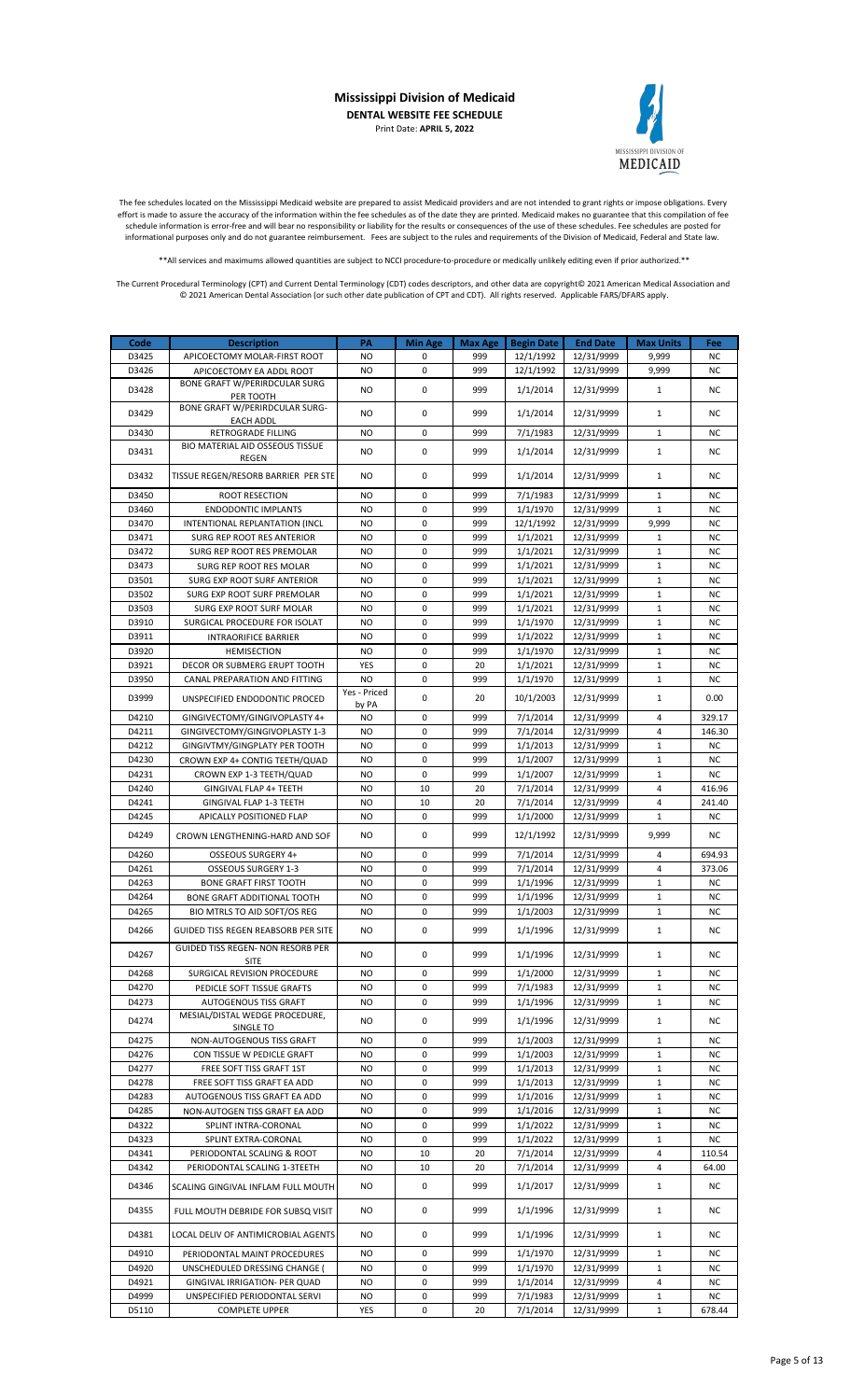

The fee schedules located on the Mississippi Medicaid website are prepared to assist Medicaid providers and are not intended to grant rights or impose obligations. Every effort is made to assure the accuracy of the information within the fee schedules as of the date they are printed. Medicaid makes no guarantee that this compilation of fee schedule information is error-free and will bear no responsibility or liability for the results or consequences of the use of these schedules. Fee schedules are posted for informational purposes only and do not guarantee reimbursement. Fees are subject to the rules and requirements of the Division of Medicaid, Federal and State law.

\*\*All services and maximums allowed quantities are subject to NCCI procedure-to-procedure or medically unlikely editing even if prior authorized.\*\*

| Code  | <b>Description</b>                                | PA         | <b>Min Age</b> | Max Age | <b>Begin Date</b> | <b>End Date</b> | <b>Max Units</b> | Fee       |
|-------|---------------------------------------------------|------------|----------------|---------|-------------------|-----------------|------------------|-----------|
| D5120 | <b>COMPLETE LOWER</b>                             | <b>YES</b> | 0              | 20      | 7/1/2014          | 12/31/9999      | 1                | 678.44    |
| D5130 | <b>IMMEDIATE UPPER</b>                            | <b>NO</b>  | $\mathbf 0$    | 999     | 1/1/1970          | 12/31/9999      | $\mathbf{1}$     | <b>NC</b> |
| D5140 | <b>IMMEDIATE LOWER</b>                            | <b>NO</b>  | $\mathbf 0$    | 999     | 1/1/1970          | 12/31/9999      | $\mathbf{1}$     | <b>NC</b> |
| D5211 | MAXILLARY PARTIAL DENTURE-RESIN                   | YES        | 0              | 20      | 7/1/2014          | 12/31/9999      | $1\,$            | 572.59    |
|       |                                                   |            |                |         |                   |                 |                  |           |
| D5212 | MANDIBULAR PARTIAL DENTURE-RESIN                  | <b>YES</b> | 0              | 20      | 7/1/2014          | 12/31/9999      | $\mathbf 1$      | 665.44    |
| D5213 | DENTURES MAXILL PART METAL                        | <b>NO</b>  | $\mathbf 0$    | 999     | 8/4/1986          | 12/31/9999      | $\mathbf{1}$     | <b>NC</b> |
| D5214 | DENTURES MANDIBL PART METAL                       | <b>NO</b>  | 0              | 999     | 8/4/1986          | 12/31/9999      | $\mathbf{1}$     | <b>NC</b> |
| D5221 | IMMED MAX PART DENTURE RESIN                      | YES        | 0              | 20      | 1/1/2016          | 12/31/9999      | 1                | 572.59    |
|       |                                                   |            | $\mathbf 0$    | 20      |                   |                 | $\mathbf 1$      |           |
| D5222 | IMMED MAN PART DENTURE RESIN                      | YES        |                |         | 1/1/2016          | 12/31/9999      |                  | 665.44    |
| D5223 | <b>IMMED MAX PART DENT METAL</b>                  | <b>NO</b>  | $\mathbf 0$    | 999     | 1/1/2016          | 12/31/9999      | $\mathbf{1}$     | <b>NC</b> |
| D5224 | IMMED MAND PART DENT METAL                        | <b>NO</b>  | $\mathbf 0$    | 999     | 1/1/2016          | 12/31/9999      | $\mathbf{1}$     | NC        |
| D5225 | MAXILLARY PART DENTURE FLEX                       | NO.        | 0              | 999     | 1/1/2005          | 12/31/9999      | $\mathbf{1}$     | NC        |
| D5226 | MANDIBULAR PART DENTURE FLEX                      | <b>NO</b>  | 0              | 999     | 1/1/2005          | 12/31/9999      | $\mathbf{1}$     | NC        |
| D5227 | <b>IMMED MAX PART DENTURE</b>                     | No         | $\mathbf 0$    | 999     | 1/1/2022          | 12/31/9999      | $\mathbf 1$      | <b>NC</b> |
| D5228 | IMMED MAND PART DENTURE                           | NO         | $\mathbf 0$    | 999     | 1/1/2022          | 12/31/9999      | $\mathbf{1}$     | NC        |
| D5282 | REMOVE UNIL PART DENTURE, MAX                     | YES        | 14             | 20      | 1/1/2019          | 12/31/9999      | $\mathbf{1}$     | <b>NC</b> |
| D5283 | REMOVE UNIL PART DENTURE, MAN                     | YES        | 14             | 20      | 1/1/2019          | 12/31/9999      | $\mathbf{1}$     | <b>NC</b> |
| D5284 | REM UNILAT DENT FLEX BASE                         | <b>NO</b>  | 0              | 999     | 1/1/2020          | 12/31/9999      | 1                | NC        |
| D5286 | REM UNILAT DENT 1 PC RESIN                        | NO.        | $\mathbf 0$    | 999     | 1/1/2020          | 12/31/9999      | $\mathbf 1$      | NC        |
| D5410 | <b>COMPLETE DENTURE</b>                           | <b>NO</b>  | $\mathbf 0$    | 999     | 1/1/1970          | 12/31/9999      | $\mathbf{1}$     | <b>NC</b> |
| D5411 | ADJUST COMPLETE DENTURE - LOWER                   | <b>NO</b>  | 0              | 999     | 12/10/1991        | 12/31/9999      | 99,999           | NC        |
|       |                                                   |            |                |         |                   |                 |                  |           |
| D5421 | PARTIAL DENTURE (UPPER)                           | NO.        | 0              | 20      | 10/1/2003         | 12/31/9999      | 1                | NC        |
| D5422 | PARTIAL DENTURE (LOWER)                           | <b>NO</b>  | 0              | 20      | 10/1/2003         | 12/31/9999      | $\mathbf{1}$     | NC        |
| D5511 | REP BROKEN CMPLT DENTURE MANDIB                   | NO.        | 0              | 999     | 1/1/2018          | 12/31/9999      | $\mathbf 1$      | NC        |
|       |                                                   |            |                |         |                   |                 |                  |           |
| D5512 | REP BROKEN CMPLT DENTURE MAXILL                   | <b>NO</b>  | 0              | 999     | 1/1/2018          | 12/31/9999      | $\mathbf{1}$     | NC        |
| D5520 | REPL MISS/BROKE TEETH-COMPL DENT                  | NO.        | 0              | 999     | 12/10/1991        | 12/31/9999      | 99,999           | NC        |
|       | ECH TOO                                           |            |                |         |                   |                 |                  |           |
| D5611 | REP RESIN PARTIAL DENT BASE MANDIB                | NO.        | 0              | 999     | 1/1/2018          | 12/31/9999      | $\mathbf{1}$     | NC        |
| D5612 | REP RESIN PARTIAL DENT BASE MAXILL                | <b>NO</b>  | 0              | 999     | 1/1/2018          | 12/31/9999      | $\mathbf{1}$     | <b>NC</b> |
| D5621 | REP CAST PARTIAL FRMWRK MANDIB                    | <b>NO</b>  | $\mathbf 0$    | 999     | 1/1/2018          | 12/31/9999      | $\mathbf 1$      | <b>NC</b> |
| D5622 |                                                   | <b>NO</b>  | $\mathbf 0$    | 999     |                   | 12/31/9999      | $\mathbf{1}$     | <b>NC</b> |
|       | REP CAST PART FRMWRK MAX<br>REPAIR/REPLACE BROKEN |            |                |         | 1/1/2018          |                 |                  |           |
| D5630 | MATERIAL/TOOTH                                    | NO.        | 0              | 999     | 1/1/1970          | 12/31/9999      | $\mathbf{1}$     | NC        |
| D5640 | REPLACE BROKEN TOOTH ON DENTU                     | <b>NO</b>  | 0              | 999     | 1/1/1970          | 12/31/9999      | $\mathbf{1}$     | <b>NC</b> |
|       |                                                   |            | $\mathbf 0$    | 999     | 1/1/1970          |                 | $\mathbf 1$      |           |
| D5650 | ADDING TOOTH TO PARTIAL DENTU                     | <b>NO</b>  |                |         |                   | 12/31/9999      |                  | <b>NC</b> |
| D5660 | ADD CLASP EXISTING DENT                           | <b>NO</b>  | 0              | 999     | 1/1/1970          | 12/31/9999      | $\mathbf 1$      | NC        |
| D5670 | REPLC TTH&ACRLC ON MTL FRMWK                      | <b>NO</b>  | $\mathbf 0$    | 999     | 1/1/1970          | 12/31/9999      | $\mathbf{1}$     | <b>NC</b> |
| D5671 | REPLC TTH&ACRLC MANDIBULAR                        | <b>NO</b>  | $\mathbf 0$    | 999     | 1/1/2003          | 12/31/9999      | $\mathbf 1$      | NC        |
| D5710 | DUPLICATE UPPER OR LOWER COMP                     | <b>NO</b>  | 0              | 999     | 1/1/1970          | 12/31/9999      | $\mathbf{1}$     | NC        |
| D5711 | REBASE COMPLETE LOWER DENTURE                     | NO.        | 0              | 999     | 12/10/1991        | 12/31/9999      | 99,999           | NC        |
| D5720 | DUPLICATE UPPER OR LOWER PART                     | <b>NO</b>  | $\pmb{0}$      | 999     | 1/1/1970          | 12/31/9999      | $\mathbf 1$      | <b>NC</b> |
| D5721 | REBASE LOWER PARTIAL DENTURE                      | NO.        | 0              | 999     | 12/10/1991        | 12/31/9999      | 99,999           | <b>NC</b> |
| D5725 | REBASE HYBRID PROSTHESIS                          | NO.        | 0              | 999     | 1/1/2022          | 12/31/9999      | 1                | ΝC        |
| D5730 | DENTURE RELN CMPLT MAX DIR                        | <b>NO</b>  | 0              | 999     | 1/1/1970          | 12/31/9999      | $\mathbf{1}$     | NC        |
| D5731 | DENTURE RELN CMPLT MAND DIR                       | NO.        | 0              | 999     | 12/10/1991        | 12/31/9999      | 99,999           | <b>NC</b> |
| D5740 | DENTURE RELN PART MAX DIR                         | NO.        | 0              | 999     | 1/1/1970          | 12/31/9999      | 1                | ΝC        |
| D5741 |                                                   | NO.        | 0              | 999     |                   |                 |                  | NC        |
|       | DENTURE RELN PART MAND DIR                        |            |                |         | 12/10/1991        | 12/31/9999      | 99,999           |           |
| D5750 | DENTURE RELN CMPLT MAX INDIR                      | NO.        | 0              | 999     | 1/1/1970          | 12/31/9999      | $\mathbf{1}$     | <b>NC</b> |
| D5751 | DENTURE RELN CMPLT MAND IND                       | NO.        | 0              | 999     | 12/10/1991        | 12/31/9999      | 99,999           | NC        |
| D5760 | DENTURE RELN PART MAX INDIR                       | NO.        | 0              | 999     | 1/1/1970          | 12/31/9999      | $\mathbf{1}$     | NC        |
| D5761 | DENTURE RELN PART MAND INDIR                      | NO.        | 0              | 999     | 12/10/1991        | 12/31/9999      | 99,999           | ΝC        |
| D5765 | LINER COMPL/PARTIAL REM DENT                      | NO         | 0              | 999     | 1/1/2022          | 12/31/9999      | 1                | <b>NC</b> |
| D5810 | INTERIM COMPLETE DENTURE (UPPE                    | NO.        | 0              | 999     | 1/1/1970          | 12/31/9999      | $\mathbf{1}$     | NC        |
| D5811 | INTERIM COMPLETE DENTURE (LOWE                    | NO.        | 0              | 999     | 1/1/1970          | 12/31/9999      | $\mathbf{1}$     | NC        |
| D5820 | DENTURE INTERM PART MAXILL                        | NO.        | 0              | 999     | 1/1/1970          | 12/31/9999      | $\mathbf{1}$     | NC        |
| D5821 | DENTURE INTERM PART MANDBL                        | NO.        | 0              | 999     | 1/1/1970          | 12/31/9999      | 1                | ΝC        |
| D5850 | TISSUE CONDITIONING, UPPER-PER                    | NO.        | 0              | 999     | 1/1/1970          | 12/31/9999      | $\mathbf{1}$     | NC        |
| D5851 | TISSUE CONDITIONING, LOWER-PER                    | NO.        | 0              | 999     | 12/1/1992         | 12/31/9999      | 9,999            | <b>NC</b> |
|       |                                                   |            |                |         |                   |                 |                  |           |
| D5862 | PRECISION ATTACHMENT, BY REPORT                   | NO.        | 0              | 999     | 12/10/1991        | 12/31/9999      | 99,999           | ΝC        |
| D5863 | OVERDENTURE- CMPLT MAXILLARY                      | NO.        | 0              | 999     | 1/1/2014          | 12/31/9999      | 1                | NC        |
| D5864 | OVERDENTURE- PART MAXILLARY                       | NO.        | 0              | 999     | 1/1/2014          | 12/31/9999      | $\mathbf{1}$     | NC        |
| D5865 | OVERDENTURE - CMPLT MANDIBULAR                    | <b>NO</b>  | 0              | 999     | 1/1/2014          | 12/31/9999      | $\mathbf{1}$     | <b>NC</b> |
| D5866 | OVERDENTURE- PART MANDIBULAR                      | NO.        | 0              | 999     | 1/1/2014          | 12/31/9999      | $\mathbf{1}$     | NC        |
| D5867 | REPLACEMENT OF PRECISION ATT                      | NO.        | 0              | 999     | 1/1/2000          | 12/31/9999      | 1                | ΝC        |
| D5875 | PROSTHESIS MODIFICATION                           | NO.        | 0              | 999     | 1/1/2000          | 12/31/9999      | $\mathbf{1}$     | NC        |
| D5876 | ADD METAL SUBSTRUCT TO ACRYLIC                    | NO.        | 0              | 20      | 1/1/2019          | 12/31/9999      | $\mathbf{1}$     | <b>NC</b> |
|       | <b>DENTURE</b>                                    |            |                |         |                   |                 |                  |           |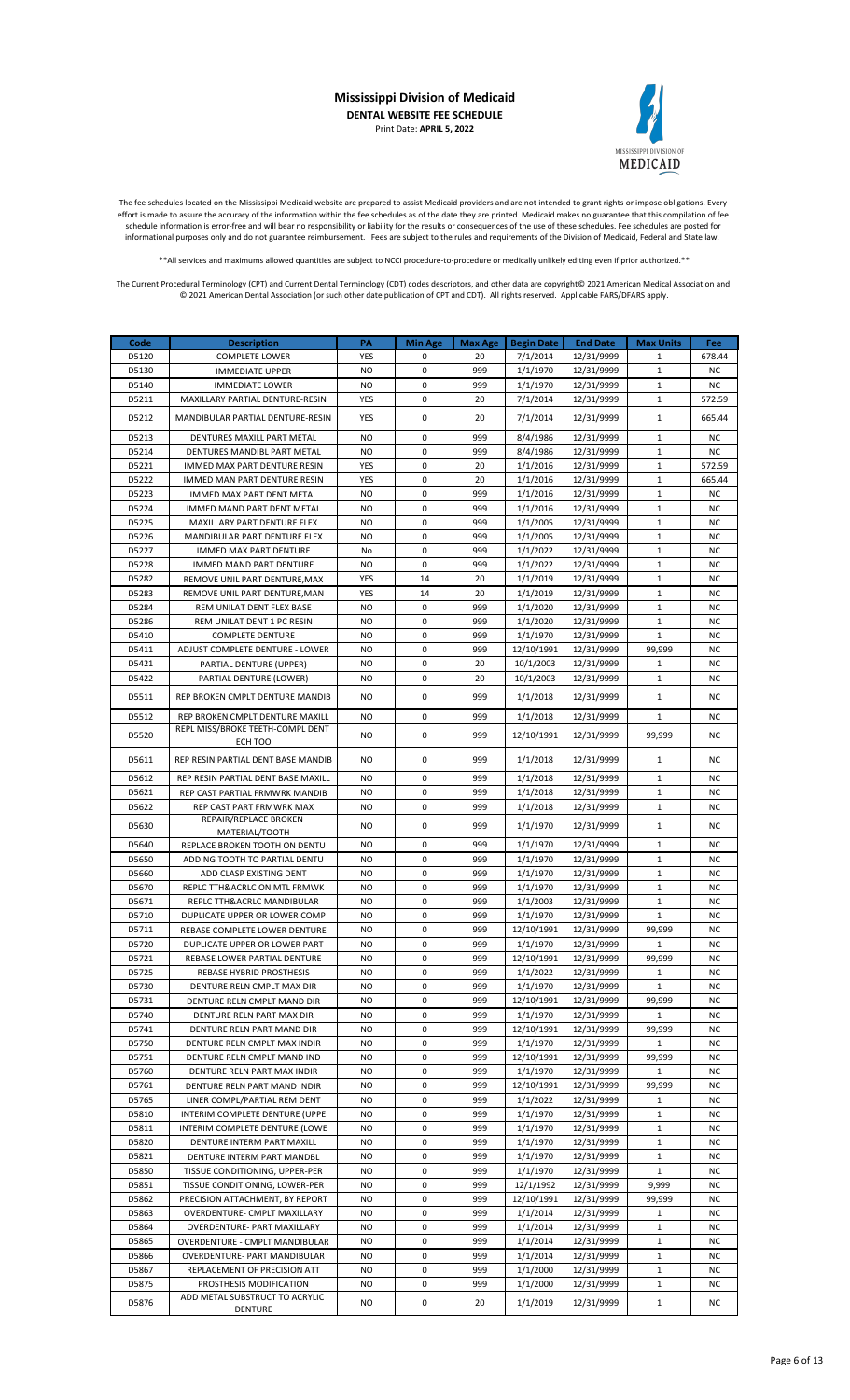

The fee schedules located on the Mississippi Medicaid website are prepared to assist Medicaid providers and are not intended to grant rights or impose obligations. Every effort is made to assure the accuracy of the information within the fee schedules as of the date they are printed. Medicaid makes no guarantee that this compilation of fee schedule information is error-free and will bear no responsibility or liability for the results or consequences of the use of these schedules. Fee schedules are posted for informational purposes only and do not guarantee reimbursement. Fees are subject to the rules and requirements of the Division of Medicaid, Federal and State law.

\*\*All services and maximums allowed quantities are subject to NCCI procedure-to-procedure or medically unlikely editing even if prior authorized.\*\*

| Code           | <b>Description</b>                                                      | PA                     | <b>Min Age</b>             | Max Age    | <b>Begin Date</b>        | <b>End Date</b>          | <b>Max Units</b>             | Fee                    |
|----------------|-------------------------------------------------------------------------|------------------------|----------------------------|------------|--------------------------|--------------------------|------------------------------|------------------------|
| D5899          | UNSPEC REMOV PROSTHDNTIC PROC BY                                        | NO.                    | 0                          | 999        | 12/10/1991               | 12/31/9999               | 99,999                       | <b>NC</b>              |
| D5911          | <b>REPT</b><br>FACIAL MOULAGE (SECTIONAL)                               | <b>NO</b>              | $\mathbf 0$                | 999        | 7/28/1986                | 12/31/9999               | 1                            | NC                     |
| D5912          | FACIAL MOULAGE (COMPLETE)                                               | <b>NO</b>              | $\mathbf 0$                | 999        | 7/28/1986                | 12/31/9999               | $\mathbf{1}$                 | <b>NC</b>              |
| D5913          | <b>NASAL PROSTHESIS</b>                                                 | NO                     | $\mathbf 0$                | 999        | 7/28/1986                | 12/31/9999               | 1                            | <b>NC</b>              |
| D5914          | <b>AURICULAR PROSTHESIS</b>                                             | <b>NO</b>              | $\mathbf 0$                | 999        | 7/28/1986                | 12/31/9999               | $\mathbf{1}$                 | NC                     |
| D5915          | <b>ORBITAL PROSTHESIS</b>                                               | <b>NO</b>              | $\mathbf 0$                | 999        | 7/28/1986                | 12/31/9999               | $\mathbf{1}$                 | NC                     |
| D5916          | <b>OCULAR PROSTHESIS</b>                                                | <b>NO</b>              | $\mathbf 0$                | 999        | 7/28/1986                | 12/31/9999               | $\mathbf{1}$                 | NC                     |
| D5919          | <b>FACIAL PROSTHESIS</b>                                                | <b>NO</b>              | $\mathbf 0$                | 999        | 7/28/1986                | 12/31/9999               | $\mathbf{1}$                 | <b>NC</b>              |
| D5922          | <b>NASAL SEPTAL PROSTHESIS</b>                                          | N <sub>O</sub>         | $\mathbf 0$<br>$\mathbf 0$ | 999<br>999 | 10/19/1994               | 12/31/9999               | $\mathbf{1}$<br>$\mathbf{1}$ | <b>NC</b>              |
| D5923<br>D5924 | OCULAR PROSTHESIS, INTERIM<br><b>CRANIAL PROSTHESIS</b>                 | NO<br>NO               | 0                          | 999        | 10/19/1994<br>10/19/1994 | 12/31/9999<br>12/31/9999 | $\mathbf{1}$                 | <b>NC</b><br><b>NC</b> |
| D5925          | FACIAL AUGMENTATION IMPLANT PR                                          | <b>NO</b>              | $\mathbf 0$                | 999        | 10/19/1994               | 12/31/9999               | $\mathbf 1$                  | NC                     |
| D5926          | NASAL PROSTHESIS REPLACEMENT                                            | <b>NO</b>              | $\mathbf 0$                | 999        | 10/19/1994               | 12/31/9999               | $\mathbf{1}$                 | <b>NC</b>              |
| D5927          | AURICULAR PROSTHESIS, REPLACEM                                          | <b>NO</b>              | $\mathbf 0$                | 999        | 10/19/1994               | 12/31/9999               | $\mathbf{1}$                 | <b>NC</b>              |
| D5928          | ORBITAL PROSTHESIS REPLACEMENT                                          | NO                     | $\mathbf 0$                | 999        | 10/19/1994               | 12/31/9999               | $\mathbf{1}$                 | NC                     |
| D5929          | FACIAL PROSTHESIS, REPLACEMENT                                          | <b>NO</b>              | 0                          | 999        | 10/19/1994               | 12/31/9999               | $\mathbf{1}$                 | NC                     |
| D5931          | OBTURATOR PROSTHESIS, SURGICAL                                          | <b>NO</b>              | $\mathbf 0$                | 999        | 7/28/1986                | 12/31/9999               | $\mathbf 1$                  | <b>NC</b>              |
| D5932          | OBTURATOR PROSTHESIS, DEFINITI                                          | <b>NO</b>              | $\mathbf 0$                | 999        | 7/28/1986                | 12/31/9999               | $\mathbf{1}$                 | <b>NC</b>              |
| D5933          | OBTURATOR PROSTHESIS, MODIFICA                                          | <b>NO</b>              | $\mathbf 0$                | 999        | 7/28/1986                | 12/31/9999               | $\mathbf 1$                  | <b>NC</b>              |
| D5934<br>D5935 | <b>MANDIBULAR RESECTION PROSTHESI</b><br>MANDIBULAR RESECTION PROSTHESI | <b>NO</b><br><b>NO</b> | $\mathbf 0$<br>0           | 999<br>999 | 7/28/1986<br>7/28/1986   | 12/31/9999<br>12/31/9999 | $\mathbf{1}$<br>$\mathbf{1}$ | NC<br>NC               |
| D5936          | OBTURATOR/PROSTHESIS, INTERIM                                           | <b>NO</b>              | $\mathbf 0$                | 999        | 10/19/1994               | 12/31/9999               | $\mathbf{1}$                 | <b>NC</b>              |
| D5937          | TRISMUS APPLIANCE (NOT FOR TMD                                          | <b>NO</b>              | $\mathbf 0$                | 999        | 12/1/1992                | 12/31/9999               | 9,999                        | <b>NC</b>              |
| D5951          | <b>FEEDING AID</b>                                                      | <b>NO</b>              | $\mathbf 0$                | 999        | 8/1/1986                 | 12/31/9999               | 1                            | <b>NC</b>              |
| D5952          | SPEECH AID PROSTHESIS, PEDIATR                                          | <b>NO</b>              | $\mathbf 0$                | 999        | 7/28/1986                | 12/31/9999               | $\mathbf{1}$                 | NC                     |
| D5953          | SPEECH AID PROSTHESIS, ADULT                                            | <b>NO</b>              | $\mathbf 0$                | 999        | 7/28/1986                | 12/31/9999               | $\mathbf{1}$                 | NC                     |
| D5954          | PALATAL AUGMENTATION PROSTHESI                                          | <b>NO</b>              | $\mathbf 0$                | 999        | 7/28/1986                | 12/31/9999               | $\mathbf{1}$                 | NC                     |
| D5955          | PALATAL LIFT PROSTHESIS, DEFIN                                          | YES                    | $\mathbf 0$                | 20         | 7/1/2014                 | 12/31/9999               | $\mathbf{1}$                 | 2,807.22               |
| D5958          | PALATAL LIFT PROSTHESIS, INTER                                          | <b>NO</b>              | $\mathbf 0$                | 999        | 10/19/1994               | 12/31/9999               | $\mathbf{1}$                 | <b>NC</b>              |
| D5959          | PALATAL LIFT PROSTHESIS, MODIF                                          | NO                     | $\mathbf 0$                | 999        | 10/19/1994               | 12/31/9999               | $\mathbf{1}$                 | <b>NC</b>              |
| D5960<br>D5982 | SPEECH AID PROSTHESIS, MODIFIC                                          | <b>NO</b><br><b>NO</b> | 0<br>$\mathbf 0$           | 999<br>999 | 10/19/1994<br>7/28/1986  | 12/31/9999<br>12/31/9999 | $\mathbf{1}$<br>$\mathbf 1$  | NC<br>NC               |
| D5983          | <b>SURGICAL STENT</b><br><b>RADIATION CARRIER</b>                       | <b>NO</b>              | $\mathbf 0$                | 999        | 7/28/1986                | 12/31/9999               | $\mathbf{1}$                 | <b>NC</b>              |
| D5984          | <b>RADIATION SHIELD</b>                                                 | <b>NO</b>              | $\mathbf 0$                | 999        | 7/28/1986                | 12/31/9999               | $\mathbf{1}$                 | <b>NC</b>              |
| D5985          | RADIATION CONE LOCATOR                                                  | NO                     | $\mathbf 0$                | 999        | 7/28/1986                | 12/31/9999               | $\mathbf{1}$                 | NC                     |
| D5986          | <b>FLUORIDE GEL CARRIER</b>                                             | <b>NO</b>              | 0                          | 999        | 7/28/1986                | 12/31/9999               | $\mathbf{1}$                 | NC                     |
| D5987          | <b>COMMISSURE SPLINT</b>                                                | <b>NO</b>              | $\mathbf 0$                | 999        | 7/28/1986                | 12/31/9999               | $\mathbf{1}$                 | <b>NC</b>              |
| D5988          | <b>SURIGAL SPLINT</b>                                                   | <b>NO</b>              | $\mathbf 0$                | 999        | 7/28/1986                | 12/31/9999               | $\mathbf{1}$                 | <b>NC</b>              |
| D5991          | VESICULOBULLOUS DISEASE MED CARR                                        | NO.                    | 0                          | 999        | 1/1/2009                 | 12/31/9999               | $\mathbf{1}$                 | NC                     |
| D5992          | <b>ADULT PROSTHETIC</b>                                                 | <b>NO</b>              | 0                          | 999        | 1/1/2011                 | 12/31/9999               | $\mathbf{1}$                 | NC                     |
| D5993          | <b>MAINT MAXIL PROSTH</b>                                               | <b>NO</b>              | $\mathbf 0$                | 999        | 1/1/2011                 | 12/31/9999               | $\mathbf{1}$                 | <b>NC</b>              |
| D5995          | PERI MEDICAMENT W/SEAL, MAX                                             | NO.                    | 0                          | 999        | 1/1/2021                 | 12/31/9999               | 1                            | ΝC                     |
| D5996<br>D5999 | PERI MEDICAMENT W/SEAL, MAND                                            | <b>NO</b>              | 0                          | 999        | 1/1/2021                 | 12/31/9999               | $\mathbf{1}$                 | NC                     |
| D6010          | UNSPEC MAXILLFAC PROSTH, BY REPT<br>ODONTICS ENDOSTEAL IMPLANT          | NO<br><b>NO</b>        | 0<br>0                     | 999<br>999 | 12/10/1991<br>1/1/1996   | 12/31/9999<br>12/31/9999 | 99,999<br>1                  | NC.<br>NC              |
| D6011          | SECOND STAGE IMPLANT SURGERY                                            | NO.                    | 0                          | 999        | 1/1/2014                 | 12/31/9999               | $\mathbf{1}$                 | NC                     |
| D6012          | SURG PLACE INTERIM IMPLANT BODY                                         | NO.                    | 0                          | 999        | 1/1/2007                 | 12/31/9999               | $\mathbf{1}$                 | NC                     |
| D6013          | SURGICAL PLACEMENT OF MINI INPLANT                                      | NO.                    | 0                          | 999        | 1/1/2014                 | 12/31/9999               | $\mathbf{1}$                 | NC                     |
| D6040          | SUBPERIOSTEAL IMPLANT                                                   | NO                     | 0                          | 999        | 10/19/1994               | 12/31/9999               | 1                            | ΝC                     |
| D6050          | TRANSASSEOUS IMPLANT                                                    | NO.                    | 0                          | 999        | 10/19/1994               | 12/31/9999               | $\mathbf{1}$                 | NC                     |
| D6051          | INTERIM IMPLANT ABUTMENT                                                | <b>NO</b>              | 0                          | 999        | 1/1/2013                 | 12/31/9999               | $\mathbf 1$                  | <b>NC</b>              |
| D6055          | <b>CONNECTING BAR</b>                                                   | NO                     | 0                          | 999        | 12/1/1992                | 12/31/9999               | 9,999                        | NC                     |
| D6056          | PREFAB ABUTMENT INCL MOD/PLACE                                          | NO.                    | 0                          | 999        | 1/1/2000                 | 12/31/9999               | 1                            | NC                     |
| D6057          | CSTM FAB ABUTMNT INCL PLACMNT                                           | NO                     | 0                          | 999        | 1/1/2000                 | 12/31/9999               | 1                            | ΝC                     |
| D6058          | ABUTMENT SUPPORTED CROWN                                                | NO.                    | 0                          | 999        | 1/1/2000                 | 12/31/9999               | $1\,$                        | NC                     |
| D6059<br>D6060 | ABUTMENT SUPPORTED MTL CROWN                                            | NO.<br>NO              | 0<br>0                     | 999<br>999 | 1/1/2000<br>1/1/2000     | 12/31/9999<br>12/31/9999 | $\mathbf 1$<br>1             | ΝC<br>NC               |
| D6061          | ABUTMENT SUPPORTED MTL CROWN<br>ABUTMENT SUPPORTED MTL CROWN            | NO                     | 0                          | 999        | 1/1/2000                 | 12/31/9999               | $1\,$                        | NC                     |
| D6062          | ABUTMENT SUPPORTED MTL CROWN                                            | <b>NO</b>              | 0                          | 999        | 1/1/2000                 | 12/31/9999               | 1                            | ΝC                     |
| D6063          | ABUTMENT SUPPORTED MTL CROWN                                            | NO.                    | 0                          | 999        | 1/1/2000                 | 12/31/9999               | $\mathbf{1}$                 | NC                     |
| D6064          | ABUTMENT SUPPORTED MTL CROWN                                            | NO                     | 0                          | 999        | 1/1/2000                 | 12/31/9999               | $1\,$                        | <b>NC</b>              |
| D6065          | <b>IMPLANT SUPPORTED CROWN</b>                                          | NO                     | 0                          | 999        | 1/1/2000                 | 12/31/9999               | 1                            | NC                     |
| D6066          | IMPLANT SUPPORTED MTL CROWN                                             | NO.                    | 0                          | 999        | 1/1/2000                 | 12/31/9999               | $\mathbf{1}$                 | NC                     |
| D6067          | IMPLANT SUPPORTED MTL CROWN                                             | NO.                    | 0                          | 999        | 1/1/2000                 | 12/31/9999               | $\mathbf{1}$                 | NC                     |
| D6068          | ABUTMENT SUPPORTED RETAINER                                             | NO.                    | 0                          | 999        | 1/1/2000                 | 12/31/9999               | $\mathbf{1}$                 | NC                     |
| D6069          | ABUTMENT SUPPORTED RETAINER                                             | NO                     | 0                          | 999        | 1/1/2000                 | 12/31/9999               | $\mathbf{1}$                 | ΝC                     |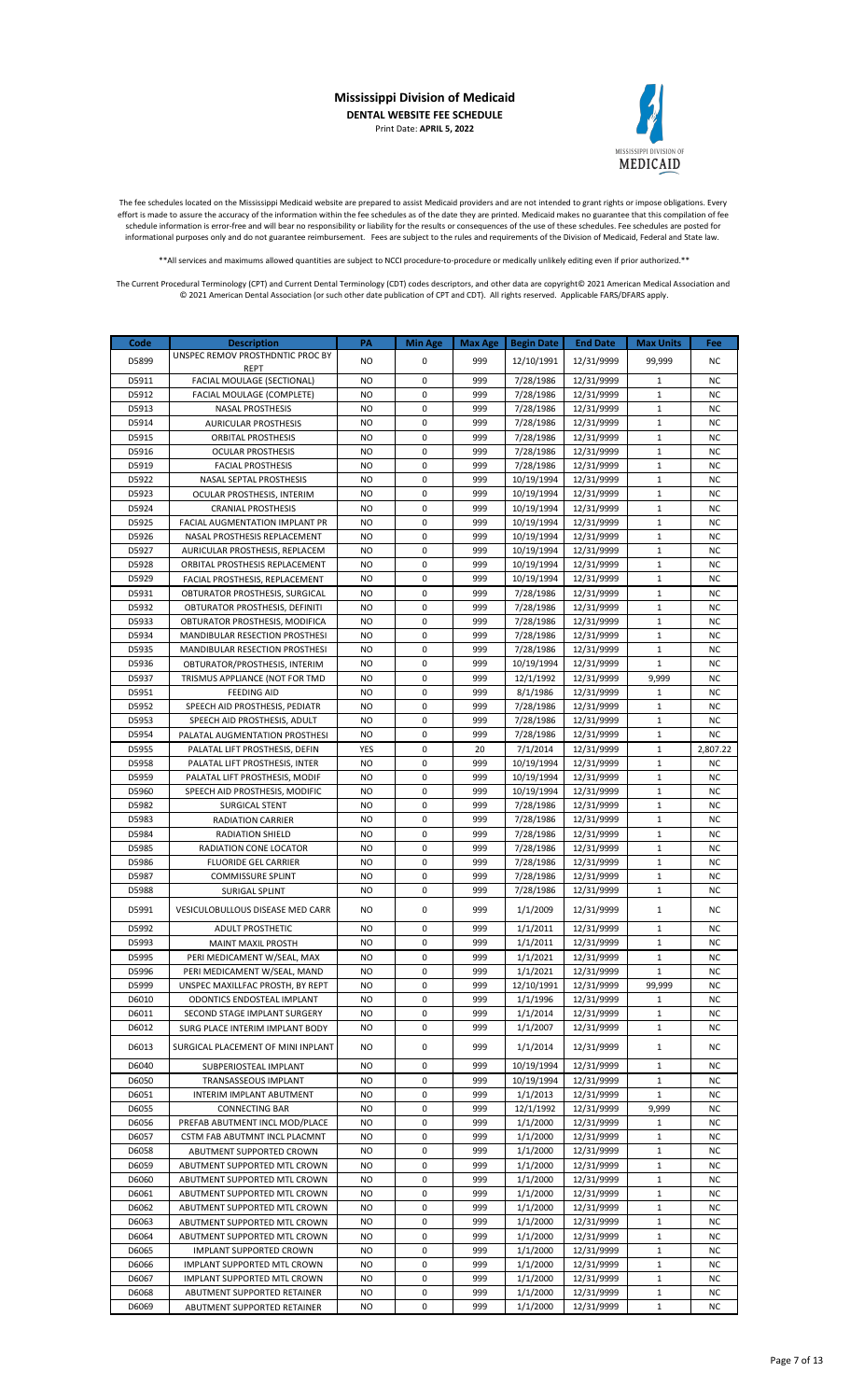

The fee schedules located on the Mississippi Medicaid website are prepared to assist Medicaid providers and are not intended to grant rights or impose obligations. Every effort is made to assure the accuracy of the information within the fee schedules as of the date they are printed. Medicaid makes no guarantee that this compilation of fee schedule information is error-free and will bear no responsibility or liability for the results or consequences of the use of these schedules. Fee schedules are posted for informational purposes only and do not guarantee reimbursement. Fees are subject to the rules and requirements of the Division of Medicaid, Federal and State law.

\*\*All services and maximums allowed quantities are subject to NCCI procedure-to-procedure or medically unlikely editing even if prior authorized.\*\*

| Code           | <b>Description</b>                                                | PA               | <b>Min Age</b>   | Max Age    | <b>Begin Date</b>    | <b>End Date</b>          | <b>Max Units</b>             | Fee                    |
|----------------|-------------------------------------------------------------------|------------------|------------------|------------|----------------------|--------------------------|------------------------------|------------------------|
| D6070          | ABUTMENT SUPPORTED RETAINER                                       | NO.              | 0                | 999        | 1/1/2000             | 12/31/9999               | 1                            | <b>NC</b>              |
| D6071          | <b>ABUTMENT SUPPORTED RETAINER</b>                                | <b>NO</b>        | $\mathbf 0$      | 999        | 1/1/2000             | 12/31/9999               | $\mathbf{1}$                 | <b>NC</b>              |
| D6072          | <b>ABUTMENT SUPPORTED RETAINER</b>                                | <b>NO</b>        | $\mathbf 0$      | 999        | 1/1/2000             | 12/31/9999               | $\mathbf{1}$                 | <b>NC</b>              |
| D6073          | ABUTMENT SUPPORTED RETAINER                                       | <b>NO</b>        | 0                | 999        | 1/1/2000             | 12/31/9999               | $\mathbf{1}$                 | <b>NC</b>              |
| D6074          | ABUTMENT SUPPORTED RETAINER                                       | <b>NO</b>        | $\mathbf 0$      | 999        | 1/1/2000             | 12/31/9999               | $\mathbf{1}$                 | <b>NC</b>              |
| D6075          | <b>IMPLANT SUPPORTED RETAINER</b>                                 | <b>NO</b>        | $\mathbf 0$      | 999        | 1/1/2000             | 12/31/9999               | $\mathbf{1}$                 | <b>NC</b>              |
| D6076          | <b>IMPLANT SUPPORTED RETAINER</b>                                 | NO.              | 0                | 999        | 1/1/2000             | 12/31/9999               | $\mathbf{1}$                 | <b>NC</b>              |
| D6077          | <b>IMPLANT SUPPORTED RETAINER</b>                                 | <b>NO</b>        | $\mathbf 0$      | 999        | 1/1/2000             | 12/31/9999               | $\mathbf 1$                  | <b>NC</b>              |
| D6080          | <b>IMPLANT MAINTENANCE PROC</b><br>SCALING/DEBRIDEMENT INFLAMM OR | NO.              | 0                | 999        | 12/1/1992            | 12/31/9999               | 9,999                        | <b>NC</b>              |
| D6081          | <b>MUCOSITIS</b>                                                  | <b>NO</b>        | 0                | 999        | 1/1/2017             | 12/31/9999               | $\mathbf{1}$                 | <b>NC</b>              |
| D6082          | IMPLANT SUPPORT CROWN-PORC FSD                                    | NO.              | 0                | 999        | 1/1/2020             | 12/31/9999               | $\mathbf{1}$                 | <b>NC</b>              |
|                | TO BASE A                                                         |                  |                  |            |                      |                          |                              |                        |
| D6083          | <b>IMPLANT SUPPORT CROWN-PORC FSD</b><br>TO BASE A                | <b>NO</b>        | 0                | 999        | 1/1/2020             | 12/31/9999               | $\mathbf{1}$                 | <b>NC</b>              |
|                | IMPL SUPRT CROWN-PORC FUSED TO                                    |                  |                  |            |                      |                          |                              |                        |
| D6084          | TITANIUM                                                          | NO.              | 0                | 999        | 1/1/2020             | 12/31/9999               | $\mathbf{1}$                 | NC.                    |
| D6085          | <b>INTERIM IMPLANT CROWN</b>                                      | <b>NO</b>        | $\mathbf 0$      | 999        | 1/1/2017             | 12/31/9999               | $\mathbf{1}$                 | <b>NC</b>              |
| D6086          | IMPL SUPRT CROWN-PREDOM BASE                                      | NO.              | 0                | 999        | 1/1/2020             | 12/31/9999               | $\mathbf{1}$                 | <b>NC</b>              |
| D6087          | ALLOY<br>IMPL SUPRT CROWN- NOBLE ALLOYS                           | NO.              | $\mathbf 0$      | 999        | 1/1/2020             | 12/31/9999               | $\mathbf{1}$                 | <b>NC</b>              |
| D6088          | IMPL SUPRT CROWN- TITANIUM                                        | <b>NO</b>        | 0                | 999        | 1/1/2020             | 12/31/9999               | $\mathbf{1}$                 | <b>NC</b>              |
| D6090          | REPAIR IMPLANT, BY REPORT                                         | <b>NO</b>        | $\mathbf 0$      | 999        | 10/19/1994           | 12/31/9999               | $\mathbf{1}$                 | <b>NC</b>              |
| D6091          | REPL SEMI/PRECISION ATTACH                                        | NO               | 0                | 999        | 1/1/2007             | 12/31/9999               | $\mathbf{1}$                 | <b>NC</b>              |
| D6092          | RECEMENT IMPLANT/CROWN                                            | NO.              | $\mathbf 0$      | 999        | 1/1/2007             | 12/31/9999               | $\mathbf{1}$                 | <b>NC</b>              |
| D6093          | RECEMENT IMPLANT/FIXED PARTIAL                                    | <b>NO</b>        | $\mathbf 0$      | 999        | 1/1/2007             | 12/31/9999               | $\mathbf{1}$                 | <b>NC</b>              |
| D6094          | ABUT SUPPORT CROWN TITANIUM                                       | NO.              | 0                | 999        | 1/1/2005             | 12/31/9999               | $\mathbf{1}$                 | <b>NC</b>              |
| D6095          | ODONTICS REPR ABUTMENT                                            | <b>NO</b>        | 0                | 999        | 1/1/1996             | 12/31/9999               | $\mathbf{1}$                 | <b>NC</b>              |
| D6096          | REM BROKE IMPLANT RETAIN SCREW                                    | <b>NO</b>        | $\mathbf 0$      | 999        | 1/1/2018             | 12/31/9999               | $\mathbf{1}$                 | <b>NC</b>              |
| D6097          | ABUTMENT SUPPORT CROWN-PORC                                       | NO.              | 0                | 999        | 1/1/2020             | 12/31/9999               | $\mathbf{1}$                 | <b>NC</b>              |
|                | <b>FUSED TO TIT</b><br>IMPLT SUPPORT RETAINER-PORC FSED           |                  |                  |            |                      |                          |                              |                        |
| D6098          | <b>TO PRED</b>                                                    | NO.              | 0                | 999        | 1/1/2020             | 12/31/9999               | $\mathbf{1}$                 | <b>NC</b>              |
| D6099          | IMPLANT SUPPORT RETAINER FOR FPD-                                 | NO.              | $\mathbf 0$      | 999        | 1/1/2020             | 12/31/9999               | $\mathbf{1}$                 | <b>NC</b>              |
|                | PORC FS                                                           |                  |                  |            |                      |                          |                              |                        |
| D6100          | SURG REMOVAL OF IMPLANT BODY                                      | NO               | 0<br>$\mathbf 0$ | 999        | 10/19/1994           | 12/31/9999               | $\mathbf{1}$<br>$\mathbf{1}$ | <b>NC</b>              |
| D6101          | DEBRIDE OF PERIIMPLANT DEFECT<br>DEBRIDE & OSSEOUS CONTOUR OR     | NO.              |                  | 999        | 1/1/2013             | 12/31/9999               |                              | <b>NC</b>              |
| D6102          | PERIIMPLANT                                                       | NO.              | 0                | 999        | 1/1/2013             | 12/31/9999               | $\mathbf{1}$                 | <b>NC</b>              |
| D6103          | <b>BONE GRAFT PER-IMPLANT</b>                                     | NO.              | 0                | 999        | 1/1/2013             | 12/31/9999               | $\mathbf{1}$                 | <b>NC</b>              |
| D6104          | <b>BONE GRFT @ TIME OF IMPLANT</b>                                | NO.              | $\mathbf 0$      | 999        | 1/1/2013             | 12/31/9999               | $\mathbf{1}$                 | <b>NC</b>              |
|                | PLCEMENT                                                          |                  | 0                |            |                      |                          |                              |                        |
| D6110<br>D6111 | <b>IMPLANT REMOV ARCH MAX</b><br><b>IMPLANT REMOV ARCH MAN</b>    | NO.<br><b>NO</b> | $\mathbf 0$      | 999<br>999 | 1/1/2015<br>1/1/2015 | 12/31/9999<br>12/31/9999 | $\mathbf{1}$<br>$\mathbf{1}$ | <b>NC</b><br><b>NC</b> |
| D6112          | <b>IMPLANT REMOV PART ARCH MAX</b>                                | NO.              | 0                | 999        | 1/1/2015             | 12/31/9999               | $\mathbf{1}$                 | <b>NC</b>              |
| D6113          | <b>IMPLANT REMOV PART ARCH MAN</b>                                | <b>NO</b>        | $\mathbf 0$      | 999        | 1/1/2015             | 12/31/9999               | $\mathbf{1}$                 | <b>NC</b>              |
| D6114          | IMPLANT FIXED ARCH MAX                                            | NO.              | 0                | 999        | 1/1/2015             | 12/31/9999               | 1                            | ΝC                     |
| D6115          | IMPLANT FIXED ARCH MAN                                            | NO.              | $\mathbf 0$      | 999        | 1/1/2015             | 12/31/9999               | $\mathbf{1}$                 | <b>NC</b>              |
| D6116          | IMPLANT FIXED PART ARCH MAX                                       | <b>NO</b>        | 0                | 999        | 1/1/2015             | 12/31/9999               | $\mathbf{1}$                 | <b>NC</b>              |
| D6117          | IMPLANT FIXED PART ARCH MAN                                       | NO.              | 0                | 999        | 1/1/2015             | 12/31/9999               | $\mathbf{1}$                 | NC                     |
| D6118          | IMPL/ABUT INTERIM FIXED DENT                                      | NO.              | 0                | 999        | 1/1/2018             | 12/31/9999               | $\mathbf{1}$                 | NC                     |
|                | MANDIB                                                            |                  |                  |            |                      |                          |                              |                        |
| D6119          | IMPL/ABUT INTERIM FIXED DENT MAXILL                               | NO.              | 0                | 999        | 1/1/2018             | 12/31/9999               | $\mathbf{1}$                 | NC.                    |
| D6120          | IMPLT SUPPORT RETAINER-PORC FSED                                  | NO.              | 0                | 999        | 1/1/2020             | 12/31/9999               | $\mathbf{1}$                 | NC.                    |
|                | TO TITA                                                           |                  |                  |            |                      |                          |                              |                        |
| D6121          | IMPLT SUPPORT RETAINER FOR METAL-                                 | NO               | 0                | 999        | 1/1/2020             | 12/31/9999               | $\mathbf{1}$                 | NC.                    |
|                | ALLOY<br>IMPLT SUPPORTED RETAINER FOR                             |                  |                  |            |                      |                          |                              |                        |
| D6122          | <b>METAL FPD-A</b>                                                | NO               | 0                | 999        | 1/1/2020             | 12/31/9999               | $\mathbf{1}$                 | ΝC                     |
| D6123          | IMPLT SUPPT RETAINER FOR METAL -                                  | NO.              | 0                | 999        | 1/1/2020             | 12/31/9999               | $\mathbf{1}$                 | NC.                    |
|                | NOBLE AL                                                          |                  |                  |            |                      |                          |                              |                        |
| D6190          | RADIO/SURGICAL IMPLANT INDEX                                      | NO.              | 0<br>$\pmb{0}$   | 999<br>999 | 1/1/2005             | 12/31/9999               | $\mathbf{1}$<br>$\mathbf{1}$ | NC                     |
| D6191<br>D6192 | SEMI PRECISION ABUTMENT<br>SEMI PRECISION ATTACHMENT              | NO.<br>NO.       | 0                | 999        | 1/1/2021<br>1/1/2021 | 12/31/9999<br>12/31/9999 | $\mathbf{1}$                 | <b>NC</b><br>NC        |
| D6194          | ABUT SUPPORT RETAINER TITANI                                      | NO               | 0                | 999        | 1/1/2005             | 12/31/9999               | $\mathbf{1}$                 | NC                     |
|                | ABUTMENT SUPPORT RETAINER-PORCE                                   |                  |                  |            |                      |                          |                              |                        |
| D6195          | TO TITAN                                                          | NO               | 0                | 999        | 1/1/2020             | 12/31/9999               | $\mathbf{1}$                 | ΝC                     |
| D6198          | REMOVE INTERIM IMPLANT                                            | NO.              | 0                | 999        | 1/1/2022             | 12/31/9999               | $\mathbf{1}$                 | <b>NC</b>              |
| D6199          | UNSPECIFIED IMPLANT PROCEDURE                                     | NO               | 0                | 999        | 10/19/1994           | 12/31/9999               | $\mathbf{1}$                 | <b>NC</b>              |
| D6205          | PONTIC - INDIRECT RESIN BASED                                     | NO               | 0                | 999        | 1/1/2005             | 12/31/9999               | $\mathbf{1}$                 | NC                     |
| D6210          | <b>CAST GOLD</b>                                                  | NO.              | 0                | 999        | 1/1/1970             | 12/31/9999               | $\mathbf{1}$                 | <b>NC</b>              |
| D6211          | <b>CAST NONPRECIOUS</b>                                           | NO.              | 0                | 999        | 1/1/1970             | 12/31/9999               | $\mathbf{1}$                 | NC.                    |
| D6212          | <b>CAST SEMI-PRECIOUS</b>                                         | NO               | 0                | 999        | 1/1/1970             | 12/31/9999               | $\mathbf 1$                  | NC                     |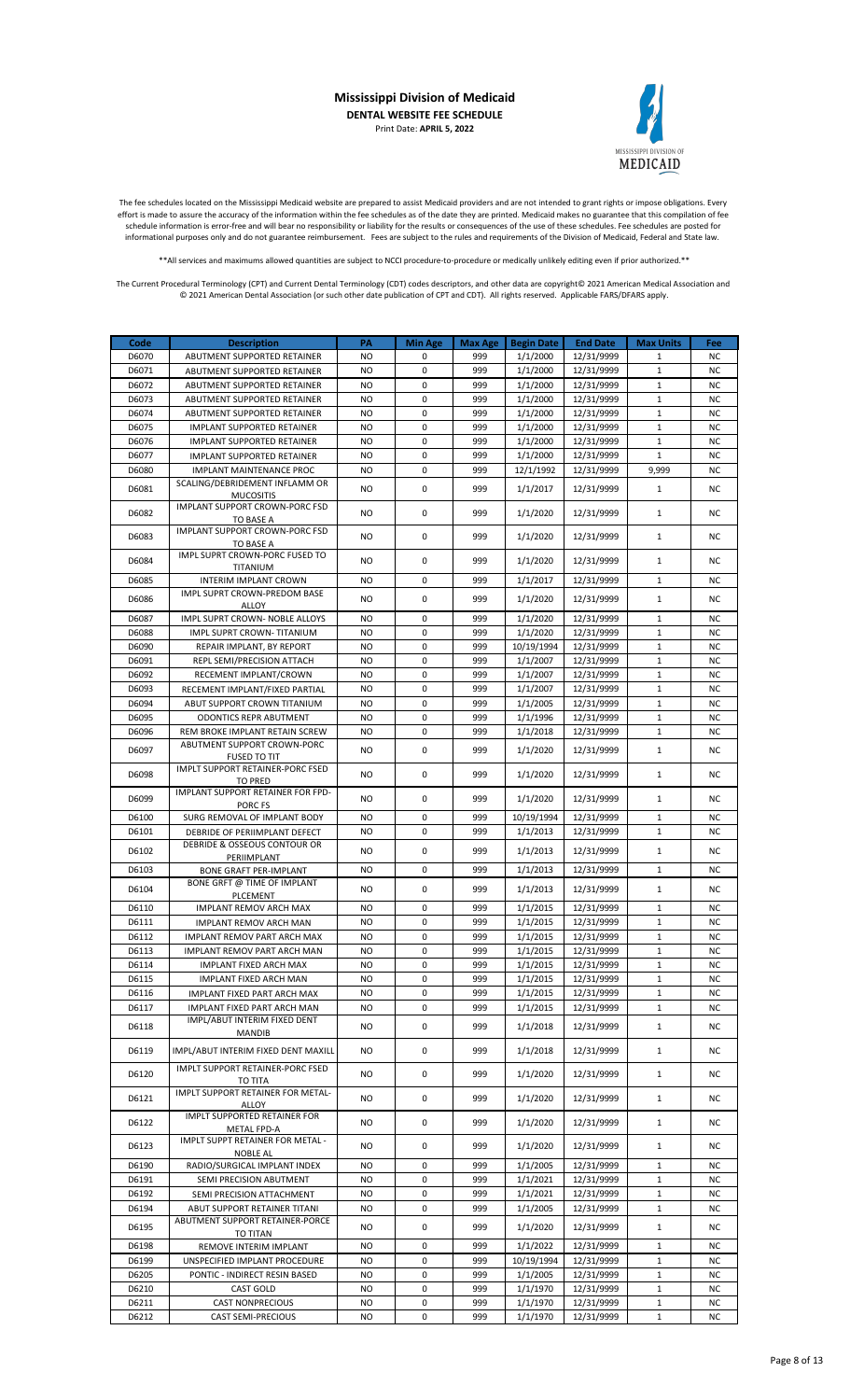

The fee schedules located on the Mississippi Medicaid website are prepared to assist Medicaid providers and are not intended to grant rights or impose obligations. Every effort is made to assure the accuracy of the information within the fee schedules as of the date they are printed. Medicaid makes no guarantee that this compilation of fee schedule information is error-free and will bear no responsibility or liability for the results or consequences of the use of these schedules. Fee schedules are posted for informational purposes only and do not guarantee reimbursement. Fees are subject to the rules and requirements of the Division of Medicaid, Federal and State law.

\*\*All services and maximums allowed quantities are subject to NCCI procedure-to-procedure or medically unlikely editing even if prior authorized.\*\*

| Code           | <b>Description</b>                                         | PA                    | <b>Min Age</b>   | <b>Max Age</b> | <b>Begin Date</b>    | <b>End Date</b>          | <b>Max Units</b>             | Fee                    |
|----------------|------------------------------------------------------------|-----------------------|------------------|----------------|----------------------|--------------------------|------------------------------|------------------------|
| D6214          | PONTIC TITANIUM                                            | NO.                   | 0                | 999            | 1/1/2005             | 12/31/9999               | 1                            | <b>NC</b>              |
| D6240          | PORCELAIN FUSED TO GOLD                                    | <b>NO</b>             | $\mathbf 0$      | 999            | 1/1/1970             | 12/31/9999               | $\mathbf{1}$                 | <b>NC</b>              |
| D6241          | PORCELAIN FUSED TO NON-PRECIO                              | <b>NO</b>             | 0                | 999            | 1/1/1970             | 12/31/9999               | $\mathbf{1}$                 | <b>NC</b>              |
| D6242          | PORCELAIN FUSED TO SEMI-PRECI                              | <b>NO</b>             | 0                | 999            | 1/1/1970             | 12/31/9999               | $\mathbf{1}$                 | <b>NC</b>              |
| D6243          | PONTIC-PORC FSD TO TITANIUM                                | <b>NO</b>             | $\mathbf 0$      | 999            | 1/1/2020             | 12/31/9999               | $\mathbf{1}$                 | <b>NC</b>              |
| D6245          | <b>BRIDGE PORCELAIN/CERAMIC</b>                            | <b>NO</b>             | 0                | 999            | 1/1/2000             | 12/31/9999               | $\mathbf{1}$                 | <b>NC</b>              |
| D6250<br>D6251 | PLASTIC PROCESSED TO GOLD<br>PLASTIC PROCESSED TO NONPRECI | NO<br><b>NO</b>       | 0<br>$\mathbf 0$ | 999<br>999     | 1/1/1970             | 12/31/9999               | $\mathbf{1}$<br>$\mathbf{1}$ | NC<br><b>NC</b>        |
| D6252          | PLASTIC PROCESSED TO SEMIPREC                              | <b>NO</b>             | 0                | 999            | 1/1/1970<br>1/1/1970 | 12/31/9999<br>12/31/9999 | $\mathbf{1}$                 | <b>NC</b>              |
| D6253          | <b>INTERIM PONTIC</b>                                      | <b>NO</b>             | 0                | 999            | 1/1/2003             | 12/31/9999               | $\mathbf{1}$                 | <b>NC</b>              |
| D6545          | RETAINER-CAST METAL FOR ACID E                             | NO                    | 0                | 999            | 7/28/1986            | 12/31/9999               | $\mathbf{1}$                 | <b>NC</b>              |
| D6548          | PORCELAIN/CERAMIC RETAINER                                 | NO                    | 0                | 999            | 1/1/2000             | 12/31/9999               | $\mathbf{1}$                 | <b>NC</b>              |
| D6549          | <b>RESIN RETAINER PROSTHESIS</b>                           | <b>NO</b>             | 0                | 999            | 1/1/2015             | 12/31/9999               | $\mathbf{1}$                 | <b>NC</b>              |
| D6600          | RETAINER INLAY-PORC/CER 2 SURF                             | <b>NO</b>             | 0                | 999            | 1/1/2003             | 12/31/9999               | $\mathbf{1}$                 | <b>NC</b>              |
| D6601          | RETAINER INLAY-PORC/CER 3+ SURF                            | <b>NO</b>             | 0                | 999            | 1/1/2003             | 12/31/9999               | $\mathbf{1}$                 | <b>NC</b>              |
| D6602          | RETAINER INLAY-CHNM 2 SURF                                 | <b>NO</b>             | 0                | 999            | 1/1/2003             | 12/31/9999               | $\mathbf{1}$                 | <b>NC</b>              |
| D6603          | RETAINER INLAY-CHNM 3+ SURF                                | NO                    | 0                | 999            | 1/1/2003             | 12/31/9999               | $\mathbf{1}$                 | <b>NC</b>              |
| D6604          | RETAINER INLAY-CPBM 2 SURF                                 | NO                    | 0                | 999            | 1/1/2003             | 12/31/9999               | $\mathbf{1}$                 | <b>NC</b>              |
| D6605          | RETAINER INLAY-CPBM 3+ SURF                                | <b>NO</b>             | 0                | 999            | 1/1/2003             | 12/31/9999               | $\mathbf{1}$                 | <b>NC</b>              |
| D6606          | RETAINER INLAY-CNM 2 SURF                                  | <b>NO</b>             | $\mathbf 0$      | 999            | 1/1/2003             | 12/31/9999               | $\mathbf{1}$                 | <b>NC</b>              |
| D6607          | RETAINER INLAY-CNM 3+ SURF                                 | <b>NO</b>             | 0                | 999            | 1/1/2003             | 12/31/9999               | $\mathbf{1}$                 | <b>NC</b>              |
| D6608          | RETAINER ONLAY-PORC/CER 2 SURF                             | NO                    | 0                | 999            | 1/1/2003             | 12/31/9999               | $\mathbf{1}$                 | NC                     |
| D6609          | RETAINER ONLAY-PORC/CER 3+ SURF                            | <b>NO</b>             | $\mathbf 0$      | 999            | 1/1/2003             | 12/31/9999               | $\mathbf{1}$                 | <b>NC</b>              |
| D6610          | RETAINER ONLAY-CHNM 2 SURF                                 | <b>NO</b>             | 0                | 999            | 1/1/1970             | 12/31/9999               | $\mathbf{1}$                 | <b>NC</b>              |
| D6611          | RETAINER ONLAY-CHNM 3+ SURF                                | <b>NO</b>             | $\mathbf 0$      | 999            | 1/1/2003             | 12/31/9999               | $\mathbf{1}$                 | <b>NC</b>              |
| D6612          | RETAINER ONLAY-CPBM 2 SURF                                 | NO                    | 0                | 999            | 1/1/2003             | 12/31/9999<br>12/31/9999 | $\mathbf{1}$<br>$\mathbf{1}$ | NC                     |
| D6613<br>D6614 | <b>RETAINER ONLAY-CPBM 3+ SURF</b>                         | NO<br><b>NO</b>       | 0<br>$\mathbf 0$ | 999<br>999     | 1/1/2003             |                          | $\mathbf{1}$                 | <b>NC</b><br><b>NC</b> |
| D6615          | RETAINER ONLAY-CNM 2 SURF<br>RETAINER ONLAY-CNM 3+ SURF    | <b>NO</b>             | 0                | 999            | 1/1/2003<br>1/1/2003 | 12/31/9999<br>12/31/9999 | $\mathbf{1}$                 | <b>NC</b>              |
| D6624          | RETAINER INLAY-TITANIUM                                    | <b>NO</b>             | 0                | 999            | 1/1/2005             | 12/31/9999               | $\mathbf{1}$                 | <b>NC</b>              |
| D6634          | RETAINER ONLAY-TITANIUM                                    | <b>NO</b>             | $\mathbf 0$      | 999            | 1/1/2005             | 12/31/9999               | $\mathbf{1}$                 | <b>NC</b>              |
| D6710          | RETAINER CROWN-IRBC                                        | NO                    | 0                | 999            | 1/1/2005             | 12/31/9999               | $\mathbf{1}$                 | <b>NC</b>              |
| D6720          | RETAINER CROWN-RESIN W/HNM                                 | NO                    | 0                | 999            | 1/1/1970             | 12/31/9999               | $\mathbf{1}$                 | <b>NC</b>              |
| D6721          | RETAINER CROWN-RESIN W/PBM                                 | <b>NO</b>             | 0                | 999            | 1/1/1970             | 12/31/9999               | $\mathbf{1}$                 | <b>NC</b>              |
| D6722          | RETAINER CROWN-RESIN W/NM                                  | <b>NO</b>             | $\mathbf 0$      | 999            | 10/19/1994           | 12/31/9999               | $\mathbf{1}$                 | <b>NC</b>              |
| D6740          | RETAINER CROWN-PROC/CER                                    | <b>NO</b>             | 0                | 999            | 1/1/2000             | 12/31/9999               | $\mathbf{1}$                 | <b>NC</b>              |
| D6750          | RETAINER CROWN-PROC W/HNM                                  | NO                    | 0                | 999            | 1/1/1970             | 12/31/9999               | $\mathbf{1}$                 | <b>NC</b>              |
| D6751          | RETAINER CROWN-PROC W/PBM                                  | <b>NO</b>             | $\mathbf 0$      | 999            | 1/1/1970             | 12/31/9999               | $\mathbf{1}$                 | <b>NC</b>              |
| D6752          | RETAINER CROWN-PORC W/NM                                   | NO                    | 0                | 999            | 1/1/1970             | 12/31/9999               | $\mathbf{1}$                 | <b>NC</b>              |
| D6753          | RETAINER CROWN-PORC FUSED TO                               | <b>NO</b>             | 0                | 999            | 1/1/2020             | 12/31/9999               | $\mathbf{1}$                 | <b>NC</b>              |
| D6780          | <b>TITANIUN</b><br>RETAINER CROWN-3/4 CHNM                 | NO                    | 0                | 999            | 1/1/1970             | 12/31/9999               | $\mathbf{1}$                 | NC                     |
| D6781          | RETAINER CROWN-3/4 CPBM                                    | <b>NO</b>             | 0                | 999            | 1/1/2000             | 12/31/9999               | $\mathbf{1}$                 | <b>NC</b>              |
| D6782          | RETAINER CROWN-3/4 CNM                                     | NO                    | 0                | 999            | 1/1/2000             | 12/31/9999               | $\mathbf{1}$                 | ΝC                     |
| D6783          | RETAINER CROWN-3/4 PROC/CER                                | <b>NO</b>             | 0                | 999            | 1/1/2000             | 12/31/9999               | $\mathbf{1}$                 | <b>NC</b>              |
| D6784          | RETAINER CROWN 3/4-TITANIUM                                | <b>NO</b>             | 0                | 999            | 1/1/2020             | 12/31/9999               | $\mathbf{1}$                 | <b>NC</b>              |
| D6790          | RETAINER CROWN-FULL CHNM                                   | NO.                   | 0                | 999            | 1/1/1970             | 12/31/9999               | $\mathbf{1}$                 | <b>NC</b>              |
| D6791          | RETAINER CROWN-FULL CPBM                                   | NO                    | 0                | 999            | 1/1/1970             | 12/31/9999               | $\mathbf{1}$                 | ΝC                     |
| D6792          | RETAINER CROWN-FULL CNM                                    | <b>NO</b>             | 0                | 999            | 1/1/1970             | 12/31/9999               | $\mathbf 1$                  | <b>NC</b>              |
| D6793          | INTERIM RETAINER CROWN                                     | <b>NO</b>             | 0                | 999            | 1/1/2003             | 12/31/9999               | $\mathbf{1}$                 | NC                     |
| D6794          | CROWN TITANIUM                                             | <b>NO</b>             | 0                | 999            | 1/1/2005             | 12/31/9999               | $\mathbf{1}$                 | <b>NC</b>              |
| D6920          | DENTAL CONNECTOR BAR                                       | NO.                   | 0                | 999            | 1/1/1996             | 12/31/9999               | $\mathbf{1}$                 | ΝC                     |
| D6930          | RECEMENT BRIDGE                                            | <b>NO</b>             | 0                | 999            | 1/1/1970             | 12/31/9999               | $\mathbf{1}$                 | <b>NC</b>              |
| D6940          | <b>STRESS BREAKER</b>                                      | NO                    | 0                | 999            | 1/1/1970             | 12/31/9999               | $\mathbf{1}$                 | <b>NC</b>              |
| D6950          | PRECISION ATTCHMNT                                         | NO                    | 0                | 999            | 1/1/1970             | 12/31/9999               | $\mathbf{1}$                 | NC                     |
| D6980          | FXD PARTIAL DENTURE REPAIR                                 | NO.                   | 0                | 999            | 12/10/1991           | 12/31/9999               | 99,999                       | <b>NC</b>              |
| D6985          | PEDIATRIC PARTIAL DENTURE FX                               | NO.                   | 0                | 999            | 1/1/2003             | 12/31/9999               | $\mathbf{1}$                 | <b>NC</b>              |
| D6999          | UNSPECIFIED PROSTHETIC SERVIC                              | Yes - Priced<br>by PA | 0                | 20             | 10/1/2003            | 12/31/9999               | $\mathbf{1}$                 | 0.00                   |
| D7111          | EXTRACT COR REMNT PRIMARY TOOTH                            | <b>NO</b>             | 0                | 999            | 1/1/2003             | 12/31/9999               | $\mathbf{1}$                 | NC                     |
| D7140          | EXTRACTION ERUPTED TOOTH/EXR                               | <b>NO</b>             | 0                | 999            | 7/1/2020             | 12/31/9999               | $\mathbf{1}$                 | 82.91                  |
| D7210          | EXTRACT ERUPTED TOOTH INCL BONE                            | <b>NO</b>             | 0                | 999            | 7/1/2020             | 12/31/9999               | 1                            | 125.40                 |
| D7220          | <b>IMPACTION THAT REQUIRES INCIS</b>                       | <b>NO</b>             | 0                | 999            | 7/1/2014             | 12/31/9999               | $\mathbf{1}$                 | 157.24                 |
| D7230          | <b>IMPACTION THAT REQUIRES INCIS</b>                       | NO.                   | 0                | 999            | 7/1/2014             | 12/31/9999               | $\mathbf{1}$                 | 209.22                 |
| D7240          | <b>IMPACTION THAT REQUIRES INCIS</b>                       | NO.                   | $\mathbf 0$      | 999            | 7/1/2014             | 12/31/9999               | $\mathbf{1}$                 | 245.61                 |
| D7241          | REM. TOOTH, COMPLETELY BONY, W                             | NO                    | 0                | 999            | 7/1/2020             | 12/31/9999               | $\mathbf{1}$                 | 308.64                 |
| D7250          | REMOVE TOOTH ROOTS                                         | NO                    | 0                | 999            | 7/1/2020             | 12/31/9999               | $\mathbf{1}$                 | 132.55                 |
| D7251          | CORONECTOMY                                                | YES                   | 0                | 999            | 7/1/2014             | 12/31/9999               | $\mathbf{1}$                 | 259.91                 |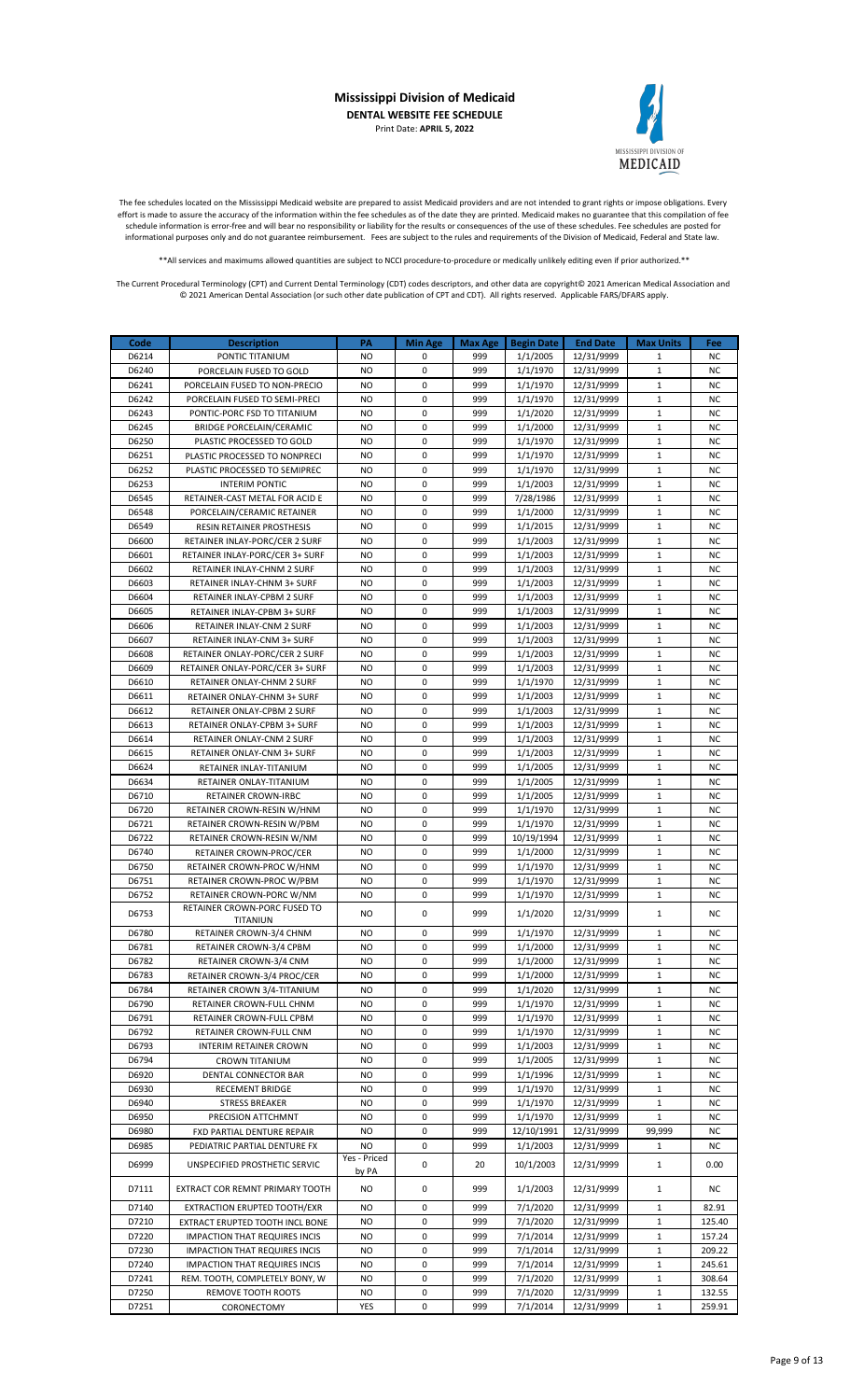

The fee schedules located on the Mississippi Medicaid website are prepared to assist Medicaid providers and are not intended to grant rights or impose obligations. Every effort is made to assure the accuracy of the information within the fee schedules as of the date they are printed. Medicaid makes no guarantee that this compilation of fee schedule information is error-free and will bear no responsibility or liability for the results or consequences of the use of these schedules. Fee schedules are posted for informational purposes only and do not guarantee reimbursement. Fees are subject to the rules and requirements of the Division of Medicaid, Federal and State law.

\*\*All services and maximums allowed quantities are subject to NCCI procedure-to-procedure or medically unlikely editing even if prior authorized.\*\*

| Code           | <b>Description</b>                                              | PA                     | <b>Min Age</b>             | <b>Max Age</b> | <b>Begin Date</b>    | <b>End Date</b>          | <b>Max Units</b>             | Fee                    |
|----------------|-----------------------------------------------------------------|------------------------|----------------------------|----------------|----------------------|--------------------------|------------------------------|------------------------|
| D7260          | ORAL ANTRAL FISTULA CLOSURE                                     | <b>NO</b>              | 0                          | 999            | 3/1/2019             | 12/31/9999               | $\mathbf{1}$                 | 1,032.00               |
| D7261          | PRIMARY CLOSURE SINUS PERF                                      | <b>NO</b>              | 0                          | 999            | 1/1/2003             | 12/31/9999               | $\mathbf{1}$                 | <b>NC</b>              |
| D7270          | TOOTH REIMPLANTATION                                            | <b>NO</b>              | 0                          | 20             | 7/1/2014             | 12/31/9999               | $\mathbf{1}$                 | 429.38                 |
| D7272          | TOOTH TRANSPLANTATION                                           | YES                    | 0                          | 20             | 7/1/2014             | 12/31/9999               | $\mathbf 1$                  | 572.50                 |
| D7280          | <b>EXPOSURE UNERUPTED TOOTH</b>                                 | YES                    | $\mathbf 0$                | 999            | 7/1/2014             | 12/31/9999               | $\mathbf{1}$                 | 400.75                 |
| D7282          | MOBILIZE ERUPTED/MALPOS TOOT                                    | <b>NO</b>              | 0                          | 999            | 1/1/2003             | 12/31/9999               | $\mathbf{1}$                 | <b>NC</b>              |
| D7283          | PLACE DEVICE IMPACTED TOOTH                                     | <b>NO</b>              | 0                          | 999            | 1/1/2005             | 12/31/9999               | $\mathbf{1}$                 | <b>NC</b>              |
| D7285          | BIOPSY ORAL HARD BONE/ TOOTH                                    | <b>NO</b>              | $\mathbf 0$                | 999            | 3/1/2019             | 12/31/9999               | 5                            | 408.00                 |
| D7286          | <b>BIOPSY ORAL TISSUE- SOFT</b>                                 | <b>NO</b>              | $\mathbf 0$                | 999            | 3/1/2019             | 12/31/9999               | 5                            | 313.00                 |
| D7287          | EXFOLIATIVE CYTOLOG COLLECT                                     | <b>NO</b>              | 0                          | 999            | 1/1/2003             | 12/31/9999               | $\mathbf{1}$                 | <b>NC</b>              |
| D7288          | <b>BRUSH BIOPSY</b>                                             | YES                    | 0                          | 999            | 7/1/2014             | 12/31/9999               | 9,999                        | 137.40                 |
| D7290          | SURGICAL REPOSITIONING OF TEE                                   | <b>NO</b>              | $\mathbf 0$                | 999            | 7/1/2014             | 12/31/9999               | $\mathbf{1}$                 | 343.50                 |
| D7291          | TRANSSEPTAL FIBEROTOMY                                          | <b>NO</b>              | 0                          | 999            | 12/10/1991           | 12/31/9999               | 99,999                       | ΝC                     |
| D7292          | <b>SCREW RETAINED PLATE</b>                                     | <b>NO</b>              | $\mathbf 0$<br>$\mathbf 0$ | 999            | 1/1/2007             | 12/31/9999               | $\mathbf{1}$<br>$\mathbf{1}$ | <b>NC</b>              |
| D7293          | TEMP ANCHORAGE DEV W FLAP                                       | <b>NO</b><br><b>NO</b> | 0                          | 999<br>999     | 1/1/2007             | 12/31/9999               | $\mathbf{1}$                 | <b>NC</b>              |
| D7294<br>D7295 | TEMP ANCHORAGE DEV W/O FLAP                                     | <b>NO</b>              | $\mathbf 0$                | 999            | 1/1/2007<br>1/1/2011 | 12/31/9999<br>12/31/9999 | $\mathbf{1}$                 | <b>NC</b><br><b>NC</b> |
| D7296          | <b>HARVEST BONE GRAFT</b>                                       | <b>NO</b>              | $\mathbf 0$                | 999            |                      |                          | 4                            |                        |
| D7297          | CORTICOTOMY 1-3 TEETH PER QUAD<br>CORTICOTOMY 4+ TEETH PER QUAD | <b>NO</b>              | $\mathbf 0$                | 999            | 1/1/2018<br>1/1/2018 | 12/31/9999<br>12/31/9999 | 4                            | 171.08<br>202.19       |
| D7298          | REMOVE SCREW RETAINED PLATE                                     | <b>NO</b>              | $\mathbf 0$                | 999            | 1/1/2022             | 12/31/9999               | 1                            | <b>NC</b>              |
| D7299          | REM ANCHORAGE DEVICE W/FLAP                                     | <b>NO</b>              | 0                          | 999            | 1/1/2022             | 12/31/9999               | $\mathbf{1}$                 | <b>NC</b>              |
| D7300          | REM ANCHORAGE DEV W/O FLAP                                      | <b>NO</b>              | $\mathbf 0$                | 999            | 1/1/2022             | 12/31/9999               | $\mathbf 1$                  | <b>NC</b>              |
|                | ALVEO W/EXTRACT 4+ TOOTH SP PER                                 |                        |                            |                |                      |                          |                              |                        |
| D7310          | QUAD                                                            | <b>NO</b>              | $\mathbf 0$                | 999            | 7/1/2014             | 12/31/9999               | 4                            | 124.42                 |
| D7311          | ALVEOLOPLASY W/EXTRACT 1-3                                      | <b>NO</b>              | $\mathbf 0$                | 999            | 7/1/2014             | 12/31/9999               | 4                            | 108.87                 |
| D7320          | ALVEO W/O EXTRACT 4+ TOOTH SP PER                               | <b>NO</b>              | 0                          | 999            | 7/1/2014             | 12/31/9999               | 4                            | 202.19                 |
|                | QUAD                                                            |                        |                            |                |                      |                          |                              |                        |
| D7321          | ALVEOLOPLASTY NOT W/EXTRACTS                                    | <b>NO</b>              | 0                          | 999            | 7/1/2014             | 12/31/9999               | 4                            | 171.08                 |
| D7340          | <b>VESTIBULOPLASTY - RIDGE EXTENS</b>                           | <b>NO</b>              | 0                          | 999            | 7/1/2014             | 12/31/9999               | 1                            | 855.41                 |
| D7350          | STOMATOPLASTY, PER ARCH, PLIC                                   | <b>NO</b>              | $\mathbf 0$                | 999            | 3/1/2019             | 12/31/9999               | $\mathbf{1}$                 | 2,113.00               |
| D7410          | RAD EXC LESION UP TO 1.25 CM                                    | <b>NO</b>              | 0                          | 999            | 7/1/2014             | 12/31/9999               | $\mathbf{1}$                 | 373.27                 |
| D7411          | EXCISION BENIGN LESION>1.25C                                    | <b>NO</b>              | $\mathbf 0$                | 999            | 3/1/2019             | 12/31/9999               | $\mathbf 1$                  | 571.00                 |
| D7412<br>D7413 | EXCISION BENIGN LESION COMPL                                    | <b>NO</b><br><b>NO</b> | 0<br>0                     | 999<br>999     | 1/1/2003             | 12/31/9999               | $\mathbf{1}$<br>$\mathbf{1}$ | <b>NC</b><br>435.48    |
| D7414          | EXCISION MALIG LESION<=1.25C                                    | <b>NO</b>              | $\mathbf 0$                | 999            | 7/1/2014<br>7/1/2014 | 12/31/9999<br>12/31/9999 | $\mathbf{1}$                 | 653.22                 |
| D7415          | EXCISION MALIG LESION>1.25CM<br>EXCISION MALIG LES COMPLICAT    | <b>NO</b>              | 0                          | 999            | 1/1/2003             | 12/31/9999               | $\mathbf{1}$                 | <b>NC</b>              |
| D7440          | EXC MAL TUMOR <= 1.25 CM                                        | <b>NO</b>              | 0                          | 999            | 7/1/2014             | 12/31/9999               | $\mathbf 1$                  | 591.01                 |
| D7441          | EXC MAL TUMOR DIA>1.25 CM                                       | <b>NO</b>              | $\mathbf 0$                | 999            | 7/1/2014             | 12/31/9999               | $\mathbf{1}$                 | 870.97                 |
| D7450          | REM ODONTOGEN CYST TO 1.25CM                                    | <b>NO</b>              | 0                          | 999            | 7/1/2014             | 12/31/9999               | $\mathbf{1}$                 | 373.27                 |
| D7451          | REM ODONTOGEN CYST > 1.25 CM                                    | <b>NO</b>              | 0                          | 999            | 7/1/2014             | 12/31/9999               | $\mathbf{1}$                 | 510.14                 |
| D7460          | REM NONODONTO CYST TO 1.25CM                                    | <b>NO</b>              | 0                          | 999            | 7/1/2014             | 12/31/9999               | $\mathbf{1}$                 | 373.27                 |
| D7461          | REM NONODONTO CYST > 1.25 CM                                    | <b>NO</b>              | $\mathbf 0$                | 999            | 7/1/2014             | 12/31/9999               | $\mathbf{1}$                 | 510.14                 |
| D7465          | DESTRUCTION OF LESIONS BY PHY                                   | <b>NO</b>              | 0                          | 999            | 7/1/2014             | 12/31/9999               | $\mathbf 1$                  | 202.19                 |
| D7471          | REM EXOSTOSIS ANY SITE                                          | <b>NO</b>              | 0                          | 999            | 7/1/2014             | 12/31/9999               | $\mathbf 1$                  | 462.23                 |
| D7472          | REMOVAL OF TORUS PALATINUS                                      | NO                     | 0                          | 999            | 1/1/2003             | 12/31/9999               | 1                            | ΝC                     |
| D7473          | REMOVE TORUS MANDIBULARIS                                       | NO                     | 0                          | 999            | 1/1/2003             | 12/31/9999               | 1                            | ΝC                     |
| D7485          | REDUCTION OSSESOUS TUBEROSITY                                   | NO.                    | 0                          | 999            | 1/1/2003             | 12/31/9999               | $\mathbf{1}$                 | NC                     |
| D7490          | MAXILLA OR MANDIBLE RESECTIO                                    | YES                    | 0                          | 999            | 7/1/2014             | 12/31/9999               | $\mathbf 1$                  | 3,732.71               |
| D7510          | INCISION AND DRAINAGE OF ABSC                                   | NO.                    | 0                          | 999            | 7/1/2014             | 12/31/9999               | 1                            | 133.76                 |
| D7511          | INCISION/DRAIN ABSCESS INTRA                                    | NO                     | 0                          | 999            | 1/1/2005             | 12/31/9999               | 1                            | ΝC                     |
| D7520          | INCISION AND DRAINAGE OF ABSC                                   | <b>NO</b>              | 0                          | 999            | 3/1/2019             | 12/31/9999               | $\mathbf{1}$                 | 433.00                 |
| D7521          | INCISION/DRAIN ABSCESS EXTRA                                    | <b>NO</b>              | 0                          | 999            | 1/1/2005             | 12/31/9999               | $\mathbf{1}$                 | NC                     |
| D7530          | REMOVAL FB SKIN/AREOLAR TISS                                    | NO                     | 0                          | 999            | 7/1/2014             | 12/31/9999               | 1                            | 229.56                 |
| D7540          | REMOVAL OF REACTION-PRODUCING                                   | <b>NO</b>              | 0                          | 999            | 7/1/2014             | 12/31/9999               | $\mathbf{1}$                 | 254.45                 |
| D7550          | REMOVAL OF SLOUGHED OFF BONE                                    | NO                     | 0                          | 999            | 7/1/2014             | 12/31/9999               | $\mathbf{1}$                 | 158.64                 |
| D7560          | MAXILLARY SINUSOTOMY FOR REMO                                   | NO                     | 0                          | 999            | 7/1/2014             | 12/31/9999               | 1                            | 1,259.79               |
| D7610          | MAXILLA - OPEN REDUCTION, TEE                                   | <b>NO</b>              | 0                          | 999            | 7/1/2014             | 12/31/9999               | $\mathbf{1}$                 | 2,037.44               |
| D7620          | MAXILLA - CLOSED REDUCTION, T                                   | NO                     | 0                          | 999            | 7/1/2014             | 12/31/9999               | $\mathbf{1}$                 | 1,527.92               |
| D7630          | MANDIBLE - OPEN REDUCTION, TE                                   | NO                     | 0                          | 999            | 7/1/2014             | 12/31/9999               | 1                            | 2,648.98               |
| D7640          | MANDIBLE - CLOSED REDUCTION,                                    | NO                     | 0                          | 999            | 7/1/2014             | 12/31/9999               | 1                            | 1,680.96               |
| D7650          | MALAR AND/OR ZYGOMATIC ARCH O                                   | <b>NO</b>              | 0                          | 999            | 7/1/2014             | 12/31/9999               | 1                            | 1,273.48               |
| D7660          | MALAR AND/OR ZYGOMATIC ARCH C                                   | <b>NO</b>              | 0                          | 999            | 7/1/2014             | 12/31/9999               | $\mathbf{1}$                 | 750.90                 |
| D7670          | CLOSD RDUCTN SPLINT ALVEOLUS                                    | NO                     | 0                          | 999            | 7/1/2014             | 12/31/9999               | 1                            | 586.04                 |
| D7671          | ALVEOLUS OPEN REDUCTION                                         | <b>NO</b>              | 0                          | 999            | 7/1/2014             | 12/31/9999               | $\mathbf{1}$                 | 1,104.26               |
| D7680          | FACIAL BONES - COMPLICATED RE                                   | NO                     | 0                          | 999            | 7/1/2014             | 12/31/9999               | 1                            | 3,820.42               |
| D7710          | MAXILLA - OPEN REDUCTION, COM                                   | NO                     | 0                          | 999            | 7/1/2014             | 12/31/9999               | 1                            | 2,394.53               |
| D7720          | MAXILLA - CLOSED REDUCTION, C                                   | <b>NO</b>              | 0                          | 999            | 7/1/2014             | 12/31/9999               | $\mathbf{1}$                 | 1,680.96               |
| D7730          | MANDIBLE - OPEN REDUCTION, CO                                   | <b>NO</b>              | 0                          | 999            | 7/1/2014             | 12/31/9999               | $1\,$                        | 3,463.95               |
| D7740          | MANDIBLE - CLOSED REDUCTION,                                    | NO.                    | 0                          | 999            | 7/1/2014             | 12/31/9999               | $1\,$                        | 1,713.93               |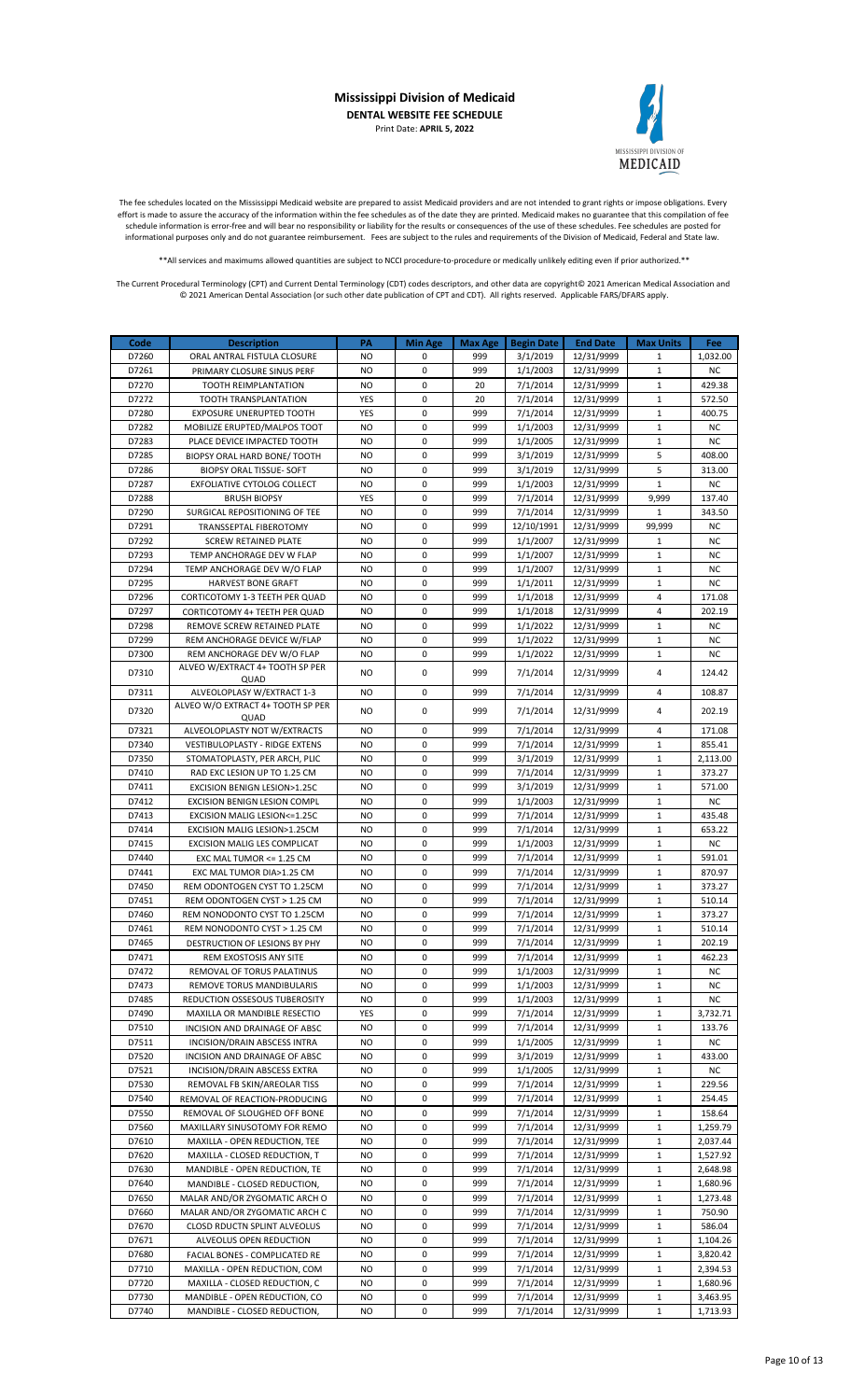

The fee schedules located on the Mississippi Medicaid website are prepared to assist Medicaid providers and are not intended to grant rights or impose obligations. Every effort is made to assure the accuracy of the information within the fee schedules as of the date they are printed. Medicaid makes no guarantee that this compilation of fee schedule information is error-free and will bear no responsibility or liability for the results or consequences of the use of these schedules. Fee schedules are posted for informational purposes only and do not guarantee reimbursement. Fees are subject to the rules and requirements of the Division of Medicaid, Federal and State law.

\*\*All services and maximums allowed quantities are subject to NCCI procedure-to-procedure or medically unlikely editing even if prior authorized.\*\*

| Code  | <b>Description</b>                                                | PA           | <b>Min Age</b> | <b>Max Age</b> | <b>Begin Date</b> | <b>End Date</b> | <b>Max Units</b> | Fee       |
|-------|-------------------------------------------------------------------|--------------|----------------|----------------|-------------------|-----------------|------------------|-----------|
| D7750 | MALAR AND/OR ZYGOMATIC ARCH,                                      | <b>NO</b>    | 0              | 999            | 7/1/2014          | 12/31/9999      | 1                | 2,179.90  |
| D7760 |                                                                   | <b>NO</b>    | $\mathbf 0$    | 999            | 7/1/2014          |                 | $\mathbf{1}$     | 874.70    |
|       | MALAR AND/OR ZYGOMATIC ARCH.                                      |              |                |                |                   | 12/31/9999      |                  |           |
| D7770 | OPEN REDUC COMPD ALVEOLUS FX                                      | <b>NO</b>    | $\mathbf 0$    | 999            | 7/1/2014          | 12/31/9999      | $\mathbf{1}$     | 1,185.13  |
| D7771 | ALVEOLUS CLSD REDUC STBLZ TE                                      | <b>NO</b>    | 0              | 999            | 1/1/2003          | 12/31/9999      | $1\,$            | <b>NC</b> |
| D7780 | <b>FACIAL BONES REDUCTION W/ FIXATION</b>                         | <b>NO</b>    | 0              | 999            | 7/1/2014          | 12/31/9999      | $\mathbf{1}$     | 5,093.90  |
|       |                                                                   |              | $\mathbf 0$    |                |                   |                 | $\mathbf{1}$     |           |
| D7810 | OPEN REDUCTION OF DISLOCATION                                     | <b>NO</b>    |                | 999            | 7/1/2014          | 12/31/9999      |                  | 2,240.87  |
| D7820 | <b>CLOSED REDUCTION OF DISLOCATI</b>                              | <b>NO</b>    | $\mathbf 0$    | 999            | 7/1/2014          | 12/31/9999      | $\mathbf 1$      | 367.05    |
| D7830 | MANIPULATION UNDER ANESTHESIA                                     | <b>NO</b>    | 0              | 999            | 7/1/2014          | 12/31/9999      | 1                | 210.28    |
| D7840 | CONDYLECTOMY                                                      | <b>NO</b>    | $\mathbf 0$    | 999            | 7/1/2014          | 12/31/9999      | $\mathbf 1$      | 3,054.60  |
| D7850 | SURGICAL DISCECTOMY, WITH/WITH                                    | <b>NO</b>    | $\mathbf 0$    | 999            | 7/1/2014          | 12/31/9999      | $\mathbf{1}$     | 2,637.78  |
| D7852 | <b>DISC REPAIR</b>                                                | <b>NO</b>    | 0              | 999            | 10/19/1994        | 12/31/9999      | $\mathbf{1}$     | NC        |
| D7854 | SYNOVECTOMY                                                       | <b>NO</b>    | 0              | 999            | 10/19/1994        | 12/31/9999      | $\mathbf 1$      | NC        |
| D7856 | <b>MYOTOMY</b>                                                    | <b>NO</b>    | $\mathbf 0$    | 999            | 10/19/1994        | 12/31/9999      | $\mathbf 1$      | NC        |
| D7858 | JOINT RECONSTRUCTION                                              | <b>NO</b>    | $\mathbf 0$    | 999            | 10/19/1994        | 12/31/9999      | $\mathbf{1}$     | <b>NC</b> |
| D7860 | ARTHROTOMY                                                        | YES          | $\mathbf 0$    | 999            | 7/1/2014          | 12/31/9999      | $\overline{2}$   | 2,686.93  |
| D7865 | ARTHROPLASTY                                                      | <b>NO</b>    | $\mathbf 0$    | 999            | 10/19/1994        | 12/31/9999      | $\mathbf 1$      | NC        |
| D7870 | <b>ARTHROCENTESIS</b>                                             | <b>NO</b>    | $\mathbf 0$    | 999            | 7/1/2014          | 12/31/9999      | $\mathbf 1$      | 143.09    |
| D7871 | LYSIS + LAVAGE W CATHETERS                                        | <b>NO</b>    | 0              | 999            | 1/1/2000          | 12/31/9999      | $\mathbf{1}$     | <b>NC</b> |
|       |                                                                   |              | $\mathbf 0$    | 999            |                   |                 |                  |           |
| D7872 | ARTHRSCOPY, DIAGNOSIS, WITH OR<br>ARTHROSCOPY LAVAGE AND LYSIS OF | <b>NO</b>    |                |                | 10/19/1994        | 12/31/9999      | $\mathbf{1}$     | NC        |
| D7873 | <b>ADHESION</b>                                                   | <b>NO</b>    | 0              | 999            | 10/19/1994        | 12/31/9999      | $\mathbf{1}$     | <b>NC</b> |
|       | <b>ARTHROSCOPY DISC</b>                                           |              |                |                |                   |                 |                  |           |
| D7874 | REPOSITION/STABILIZE                                              | <b>NO</b>    | $\mathbf 0$    | 999            | 10/19/1994        | 12/31/9999      | $\mathbf{1}$     | NC        |
| D7875 | ARTHROSCOPY SYNOVECTOMY                                           | NO           | 0              | 999            | 10/19/1994        | 12/31/9999      | 1                | NC        |
| D7876 | ARTHROSCOPY DISCECTOMY                                            | <b>NO</b>    | $\mathbf 0$    | 999            | 10/19/1994        | 12/31/9999      | $\mathbf{1}$     | NC        |
| D7877 | ARTHROSCOPY DEBRIDEMENT                                           | <b>NO</b>    | $\mathbf 0$    | 999            | 10/19/1994        | 12/31/9999      | $\mathbf{1}$     | <b>NC</b> |
|       |                                                                   |              |                |                |                   |                 |                  |           |
| D7880 | OCCLUSAL ORTHOTIC APPLIANCE                                       | <b>NO</b>    | 0              | 999            | 12/10/1991        | 12/31/9999      | 99,999           | <b>NC</b> |
| D7881 | OCCLUSAL ORTH DEVICE ADJ                                          | <b>NO</b>    | 0              | 999            | 1/1/2016          | 12/31/9999      | $\mathbf{1}$     | NC        |
| D7899 | UNSPECIFIED TMD THERAPY, BY RE                                    | <b>NO</b>    | $\mathbf 0$    | 999            | 10/19/1994        | 12/31/9999      | $\mathbf 1$      | <b>NC</b> |
| D7910 | SIMPLE SUTURE OF RECENT SMALL                                     | <b>NO</b>    | $\mathbf 0$    | 999            | 7/1/2014          | 12/31/9999      | $\mathbf{1}$     | 204.06    |
| D7911 | COMPLICATED SUTURE- UP TO 5CM                                     | <b>NO</b>    | $\mathbf 0$    | 999            | 3/1/2019          | 12/31/9999      | 5                | 461.00    |
| D7912 | COMPLICATED SUTURE- GREATER TH                                    | YES          | 0              | 999            | 3/1/2019          | 12/31/9999      | $\mathbf{1}$     | 739.00    |
| D7920 | SKIN GRAFTS (IDENTIFY DEFECT                                      | <b>NO</b>    | $\mathbf 0$    | 999            | 7/1/2014          | 12/31/9999      | $\mathbf 1$      | 1,502.42  |
| D7921 | COLLECT/APPLIC OF AUTOLOGOUS                                      | <b>NO</b>    | $\mathbf 0$    | 999            | 1/1/2013          | 12/31/9999      | $\mathbf{1}$     | NC        |
|       | <b>BLOOD</b>                                                      |              |                |                |                   |                 |                  |           |
| D7922 | PLACEMENT OF INTRA-SOCKET BIOLOG                                  | NO           | $\mathbf 0$    | 999            | 1/1/2020          | 12/31/9999      | $\mathbf{1}$     | ΝC        |
|       | <b>DRESS T</b>                                                    |              |                |                |                   |                 |                  |           |
| D7940 | OSTEOPLASTY FOR ORTHOGNATHIC                                      | Yes - Priced | $\mathbf 0$    | 999            | 10/1/2003         | 12/31/9999      | $\mathbf{1}$     | 0.00      |
|       |                                                                   | by PA        |                |                |                   |                 |                  |           |
| D7941 | <b>BONE CUTTING RAMUS CLOSED</b>                                  | YES          | 0              | 999            | 7/1/2014          | 12/31/9999      | $\mathbf{1}$     | 3,826.02  |
| D7943 | CUTTING RAMUS OPEN W/GRAFT                                        | YES          | 0              | 999            | 7/1/2014          | 12/31/9999      | $\mathbf{1}$     | 3,514.97  |
| D7944 | OSTEOTOMY - SEGMENTED OR                                          | YES          | 0              | 999            | 7/1/2014          | 12/31/9999      | $\mathbf 1$      | 3,132.36  |
|       | <b>SUBAPICAL</b>                                                  |              |                |                |                   |                 |                  |           |
| D7945 | OSTEOTOMY, BODY OF MANDIBLE                                       | YES          | $\mathbf 0$    | 999            | 7/1/2014          | 12/31/9999      | $\mathbf{1}$     | 4,168.19  |
| D7946 | MAXILLA, TOTAL (LE FORT I)                                        | YES          | 0              | 999            | 7/1/2014          | 12/31/9999      | 1                | 5,163.58  |
| D7947 | MAXILLA, SEGMENTED                                                | YES          | 0              | 999            | 7/1/2014          | 12/31/9999      | $\mathbf 1$      | 4,342.38  |
| D7948 | OSTEOPLASTY OF MAXILLA AND/OR                                     | YES          | 0              | 999            | 7/1/2014          | 12/31/9999      | $\mathbf{1}$     | 5,636.39  |
| D7949 | OSTEOPLASTY OF MAXILLA WITH BO                                    | YES          | 0              | 999            | 7/1/2014          | 12/31/9999      | $\mathbf{1}$     | 7,340.99  |
| D7950 | OSSEOUS OSTEOPER OR CARTILAGE                                     | Yes - Priced | 0              | 999            | 12/1/2008         | 12/31/9999      | $\mathbf{1}$     | 0.00      |
|       | GRAFT                                                             | by PA        |                |                |                   |                 |                  |           |
| D7951 | SINUS AUGMENTATION                                                | NO           | 0              | 999            | 1/1/2007          | 12/31/9999      | $\mathbf 1$      | NC        |
| D7952 | SINUS AUGUMENT VIA VERTICAL                                       | NO.          | 0              | 999            | 1/1/2013          | 12/31/9999      | $\mathbf{1}$     | <b>NC</b> |
|       | APPROACH                                                          |              |                |                |                   |                 |                  |           |
| D7953 | <b>BONE REPLACEMENT</b>                                           | NO           | 0              | 999            | 1/1/2005          | 12/31/9999      | 1                | ΝC        |
| D7955 | REPAIR MAXILLOFACIAL DEFECTS                                      | Yes - Priced | 0              | 999            | 10/1/2003         | 12/31/9999      | $\mathbf{1}$     | 0.00      |
|       |                                                                   | by PA        |                |                |                   |                 |                  |           |
| D7961 | BUCCAL/LABIAL FRENECTOMY                                          | NO.          | 0              | 999            | 1/1/2021          | 12/31/9999      | $\mathbf{1}$     | 171.08    |
| D7962 | LINGUAL FRENECTOMY                                                | NO           | 0              | 999            | 1/1/2021          | 12/31/9999      | $\mathbf{1}$     | 171.08    |
| D7963 | FRENULOPLASY                                                      | NO           | 0              | 999            | 1/1/2005          | 12/31/9999      | 1                | NC        |
| D7970 | EXCISION OF HYPERPLASTIC TISS                                     | NO.          | 0              | 999            | 7/1/2014          | 12/31/9999      | $\mathbf 1$      | 248.85    |
| D7971 | EXCISION OF PERICORONAL GINGIV                                    | <b>NO</b>    | 0              | 999            | 12/10/1991        | 12/31/9999      | 99,999           | NC.       |
| D7972 | SURG REDCT FIBROUS TUBEROSIT                                      | <b>NO</b>    | 0              | 999            | 1/1/2003          | 12/31/9999      | 1                | <b>NC</b> |
| D7979 | NON-SURGICAL SIALOLITHOTOMY                                       | NO.          | 0              | 999            | 1/1/2018          | 12/31/9999      | 1                | 152.00    |
| D7980 | SURGICAL SIALOLITHOTOMY                                           | NO.          | 0              | 999            | 7/1/2014          | 12/31/9999      | $\mathbf{1}$     | 391.93    |
|       |                                                                   | Yes - Priced | 0              |                |                   |                 |                  |           |
| D7981 | EXCISION OF SALIVARY GLAND                                        | by PA        |                | 999            | 7/1/2008          | 12/31/9999      | $\mathbf{1}$     | 0.00      |
| D7982 | SIALDDOCHOPLASTY                                                  | NO           | 0              | 999            | 7/1/2014          | 12/31/9999      | 1                | 926.95    |
| D7983 | CLOSURE OF SALIVARY FISTULA                                       | YES          | 0              | 999            | 7/1/2014          | 12/31/9999      | $\mathbf{1}$     | 889.63    |
| D7990 | <b>EMERGENCY TRACHEOTOMY</b>                                      | NO.          | 0              | 999            | 7/1/2014          | 12/31/9999      | $\mathbf{1}$     | 765.21    |
| D7991 | CORONOIDECTOMY                                                    | YES          | 0              | 999            | 7/1/2014          | 12/31/9999      | $\mathbf{1}$     | 1,866.35  |
| D7993 | SURG PLACE CRANIOFACIAL IMPL                                      | NO           | 0              | 999            | 1/1/2021          | 12/31/9999      | $\mathbf{1}$     | NC        |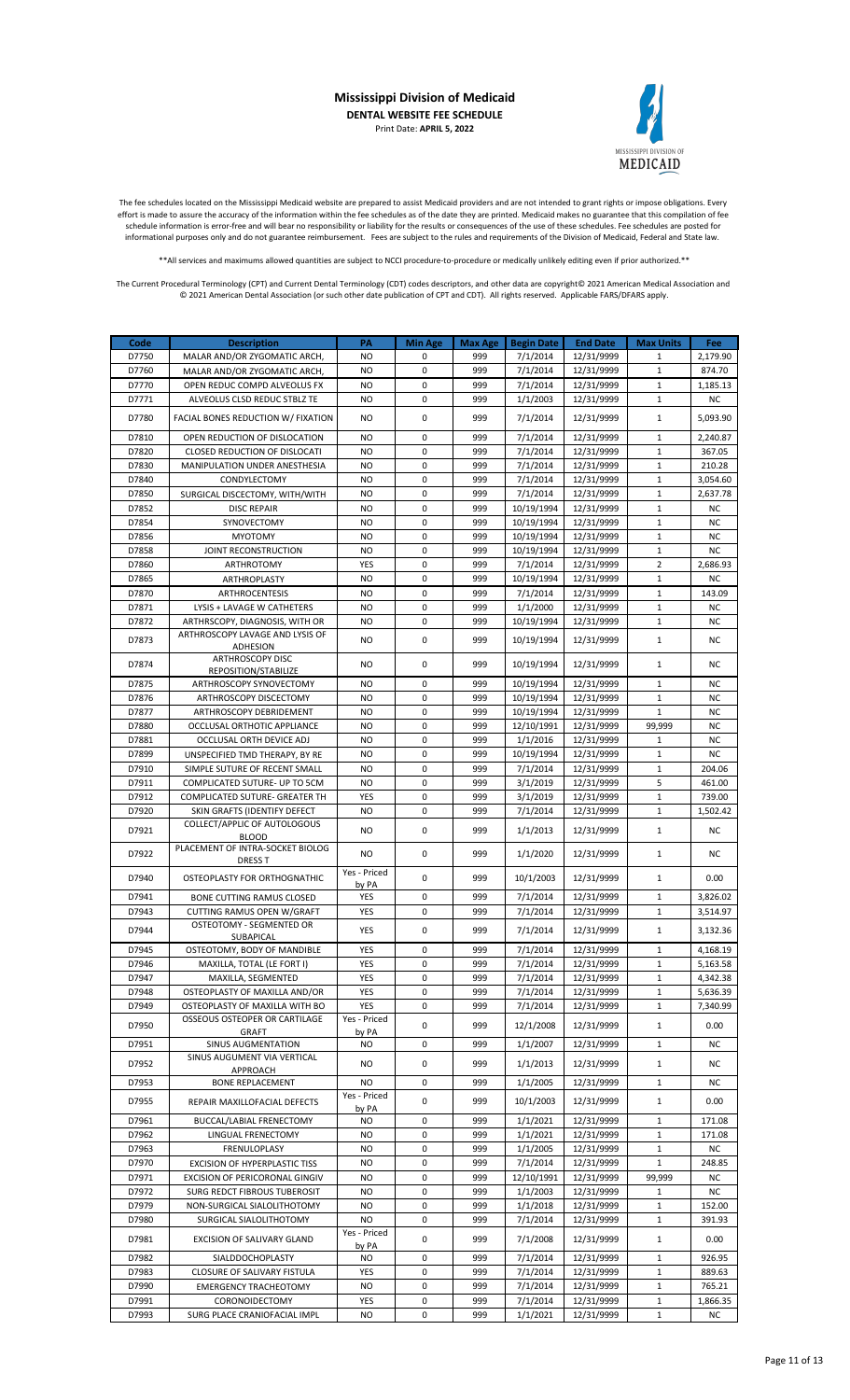

The fee schedules located on the Mississippi Medicaid website are prepared to assist Medicaid providers and are not intended to grant rights or impose obligations. Every effort is made to assure the accuracy of the information within the fee schedules as of the date they are printed. Medicaid makes no guarantee that this compilation of fee schedule information is error-free and will bear no responsibility or liability for the results or consequences of the use of these schedules. Fee schedules are posted for informational purposes only and do not guarantee reimbursement. Fees are subject to the rules and requirements of the Division of Medicaid, Federal and State law.

\*\*All services and maximums allowed quantities are subject to NCCI procedure-to-procedure or medically unlikely editing even if prior authorized.\*\*

| Code           | <b>Description</b>                                       | PA                  | <b>Min Age</b>   | <b>Max Age</b> | <b>Begin Date</b>    | <b>End Date</b>          | <b>Max Units</b>            | Fee                    |
|----------------|----------------------------------------------------------|---------------------|------------------|----------------|----------------------|--------------------------|-----------------------------|------------------------|
| D7994          | SURG PLACE ZYGOMATIC IMPL                                | <b>NO</b>           | 0                | 999            | 1/1/2021             | 12/31/9999               | 1                           | <b>NC</b>              |
| D7995          | SYNTHETIC GRAFT FACIAL BONES                             | NO.                 | $\mathbf 0$      | 999            | 1/1/1996             | 12/31/9999               | $\mathbf{1}$                | <b>NC</b>              |
| D7996          | IMPLANT MANDIBLE FOR AUGMENT                             | <b>NO</b>           | 0                | 999            | 1/1/1996             | 12/31/9999               | 1                           | <b>NC</b>              |
| D7997          | APPLIANCE REMOVAL                                        | NO.                 | $\mathbf 0$      | 999            | 1/1/2000             | 12/31/9999               | $\mathbf{1}$                | <b>NC</b>              |
| D7998          | INTRAORAL PLACE FIX DEVICE                               | NO.<br>Yes - Priced | 0                | 999            | 1/1/2007             | 12/31/9999               | $\mathbf{1}$                | <b>NC</b>              |
| D7999          | UNSPECIFIED ORAL SURGICAL PRO                            | by PA               | $\mathbf 0$      | 999            | 10/1/2003            | 12/31/9999               | $\mathbf{1}$                | 0.00                   |
| D8010          | LIMITED DENTAL TX PRIMARY                                | NO.                 | 0                | 999            | 1/1/1996             | 12/31/9999               | 1                           | <b>NC</b>              |
| D8020          | LIMITED DENTAL TX TRANSITION                             | YES                 | $\mathbf 0$      | 999            | 1/1/2022             | 12/31/9999               | $\mathbf{1}$                | 2,283.00               |
| D8030          | LIMITED DENTAL TX ADOLESCENT                             | YES                 | 0                | 20             | 7/1/2007             | 12/31/9999               | $\mathbf{1}$                | <b>NC</b>              |
| D8040          | LIMITED DENTAL TX ADULT                                  | NO.                 | $\mathbf 0$      | 999            | 1/1/1996             | 12/31/9999               | $\mathbf{1}$                | <b>NC</b>              |
| D8070          | COMPRE DENTAL TX TRANSITION                              | NO.                 | 0                | 999            | 1/1/1996             | 12/31/9999               | $\mathbf{1}$                | <b>NC</b>              |
| D8080          | COMPRE DENTAL TX ADOLESCENT                              | YES                 | $\mathbf 0$      | 20             | 7/1/2007             | 12/31/9999               | $\mathbf{1}$                | 1,200.00               |
| D8090          | COMPRE DENTAL TX ADULT                                   | <b>NO</b>           | $\mathbf 0$      | 999            | 1/1/1996             | 12/31/9999               | $\mathbf{1}$                | <b>NC</b>              |
| D8210          | REMOVABLE APPLIANCE THERAPY                              | NO.                 | 0<br>$\mathbf 0$ | 999            | 1/1/1970             | 12/31/9999               | $\mathbf{1}$<br>$\mathbf 1$ | <b>NC</b>              |
| D8220<br>D8660 | FIXED OR CEMENTED APPLIANCE T<br>PREORTHODONTIC TX VISIT | NO.<br>NO.          | $\mathbf 0$      | 999<br>999     | 1/1/1970<br>1/1/1996 | 12/31/9999<br>12/31/9999 | $\mathbf{1}$                | <b>NC</b><br><b>NC</b> |
| D8670          | PERIODIC OTHRO TRMT VISIT                                | YES                 | 0                | 20             | 7/1/2007             | 12/31/9999               | $\mathbf{1}$                | 125.00                 |
| D8680          | ORTHODONTIC RETENTION                                    | NO.                 | 0                | 999            | 1/1/1996             | 12/31/9999               | $\mathbf{1}$                | <b>NC</b>              |
| D8681          | REMV ORTHOD RETAINER ADJ                                 | <b>NO</b>           | 0                | 999            | 1/1/2016             | 12/31/9999               | $\mathbf{1}$                | <b>NC</b>              |
|                |                                                          |                     | 0                |                |                      |                          | $\mathbf{1}$                |                        |
| D8695          | REM FIXED ORTH APPL TRMT NOT CMPLT                       | <b>NO</b>           |                  | 999            | 1/1/2018             | 12/31/9999               |                             | <b>NC</b>              |
| D8696          | RPR OF ORTHODON APPL-MAX                                 | NO.                 | 0                | 999            | 1/1/2020             | 12/31/9999               | $\mathbf{1}$                | <b>NC</b>              |
| D8697          | RPR OF ORTHODON APPL-MANDIBULAR                          | <b>NO</b>           | 0                | 999            | 1/1/2020             | 12/31/9999               | $\mathbf{1}$                | <b>NC</b>              |
|                |                                                          |                     |                  |                |                      |                          |                             |                        |
| D8698          | RE-CEMENT OF REBOND FXD RTNR-MAX                         | <b>NO</b>           | 0                | 999            | 1/1/2020             | 12/31/9999               | $\mathbf{1}$                | <b>NC</b>              |
| D8699          | <b>RECEMENT OF REBOND FXD RTNR-</b>                      | NO.                 | 0                | 999            | 1/1/2020             | 12/31/9999               | $\mathbf{1}$                | NC.                    |
| D8701          | <b>MANDIB</b><br>RPR OF FXD RTNR-MAX                     | NO.                 | $\mathbf 0$      | 999            | 1/1/2020             | 12/31/9999               | $\mathbf{1}$                | <b>NC</b>              |
| D8702          | RPR OF FXD RTNR-MAND                                     | NO                  | 0                | 999            | 1/1/2020             | 12/31/9999               | 1                           | <b>NC</b>              |
|                |                                                          |                     |                  |                |                      |                          |                             |                        |
| D8703          | REPLACE OF LST OF BRKN RETAINER-MAX                      | YES                 | 0                | 20             | 1/1/2020             | 12/31/9999               | $\mathbf{1}$                | 172.00                 |
| D8704          | REPLACE OF LST OF BRKN RETAINER-                         | YES                 | 0                | 20             | 1/1/2020             | 12/31/9999               | $\mathbf{1}$                | 172.00                 |
|                | MAND                                                     | Yes - Priced        |                  |                |                      |                          |                             |                        |
| D8999          | UNSPECIFIED ORTHODONTIC TREAT                            | by PA               | $\mathbf 0$      | 20             | 10/1/2003            | 12/31/9999               | $\mathbf{1}$                | 0.00                   |
| D9110          | PALLIATIVE (EMERGENCY) TREATM                            | YES                 | $\mathbf 0$      | 999            | 7/1/2014             | 12/31/9999               | $\mathbf{1}$                | 35.29                  |
| D9120          | RIXED PARTIAL SECTIONING                                 | NO.                 | 0                | 999            | 1/1/2007             | 12/31/9999               | $\mathbf{1}$                | <b>NC</b>              |
| D9130          | MANDIBULAR JOINT DYSFUNC-                                | <b>NO</b>           | 0                | 20             | 1/1/2019             | 12/31/9999               | $\mathbf{1}$                | <b>NC</b>              |
| D9210          | <b>THERAPIES</b><br>LOCAL (NOT IN CONJUNCTION WIT        | NO.                 | 0                | 999            | 7/1/1983             | 12/31/9999               | $\mathbf{1}$                | <b>NC</b>              |
| D9211          | REGIONAL BLOCK ANESTHESIA                                | <b>NO</b>           | $\mathbf 0$      | 999            | 7/1/1983             | 12/31/9999               | $\mathbf{1}$                | <b>NC</b>              |
| D9212          | TRIGEMINAL DIVISION BLOCK                                | <b>NO</b>           | 0                | 999            | 7/1/1983             | 12/31/9999               | $\mathbf{1}$                | <b>NC</b>              |
| D9215          | <b>LOCAL ANESTHESIA</b>                                  | <b>NO</b>           | $\mathbf 0$      | 999            | 7/28/1986            | 12/31/9999               | $\mathbf{1}$                | <b>NC</b>              |
| D9219          | EVAL-MOD/DEEP SEDATION OR GEN                            | NO                  | 0                | 999            | 1/1/2015             | 12/31/9999               | $\mathbf{1}$                | ΝC                     |
|                | ANESTH<br>DEEP SEDATION/GEN ANESTH FIRST 15              |                     |                  |                |                      |                          |                             |                        |
| D9222          | MIN                                                      | YES                 | 0                | 999            | 1/1/2019             | 12/31/9999               | $\mathbf{1}$                | 115.00                 |
| D9223          | DEEP SEDATION EA SUB 15 MIN                              | YES                 | 0                | 999            | 4/1/2019             | 12/31/9999               | $\mathbf{1}$                | 115.00                 |
| D9230          | <b>INHAL NITROUS OXIDE</b>                               | YES                 | 0                | 999            | 7/1/2014             | 12/31/9999               | $\mathbf{1}$                | 39.16                  |
| D9239          | IV MOD CONCIOUS SEDAT FIRST 15 MIN                       | YES                 | 0                | 999            | 1/1/2019             | 12/31/9999               | $\mathbf{1}$                | 95.00                  |
|                | IV MOD CONCIOUS SEDAT EA SUB 15                          |                     |                  |                |                      |                          |                             |                        |
| D9243          | MIN                                                      | YES                 | 0                | 999            | 9/1/2019             | 12/31/9999               | 1                           | 95.00                  |
| D9248          | NON-IV CONS SEDATION                                     | YES                 | 0                | 999            | 7/1/2014             | 12/31/9999               | $\mathbf{1}$                | 57.11                  |
| D9310          | CONSULT DIAG NOT REQ DENTIST OR                          | NO.                 | 0                | 999            | 7/1/2014             | 12/31/9999               | $\mathbf{1}$                | 52.88                  |
|                | PHY                                                      |                     |                  |                |                      |                          |                             |                        |
| D9311          | CONSULT MED HEALTH CARE PROF                             | NO                  | 0                | 999            | 1/1/2017             | 12/31/9999               | $\mathbf{1}$                | ΝC                     |
| D9410<br>D9420 | DENTAL HOUSE CALL                                        | NO.<br><b>NO</b>    | 0<br>$\pmb{0}$   | 999<br>999     | 7/1/1983             | 12/31/9999               | $\mathbf{1}$<br>$\mathbf 1$ | <b>NC</b>              |
| D9430          | HOSP OR ASC CALL<br>OFFICE VISIT DURING REGULARLY        | NO.                 | 0                | 999            | 7/1/1983<br>9/1/1986 | 12/31/9999<br>12/31/9999 | 1                           | <b>NC</b><br><b>NC</b> |
| D9440          | OFFICE VISIT AFTER REGULARLY                             | NO.                 | 0                | 999            | 9/1/1986             | 12/31/9999               | 1                           | ΝC                     |
| D9450          | CASE PRESENTATION TX PLAN                                | NO.                 | 0                | 999            | 1/1/2003             | 12/31/9999               | 1                           | <b>NC</b>              |
|                | THERAP PARENTERAL DRUG SINGL                             |                     |                  |                |                      |                          |                             |                        |
| D9610          | ADMIN                                                    | NO.                 | 0                | 999            | 10/1/2003            | 12/31/9999               | $\mathbf{1}$                | <b>NC</b>              |
| D9612          | THERAP DRUGS, 2+ ADMIN DIFF MEDS                         | NO                  | 0                | 999            | 1/1/2007             | 12/31/9999               | $\mathbf{1}$                | <b>NC</b>              |
| D9613          | INFILTRATION THERA DRUG                                  | NO.                 | 0                | 20             | 1/1/2019             | 12/31/9999               | $\mathbf{1}$                | <b>NC</b>              |
| D9630          | DRUGS/MEDICAMENTS DISPNSD HOME<br>USE                    | NO.                 | 0                | 999            | 10/1/2003            | 12/31/9999               | 1                           | <b>NC</b>              |
| D9910          | APPLICATION OF DESENSITIZING                             | NO                  | 0                | 999            | 7/1/1983             | 12/31/9999               | $\mathbf{1}$                | <b>NC</b>              |
| D9911          | APPL DESENSITIZING RESIN                                 | NO.                 | 0                | 999            | 1/1/2000             | 12/31/9999               | $\mathbf{1}$                | <b>NC</b>              |
| D9912          | PRE-VISIT PATIENT SCREENING                              | NO.                 | 0                | 999            | 1/1/2022             | 12/31/9999               | $\mathbf{1}$                | <b>NC</b>              |